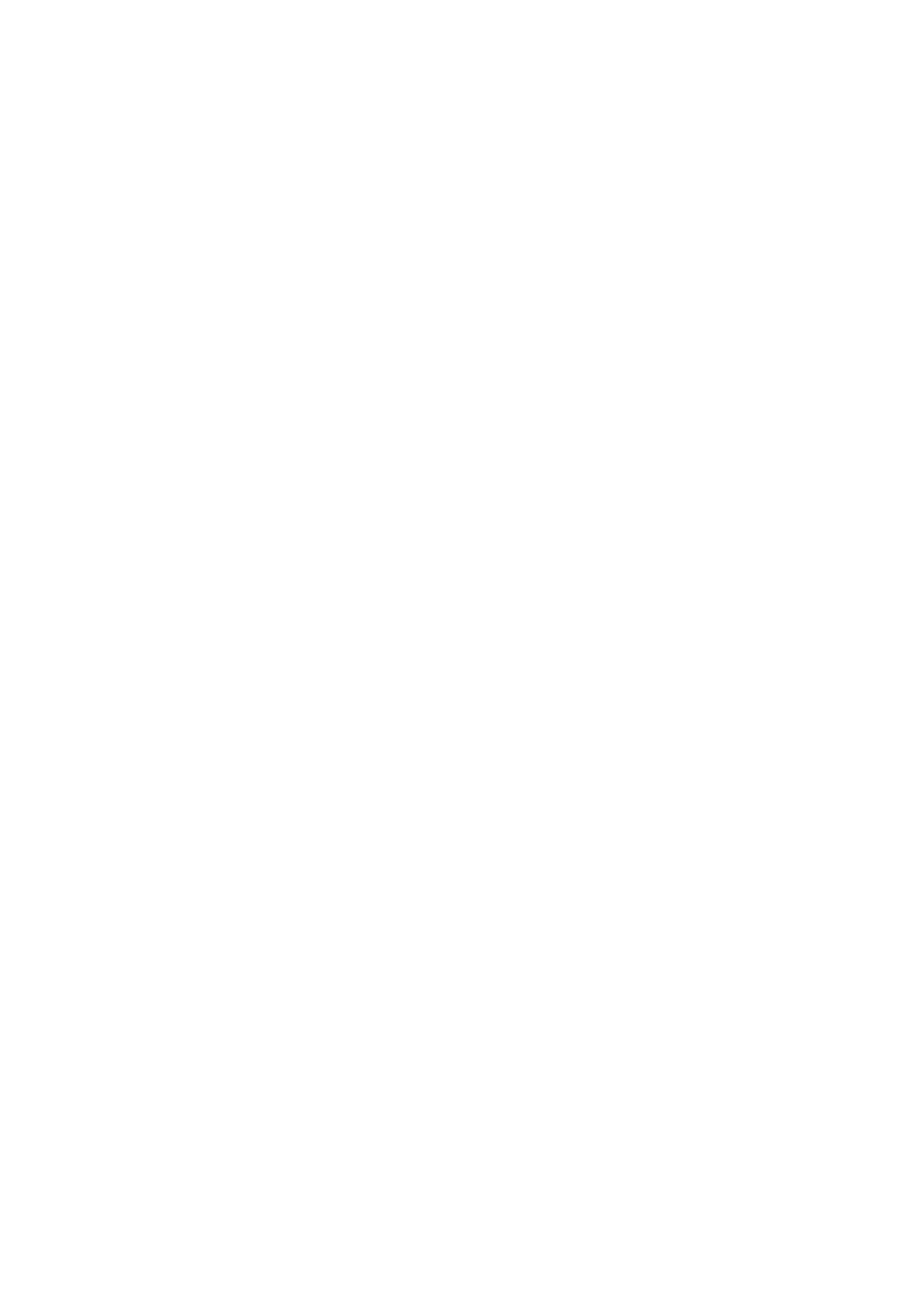

**STATENS GEOTEKNISKA INSTITUT** SWEDISH GEOTECHNICAL INSTITUTE

# Varia 600

# **Environmental impact assessment of biofuel production on contaminated land – Swedish case studies**

Pascal Suer, SGI Yvonne Andersson-Sköld, SGI Sonja Blom, FB Engineering AB Paul Bardos, r3 Environmental Technology Ltd Thomas Track, DECHEMA e.V. Marcel Polland, DECHEMA e. V.

LINKÖPING 2009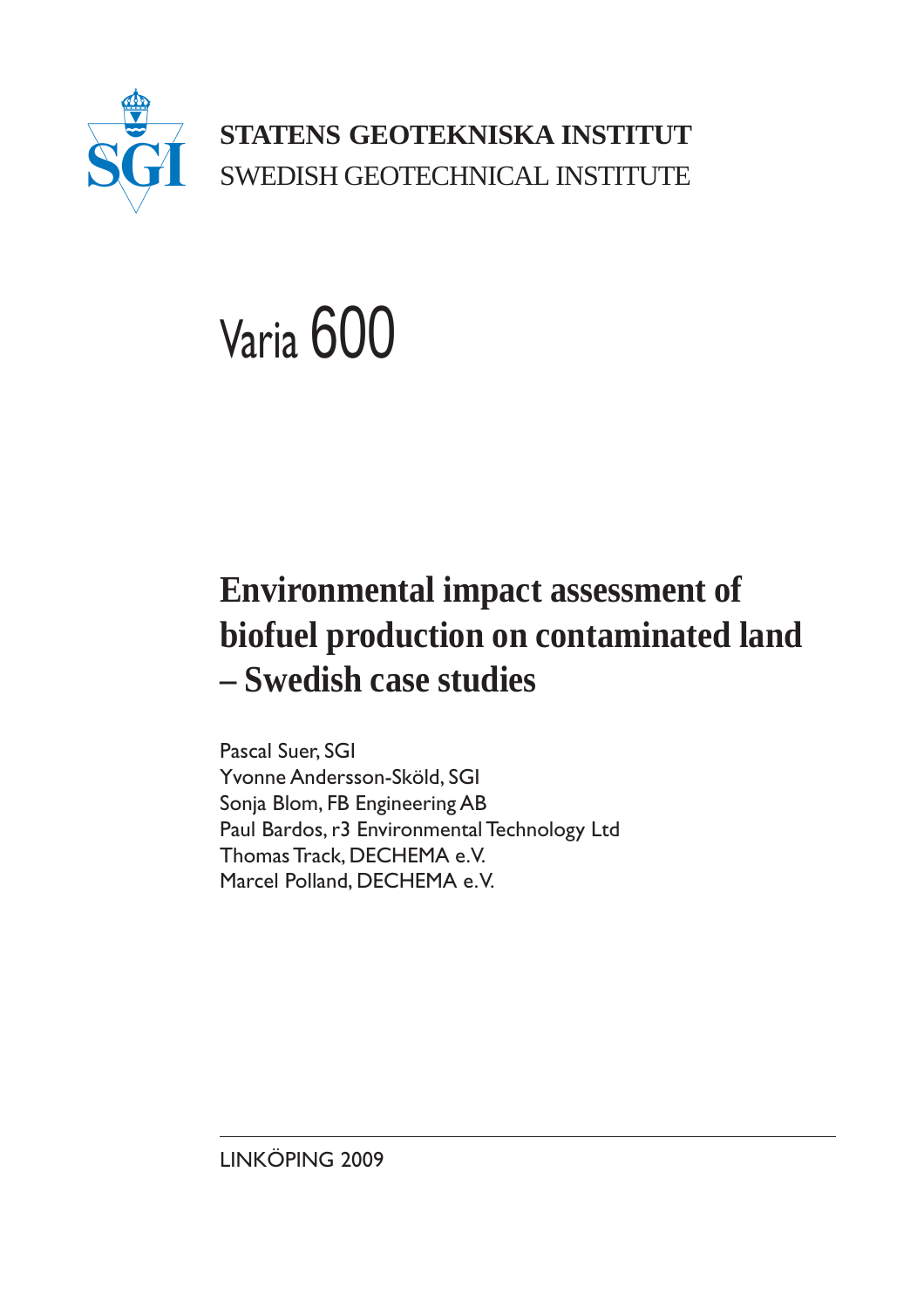| Varia       | Statens geotekniska institut (SGI)<br>581 93 Linköping                                                                      |
|-------------|-----------------------------------------------------------------------------------------------------------------------------|
| Beställning | SGI – Informationstjänsten<br>Tel: 013-20 18 04<br>Fax: 013-20 19 09<br>E-post: info@swedgeo.se<br>Internet: www.swedgeo.se |
| <b>ISSN</b> | 1100-6692                                                                                                                   |
| ISRN        | SGI-VARIA--09/600--SE                                                                                                       |
| Dnr SGI     | 1-0711-0824                                                                                                                 |
| Proj.nr SGI | 13702                                                                                                                       |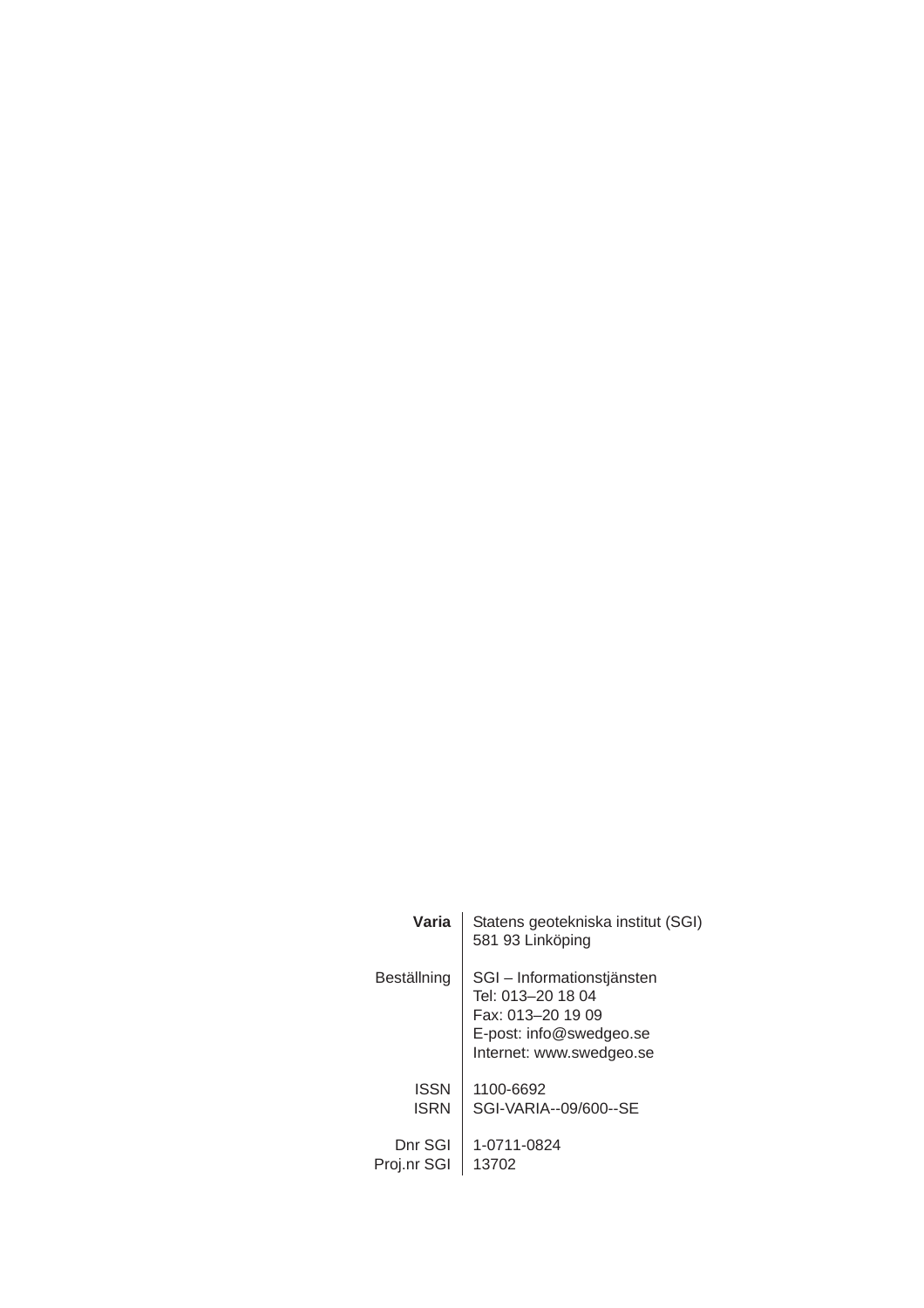#### **TABLE OF CONTENTS**

|                | <b>ACKNOWLEDGEMENT</b>                                                                                               | 5        |
|----------------|----------------------------------------------------------------------------------------------------------------------|----------|
|                | <b>SUMMARY</b>                                                                                                       | 6        |
|                | <b>BACKGROUND</b>                                                                                                    | 6        |
|                | <b>SUITABLE AREAS</b>                                                                                                | 6        |
|                | ENVIRONMENTAL ASPECTS: LCA AND CARBON FOOTPRINT                                                                      | 7        |
|                | <b>SAMMANFATTNING</b>                                                                                                | 10       |
|                | <b>BAKGRUND</b>                                                                                                      | 10       |
|                | URVAL AV LÄMPLIGA PLATSER                                                                                            | 10       |
|                | MILJÖASPEKTER: LCA OCH CARBON FOOTPRINT                                                                              | 11       |
|                | ÖVRIGA ASPEKTER                                                                                                      | 13       |
| 1              | <b>INTRODUCTION</b>                                                                                                  | 15       |
|                | LIFE CYCLE ASSESSMENT (LCA)<br>1.1                                                                                   | 15       |
|                | 1.2<br><b>CARBON FOOTPRINT</b>                                                                                       | 16       |
|                | 1.3<br>STRUCTURE OF THE REPORT                                                                                       | 16       |
| $\overline{2}$ | <b>GOAL</b>                                                                                                          | 17       |
| 3              | <b>SELECTION OF CASES</b>                                                                                            | 18       |
|                | 3.1<br>THE FIRST CASE: KARLSTAD OIL DEPOT                                                                            | 18       |
|                | 3.2<br><b>SELECTION OF THE SECOND CASE</b>                                                                           | 18       |
|                | 3.3<br>THE SECOND CASE: FAGERVIK                                                                                     | 20       |
| 4              | NORMAL SWEDISH SALIX VINIMALIS CULTIVATION PROCEDURE                                                                 | 22       |
| 5              | <b>SCOPE: THE METHODS AND WHAT THEY MEASURE</b>                                                                      | 23       |
|                | 5.1<br><b>FUNCTIONAL UNIT</b>                                                                                        | 23       |
|                | 5.2<br><b>SYSTEM BOUNDARIES</b>                                                                                      | 23       |
|                | 5.3<br><b>TIME SCALES</b>                                                                                            | 25       |
|                | 5.4<br>SOFTWARE: THE UVA PROGRAM                                                                                     | 25       |
| 6              | <b>INVENTORY KARLSTAD OIL DEPOT</b>                                                                                  | 27       |
|                | 6.1<br>PHYTOREMEDIATION (ACTUAL REMEDIATION)                                                                         | 27       |
|                | 6.1.1<br>Salix Vinimalis cultivation                                                                                 | 27       |
|                | 6.1.2<br>Groundwater wells                                                                                           | 28       |
|                | 6.1.3<br>Transport by car                                                                                            | 28       |
|                | 6.1.4<br>Transport of equipment<br>6.2<br>DIG-AND-DUMP                                                               | 29<br>29 |
|                | 6.3<br>MONITORED NATURAL ATTENUATION                                                                                 | 30       |
|                | 6.4<br><b>INVENTORY SUMMARY</b>                                                                                      | 30       |
| 7              | <b>LCA-IMPACT KARLSTAD OIL DEPOT</b>                                                                                 | 31       |
| 8              | <b>INVENTORY FAGERVIK</b>                                                                                            | 34       |
|                | 8.1<br>ON SITE ENSURING (PLANNED REMEDIATION)                                                                        | 34       |
|                | 8.2<br><b>BIOFUEL CULTIVATION - SALIX VINIMALIS</b>                                                                  | 35       |
|                | 8.2.1<br>Levelling the surface                                                                                       | 36       |
|                | 8.2.2<br><b>Establishing Salix Vinimalis</b>                                                                         | 36       |
|                | 8.2.3<br>During Salix Vinimalis cultivation (fertilisation and harvest):                                             | 36       |
|                | Demobilisation of the Salix Vinimalis<br>8.2.4                                                                       | 37       |
|                | 8.2.5<br>Transport of equipment and personnel for Salix Vinimalis cultivation<br>8.3<br><b>INVENTORY SUMMARY LCA</b> | 37<br>37 |
|                | 8.4<br>EXPLORATION OF THE FAGERVIK LCA-MODEL                                                                         | 38       |
| 9              | <b>LCA-IMPACT FAGERVIK</b>                                                                                           | 39       |
|                |                                                                                                                      |          |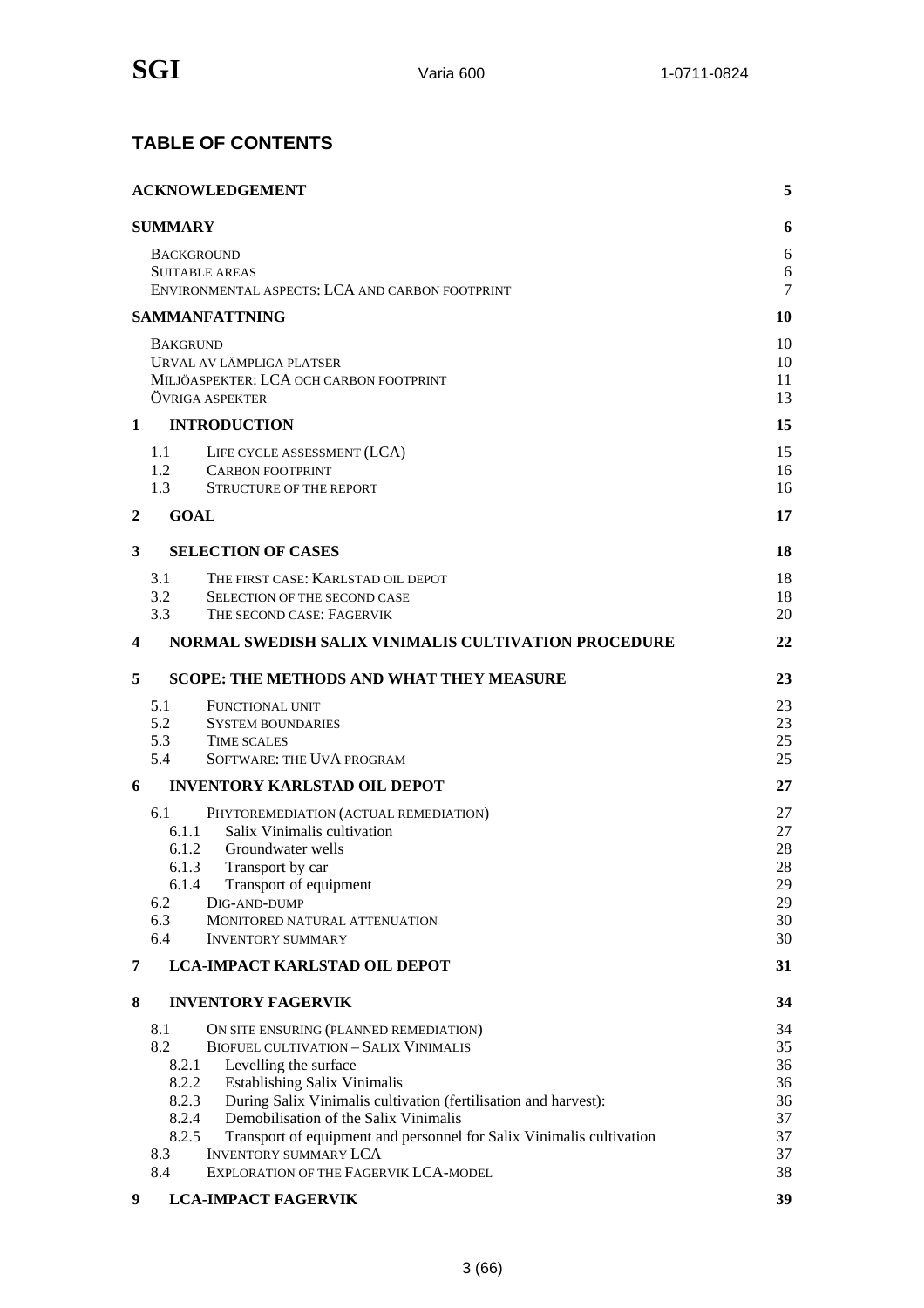| <b>CARBON FOOTPRINT CALCULATIONS</b><br>10                   | 41 |
|--------------------------------------------------------------|----|
| 10.1<br><b>CARBON FOOTPRINT FAGERVIK</b>                     | 41 |
| 10.1.1<br>Carbon in harvested shoots                         | 43 |
| Carbon in belowground biomass<br>10.1.2                      | 43 |
| <b>CARBON FOOTPRINT KARLSTAD</b><br>10.2                     | 44 |
| <b>CARBON FOOTPRINT RESULTS</b><br>11                        | 45 |
| <b>DISCUSSION AND INTERPRETATION</b><br>12                   | 47 |
| 12.1<br><b>OCCUPIED LAND SURFACE</b>                         | 47 |
| 12.2<br>OTHER IMPORTANT INVENTORY AND IMPACT ASPECTS         | 49 |
| 12.3 UNCERTAINTIES AND RELIABILITY                           | 50 |
| 12.4 SYSTEM BOUNDARIES: EXPANSION FOR FAGERVIK               | 50 |
| 12.4.1<br>Introduction                                       | 50 |
| 12.4.2<br>Possible alternative cases and system boundaries   | 51 |
| Discussion                                                   | 53 |
| 12.5<br>OUTLOOK: A POSSIBLE DECISION SUPPORT TOOL            | 53 |
| <b>CONCLUSIONS</b><br>13                                     | 56 |
| <b>REFERENCES</b><br>14                                      | 57 |
| <b>APPENDIX 1: DETAILED INVENTORY FOR KARLSTAD OIL DEPOT</b> | 61 |
| <b>APPENDIX 2: DETAILED INVENTORY FOR FAGERVIK</b>           | 65 |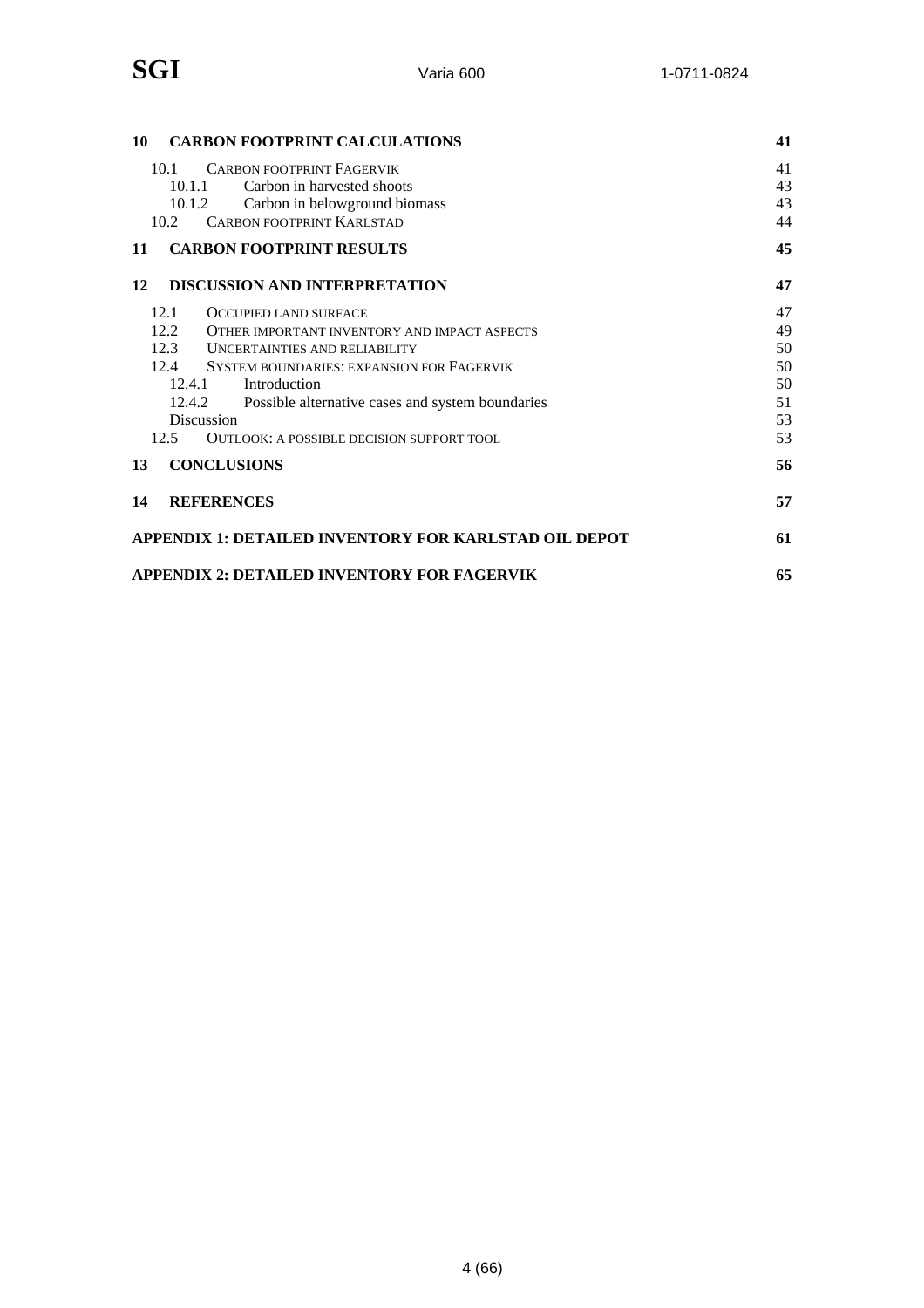#### **ACKNOWLEDGEMENT**

The work performed in this report is part of the Rejuvenate Project. Rejuvenate was funded, under the umbrella of an ERA-Net Sustainable management of soil and groundwater under the pressure of soil pollution and soil contamination (SNOWMAN), by the Department for Environment Food and Rural Affairs and the Environment Agency (England), FORMAS (Sweden), SGI (Sweden) and Bioclear BV (Netherlands). The EU ERA-Net SNOWMAN is a network of national funding organisations and administrations providing research funding for soil and groundwater bridging the gap between knowledge demand and supply (http://www.snowman-era.net). It is one of more than 70 ERA-Nets (European Research Area-Networks) funded by the EC's 6th Framework Programme for Research and Technological Development.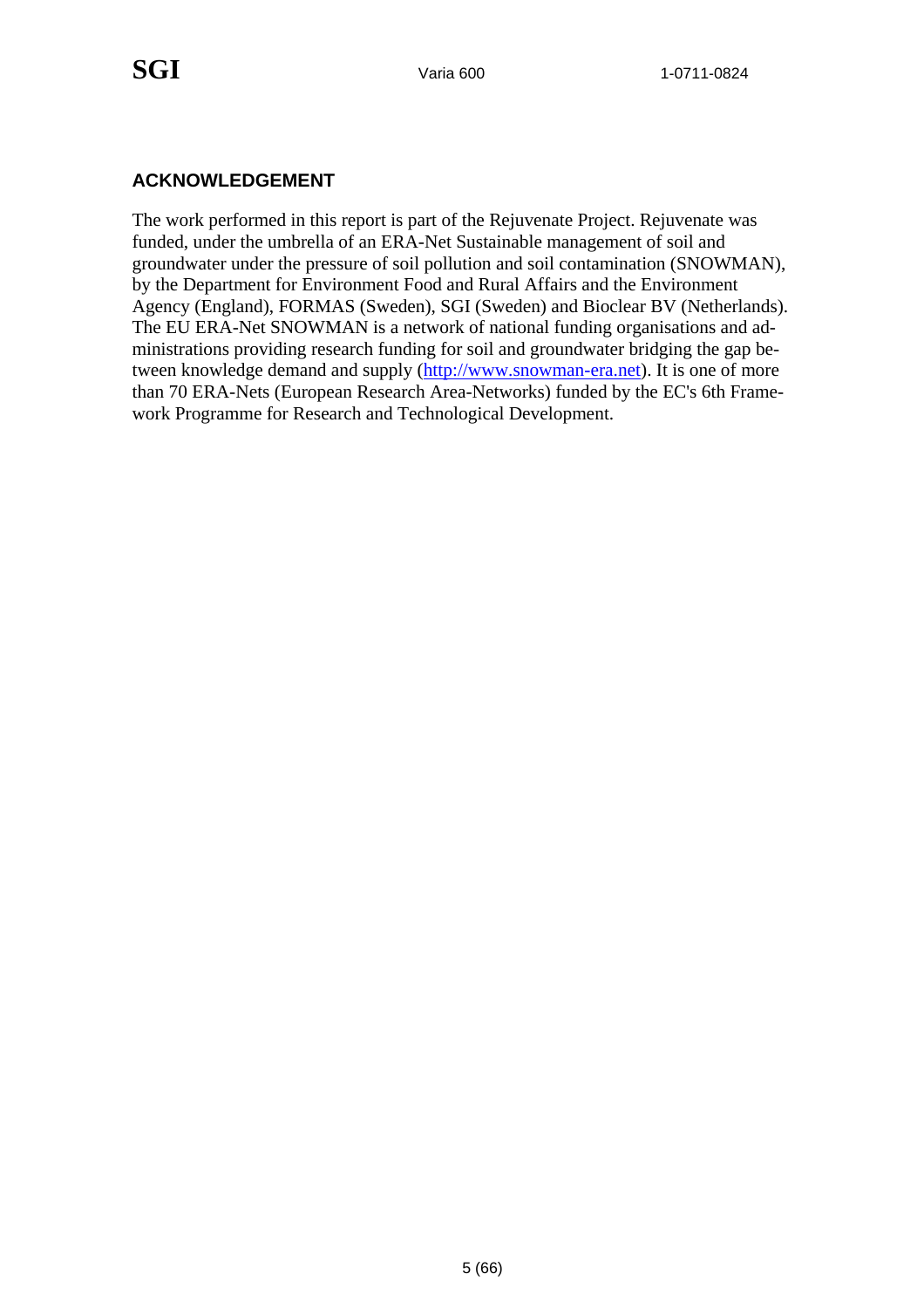#### **SUMMARY**

#### **Background**

The current energy policy calls for more biofuels, and thus more land for cultivation of biofuels. There is a type of land that can be used for biofuel crops but in many cases is completely unused today: low-and medium-contaminated soil. Cultivation of biofuel leads to soils with a higher organic content and increased degradation of organic pollutants. Biocrops may, but need not, take up metals.

Rejuvenate is a joint project between r3 in England, Dechema in Germany, Bioclear in Holland and the Swedish Geotechnical Institute (SGI) in Sweden. The project examines opportunities in combining contaminated soil with different types of biofuel crops. This could be energycrops but also other crops, e.g. for the manufacture of plastics or the recycling of organic material. The project investigates global opportunities, based on national conditions, regulations and practices, potential crops for different conditions, available land, and the impact on the environment in general and carbon balance in particular. The project will include a matrix with opportunities for continued development in the UK, Germany, Sweden, Holland and in a broader European context. A number of studies underly this matrix.

This report studies the (possible) cultivation of short rotation wood (Salix Vinimalis) on two contaminated sites from an environmental perspective, through a life cycle analysis (LCA) and carbon footprint, with an outlook towards an overarching method for a qualitative or semi-quantitative analysis based on a life cycle framework.

#### **Suitable areas**

Two areas were selected as case studies: a small site where short rotation crop (Salix Vinimalis) cultivation is in progress and a large site where biofuel production is hypothetical. For the selection of suitable sites, the following aspects were considered:

- Site location and size, so that biofuel cultivation might be economically viable without a remediation bonus,
- Topography and soil conditions, so that machinery could be used for cultivation,
- Time, so that the site was not in urgent need of remediation due to environmental or human health risks, or acute exploitation requirements,
- Contamination degree, which should not be plant-toxic,
- Contamination depth,
- Assessment of optimum crop and its use.

For doubtful areas, it is especially important to analyse what the most viable option for the contaminated site is, and what bio-product could be used. For a more comprehensive analysis, which also incorporates local economic and social aspects, the decision support matrix, inter alia, described in the main report of the project Rejuvenate, is recommended.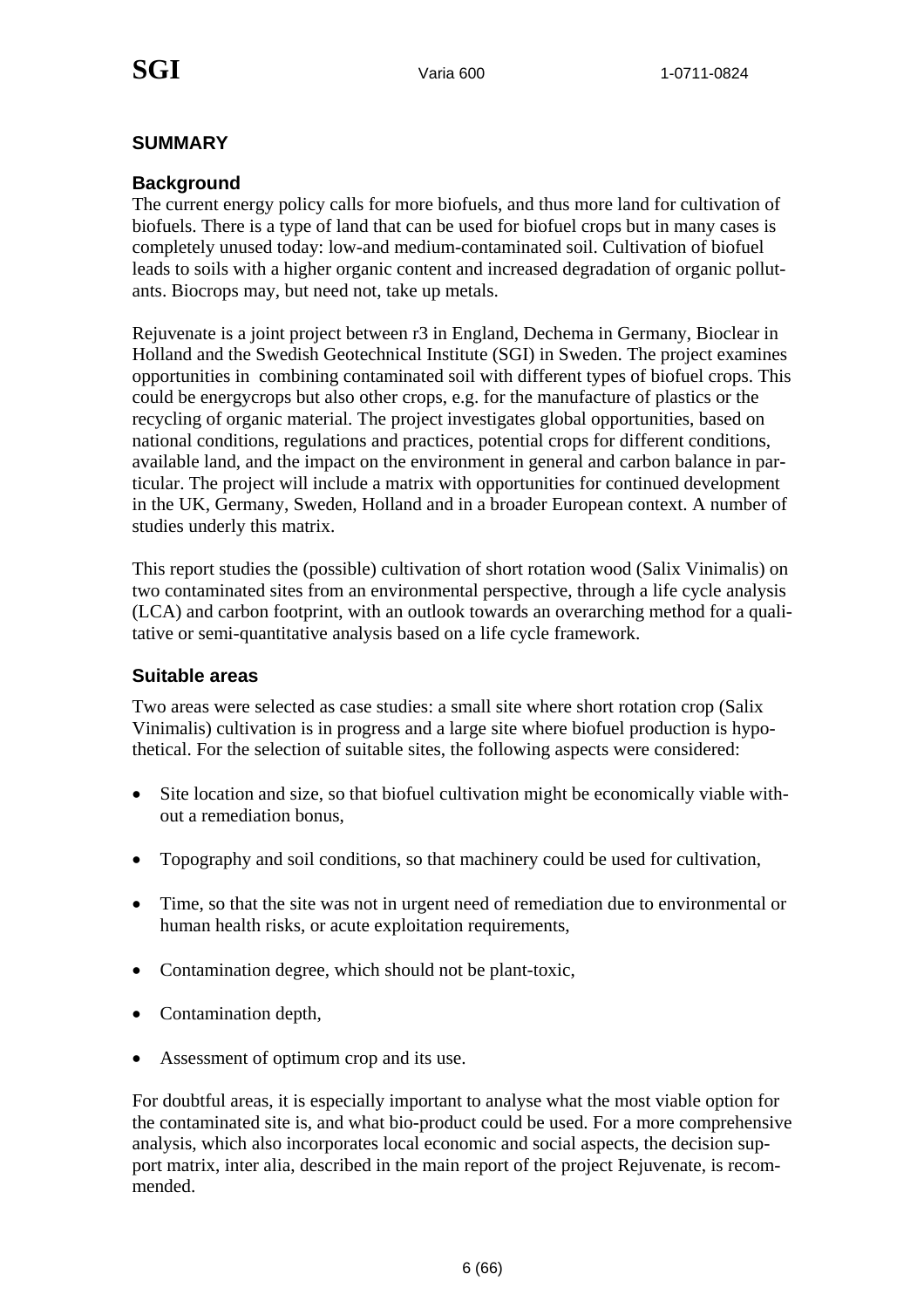#### **Environmental aspects: LCA and carbon footprint**

The calculation of emissions for the LCA and the carbon footprint used a German software tool for LCA of soil remediation: Umweltbilanzierung von Altlastensanierungsverfahren, by Landesanstalt für Umweltschutz Baden-Württemberg, 1999. The software includes equipment emission data published in 1995. The module "landfarming" has been used in this study to calculate emissions from herbicide application, fertilisation, ploughing and deep-ploughing, Salix (Salix Vinimalis) harvest, harrowing etc. Since production of herbicide and Salix Vinimalis shoots were not included in the software, they were not included in the study.

The conclusions for the two sites were very similar, in spite of the large differences between the sites. The first site was small,  $5000 \text{ m}^2$ . Weeding and harvest were done manually, and the alternative was excavation of the contaminated soil followed by landfilling. The second site was 12 ha. Salix Vinimalis cultivation was assumed as entirely machine-based, and the alternative was covering the entire site with ½ m clean soil.

Transport of soil would constitute the major environmental costs for the conventional remediation alternatives (excavation or covering), and cause 60–90% of the energy use, waste, use of fossil resources, land surface occupation, global warming, acidification, photochemical smog formation, and the global human toxicity of water, soil and air. (Please note that the local increase of soil quality was not included in the assessment). Soil transports would cause 40% of water use, and less than 10% of the environmental effect on soil use, odour or local human toxicity. We calculated with clean soil transport of 30 km and a landfill 22 km from the smaller site.

Biofuel cultivation would cause a lower environmental cost for all effect categories above, even when soil transport was ignored. This was in spite of the higher fertiliser use and the increased car transport for biofuel production compared to excavation or covering. The amount of fuel needed for covering the larger area was roughly equivalent to the amount needed for the agricultural equipment for Salix Vinimalis cultivation, but the total energy need for the conventional remediation was higher. This includes e.g. the energy needed for the production of plastic groundwater wells, production of equipment, production of fertiliser etc. For more details, see Table 7 and Table 10 in the report.

Demand for arable area would increase as a result of the increasing demand for food and the increasing demand for biofuels. This spurred a detailed look at the land surface needed for the remediation alternatives.

Contaminated soil occupies surface itself, and remediation leads to the exploitation of land beyond the location as well. In this study, the surface required beyond Salix Vinimalis cultivation has been included. That is to say the land area, beyond the contaminated site, that is required by the production of materials and energy for the remediation activities. This area is largely independent of where the crop is grown.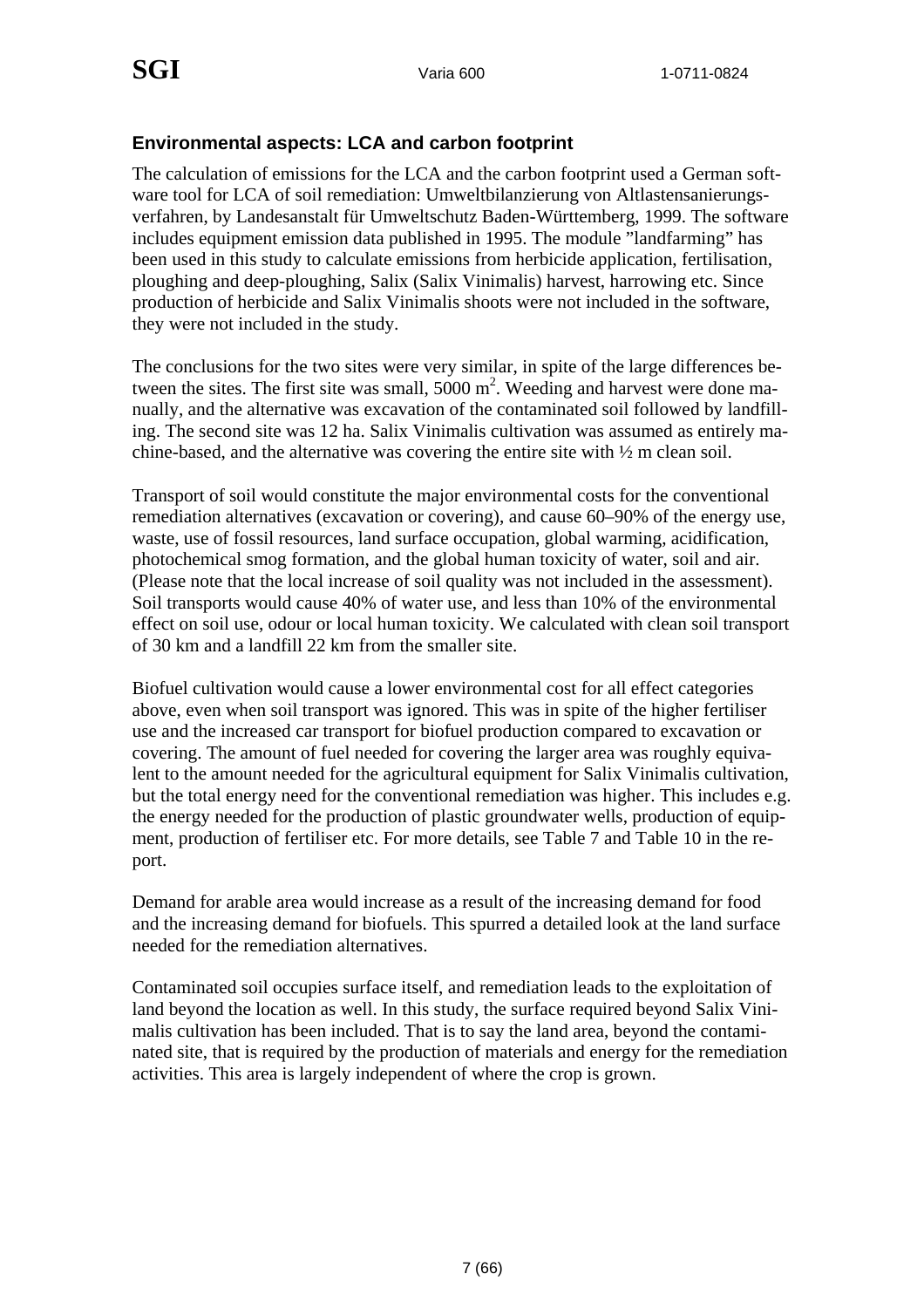

*Fig. S.1: Total off-site area used by the remediation alternatives. Circle surface corresponds*  with square meters multiplied by years (m<sup>2</sup>a). a) Karlstad dig-and-dump, b) Karlstad *phytoremediation, c) Fagervik on site ensuring, d) Fagervik biofuel. Please note that b) is too small to be seen.* 



*Fig. S.2: Distribution of off-site occupied land area in area × time. a,b,c and d same as in Fig. S.1. Total circle size should be as in Fig. S.1.* 

Remediation by excavation or by soil covering was estimated to take 20 ha for one year for the smaller site, and 140 ha for the larger site (Figure S.1). 90% of the area was due to earth masses: clean soil for refilling and covering, and contaminated soil to landfill (Figure S.2). Salix Vinimalis cultivation was estimated to require 0.02 ha  $\times$  year and  $0.5$  ha  $\times$  years excepting the site itself (small and large area respectively), see Figure S.2.

Special study of the carbon balance showed that the fate of the stubble and roots after the last harvest was crucial for the greenhouse effect (carbon footprint). During the Salix Vinimalis growth, carbon dioxide from the air is used and thereby taken up by the plant. The carbon in the roots is kept in the ground and constitute a carbon sink. Leaving the stubbles and roots in the ground will also keep the carbon in the ground. Some, however, is emitted as the roots' degrade. Storage of carbon dioxide in the roots during growth is always a positive effect, regardless of what happens to the roots afterwards.

Cultivation of biofuel on contaminated land had more net fixed carbon dioxide than cultivation on farmland, when the alternative for farmland included conventional remediation of the contaminated site. A lower harvest was presupposed for the contaminated site than for normal agricultural land, but this disadvantage in the carbon balance was offset by a wide margin because alternative treatment of the contaminated site was not necessary (the report's Table 14).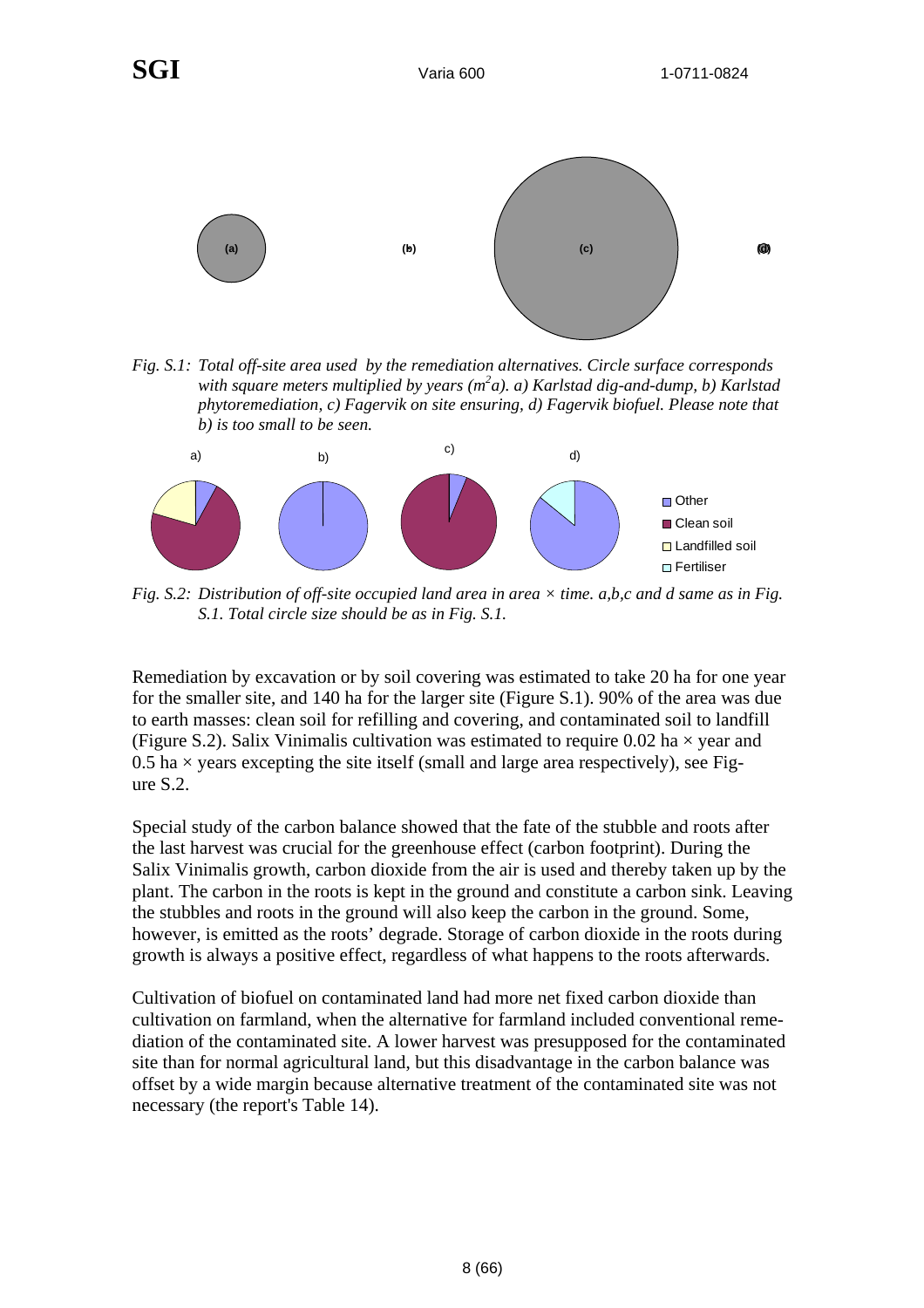

*Fig S.3: Components of the carbon footprint of Salix Vinimalis cultivation at Fagervik and*  Karlstad, in kgCO<sub>2</sub>e/MJ. Numbers as in Table 13. Present in roots prior to the re*moval of the Salix Vinimalis is shown as carbon storage, but should be divided between storage and emissions.* 

Life cycle analysis and carbon footprint both showed that biofuel cultivation is preferable to conventional remediation from an environmental perspective. That is to say, biofuel is a more environmentally friendly way to use the site than the other realistic remediation option in both cases.

#### **Outlook**

The studies above have been limited to remediation and do not include the subsequent use of the harvest. The harvested product may be used to increase the organic content of the soil (as in the smaller site), used as fuel in power plants, replace fossil fuel in cars, etcetera. The contaminants of the contaminated site may stay in the soil, be degraded by the cultivation, or must be managed in the harvested product. The system must be extended to include the use of the harvest in order to deal with the fate of the contaminants. A suggestion for such a system expansion is included in chapter 12.

The importance of the contaminants depends on the manner in which the harvest is used in relation to other raw materials in the production facility, and what this means for the contamination of products and waste, such as a residual sludge from car fuel production, or a wood ash from a district heating plant.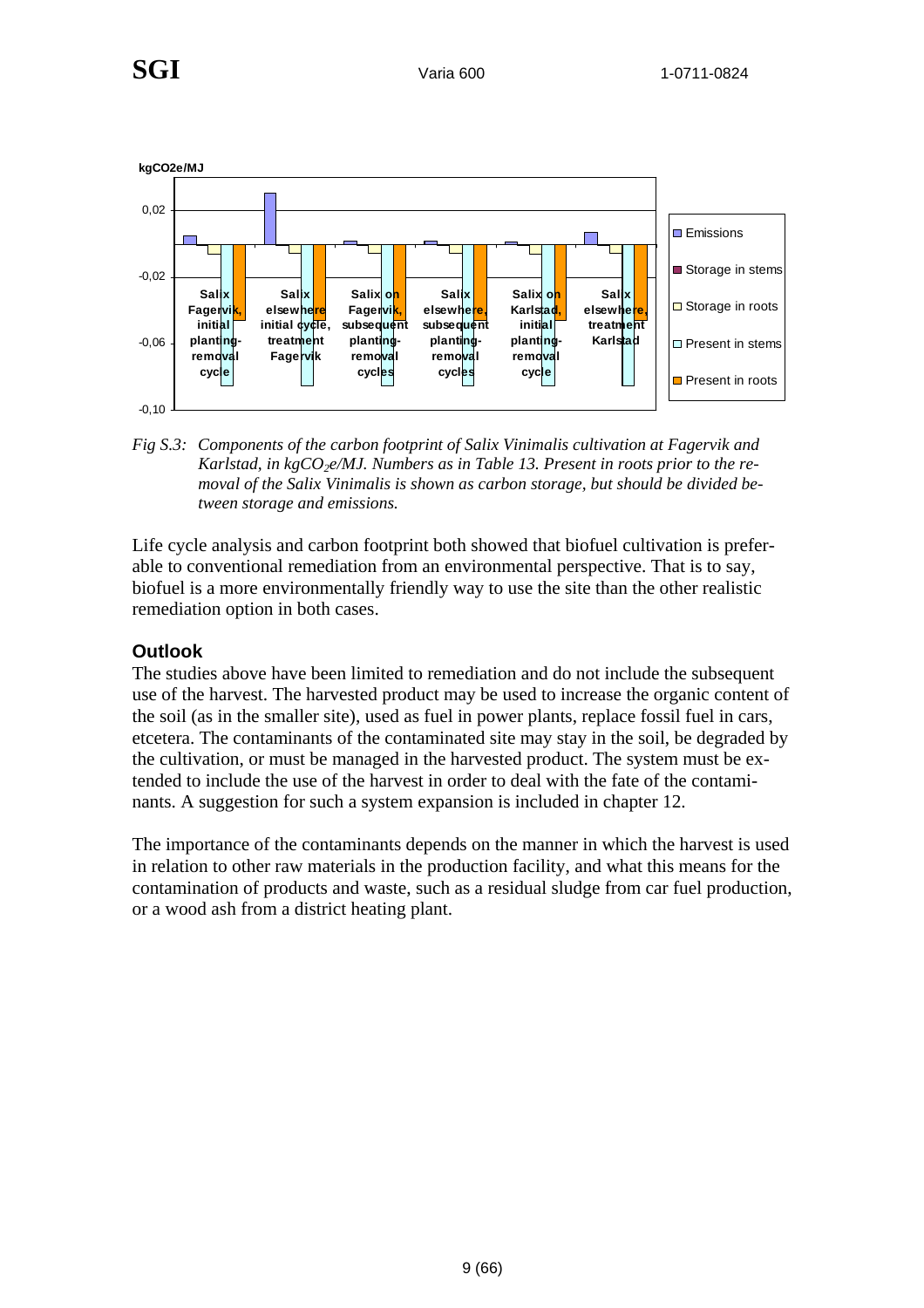#### **SAMMANFATTNING**

#### **Bakgrund**

Den nuvarande energipolitiken kräver mer biobränsle, och därmed mer markyta till odling av biobränsle. Det finns en typ av marker som kan användas för biobränsleodling men som i många fall är helt oanvänd idag: låg- och medelförorenad mark. Odling av biobränsle leder dessutom till jordförbättring genom en högre organisk halt och ökad nedbrytning av organiska föroreningar. Biogrödor kan, men måste inte, ta upp metaller.

Rejuvenate är ett samarbetsprojekt mellan r3 i England, Dechema i Tyskland, Bioclear i Holland och Statens geotekniska institut (SGI) i Sverige. I projektet undersöks möjligheter att kombinera förorenad mark med olika typer av bioproduktion. Det kan vara energigrödor men även andra grödor t.ex. för tillverkning av plaster och andra material samt återanvändning av organiskt material. Inom projektet undersöks generella möjligheter baserat på nationella förutsättningar, regelverk och praxis, möjliga grödor för olika betingelser, tillgänglig mark, och inverkan på miljö i allmänhet samt kolbalansen i synnerhet. Projektet kommer att innefatta en "matris" med potentiella möjligheter som är värda att gå vidare med för fortsatt utveckling i UK, Tyskland, Sverige, Holland och i ett vidare europeiskt perspektiv. För att ta fram denna matris utförs ett antal delstudier som utgör grunden och de underliggande förutsättningarna för dess innehåll.

I denna rapport har en tänkt odling av energiskog (Salix Vinimalis) på två förorenade områden studerats från ett miljöperspektiv genom livscykelanalys (LCA) och carbon footprint. Rapporten avslutar med förslag på en mer övergripande kvalitativ analys som bygger på en livscykelramverkanalys.

#### **Urval av lämpliga platser**

Två områden valdes för fallstudierna: ett litet område där Salix Vinimalisodling testas idag, och ett större område där det kanske kunde vara aktuellt. För att välja lämpliga områden användes följande kriterier:

• Områdets lokalisering och storlek

Området bör vara större än 5 hektar och produkten skall kunna användas inom ett lämpligt avstånd (förbränning, produktion av biobränsle såsom dimetyleter, etc). Om området är mindre än 5 hektar eller det är långt till närmsta kund, kan biomaterialet, som i det ena av de studerade fallen, direkt återanvändas på den förorenade marken för att binda kol och höja markens kolinnehåll.

#### • Föroreningsgrad

Marken får inte vara så förorenad att det inte går att odla på den.

• Tidsperspektivet

Det får inte vara akut behov av sanering, tex beroende på de risker som föreligger eller akuta exploateringskrav.

• Topografi och andra markförhållanden

Kostnaderna förknippade med att förbereda marken för odling och skörd måste vara resonabla vilket bland annat innebär att området inte kan vara alltför kuperat och geologiska förhållanden måste kunna tillåta odling och skörd.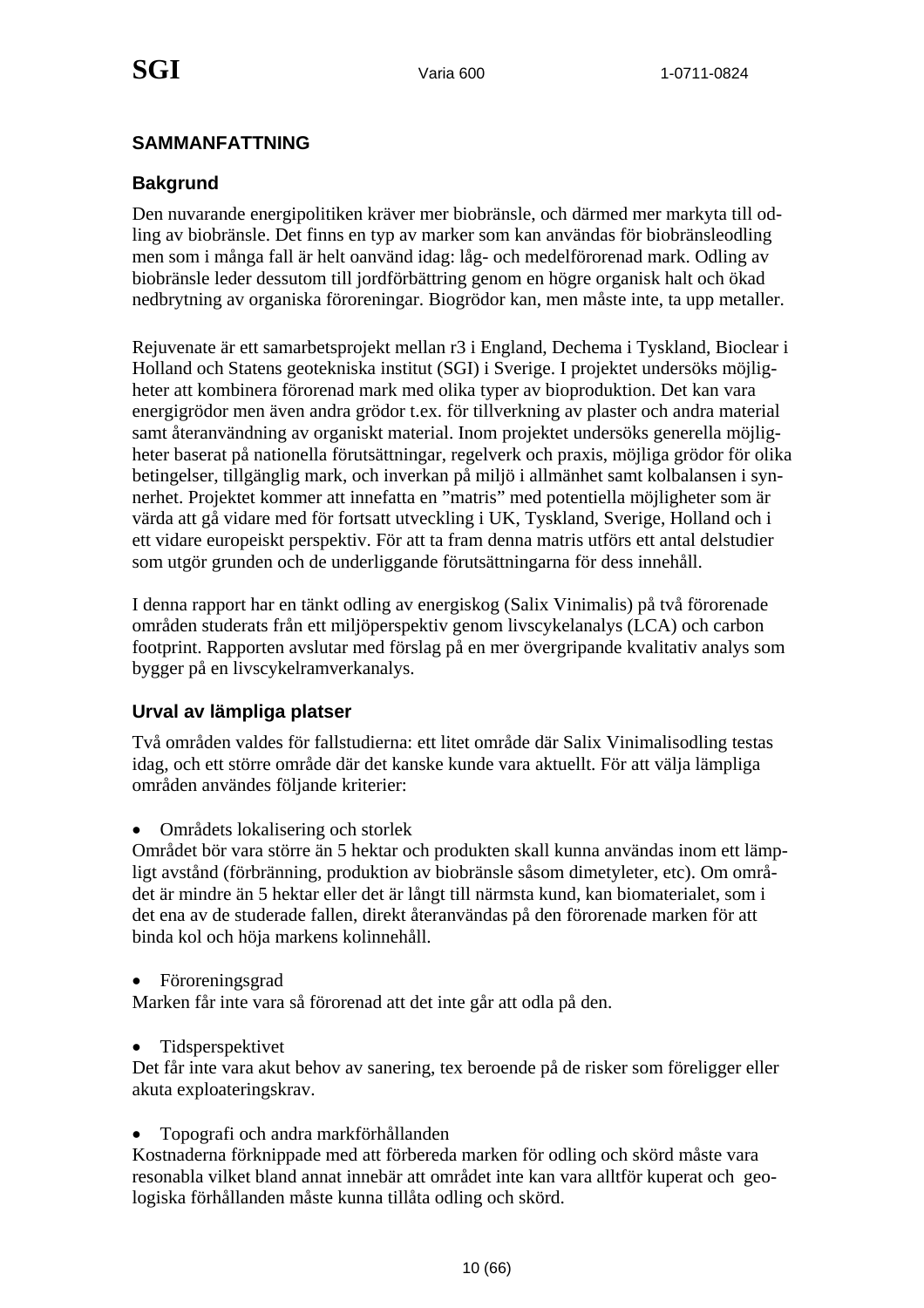• Föroreningsdjup

Vid odling av bioenergigröda för fytoextraktion får förorening inte ligga djupare än att växterna kan nå dem. Om växterna å andra sidan enbart skall finnas för att minska risker inom området och risker för spridning kan djupare föroreningar accepteras.

• Utredning av potentiella risker

Riskbedömning skall alltid göras och risken får inte överskrida den risk som kan accepteras av miljö- och hälsoskäl under odlingsperioden / saneringstiden.

• Bedömning av optimal gröda och dess nyttjande.

Vilken gröda och till vad man avser att använda den beror av platsspecifika förhållanden. På flera orter i Sverige finns anläggningar, t.ex. större avfallshanteringsanläggningar som producerar värme, energi och biobränsle, och pappers- och massa industrier där råvaran kan tas tillvara för energiproduktion, vilka är lämpliga för att nyttja. Förutsatt att kraven ovan är uppfyllda är det på dessa orter sannolikt förknippat med en total miljövinst att producera biobränsle (Salix Vinimalis) på det förorenade området.

På andra orter finns inte sådana anläggningar inom rimliga transportavstånd. För sådana områden är det extra viktigt att analysera vilket som är det mest hållbara alternativet för det förorenade området och till vad eventuell bioprodukt skall användas. För en sådan analys kan man för bedömning av miljöaspekter starta med ramverket som beskrivs i kapitel 12 av denna rapport. För en mer övergripande analys, som även tar med lokala ekonomiska och sociala aspekter, kan man starta sin analys genom att använda den beslutstödsmatris som bland annat beskrivs i huvudrapporten av projektet Rejuvenate.

#### **Miljöaspekter: LCA och carbon footprint**

LCA och carbon footprint-emissioner använde en tysk programvara för livscykelanalys av marksaneringar (Umweltbilanzierung von Altlastensanierungsverfahren, av Landesanstalt für Umweltschutz Baden-Württemberg, 1999). Maskinförbrukningsdata publicerades 1995. I programmet finns landfarming, där jorden bearbetas med kombinationer av plog och gödselspridare. Landfarming används i denna studie för att beskriva spridning av bekämpningsmedel, djupplöjning, maskinell Salix Vinimalisskörd, betesputsare och tallriksredskap för Salix Vinimalisodling. Eftersom produktion av bekämpningsmedel och Salix Vinimalissticklingar inte ingick i programmet har dessa inte inkluderats.

Slutsatserna för de två platserna blev mycket lika, trots att platserna var ganska olika. Det första området var liten, 5000 m<sup>2</sup>. Rensning och skörd av Salix Vinimalisodlingen gjordes med manuellt arbete, och alternativet var utgrävning och deponering. Det andra området var 12 ha. Salix Vinimalisodling ponerades ske maskinellt, och alternativet var täckning med en halv meter ren jord.

Transporter av jord skulle orsaka huvuddelen av miljöpåverkan för de konventionella efterbehandlingsalternativ (täckning eller utgrävning), och uppgå till 60–90 % av påverkan för energianvändning, avfall, fossila resurser, ockupation av markyta, växthuseffekt, försurning, marknära ozonbildning, och den globala humantoxiciteten för vatten, jord och luft. (Observera att den lokala förbättringen av jorden pga efterbehandlingen inte ingår i modellen). Påverkan av jordtransporter orsakade 40 % av den totala vattenanvändningen, och mindre än 10 % av miljöeffekten för markanvändning, lukt och lokal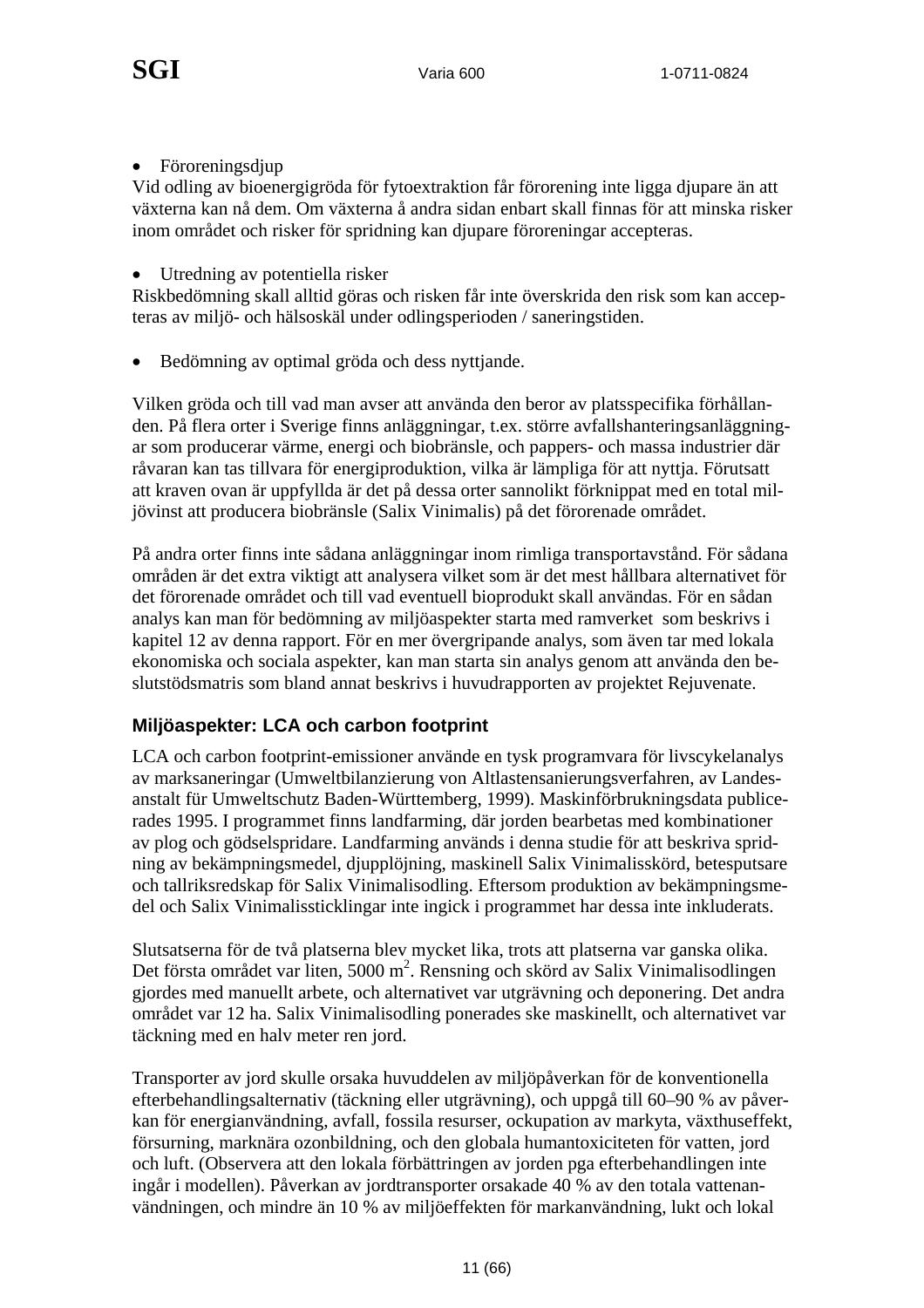humantoxicitet. Vi räknade med att ren jord skulle finnas på 30 km avstånd, och att förorenade massor från grävsaneringen skulle deponeras 22 km från platsen.

Biobränsleodlingen skulle ge mindre negativa miljöeffekter för samtliga påverkanskategorier ovan, även när jordtransporter räknas bort. Detta trots att Salix Vinimalisodlingen skulle kräva mer tillförsel av konstgödsel och mer biltransporter. För det större området motsvarade mängden bränsle som skulle behövas för Salix Vinimalisodling (lantbruksmaskinerna) ungefär mängden som skulle behövas för täckning, men det totala energibehovet för Salix Vinimalisodlingen var mindre än för täckning. I detta inräknas energikostnad för plast till grundvattenrör, tillverkning av maskinerna, tillverkning av konstgödsel m m. För mer detaljer se rapportens Table 7 och Table 10.

Efterfrågan på odlingsbar yta skulle öka som en följd av den ökande efterfrågan på mat och det ökande behovet av biobränsle. Förorenad mark tar upp yta själv, och efterbehandlingen leder också till exploatering av ytor bortanför själva platsen. I detta arbete har den yta beräknats som krävs utöver själva Salix Vinimalisodlingen. Det vill säga det markbehov, utöver själva odlingsytan, som krävs till följd av framtagning av material och energi för de aktiviteter som ingår i de olika alternativen och som redovisas i figurerna S.1 och S.2. Den ytan är oberoende av var man odlar grödan.



*Fig S.1: Total utnyttjad markyta utanför odlingsområdet. Cirklarnas yta motsvarar antalet m 2 år. a) Lilla området, grävsanering; b) Lilla området, fytosanering; c) Stora området, täckning; d) Stora området, Salix Vinimalisodling. Notera att b) är för liten för att synas.* 



Fig S.2: Fördelningen av utnyttjad markyta (m<sup>2</sup>år) utanför det förorenade området. Efterbe*handlingsalternativ som figuren ovan. Storleken på cirklerna borde också vara som figuren ovan.*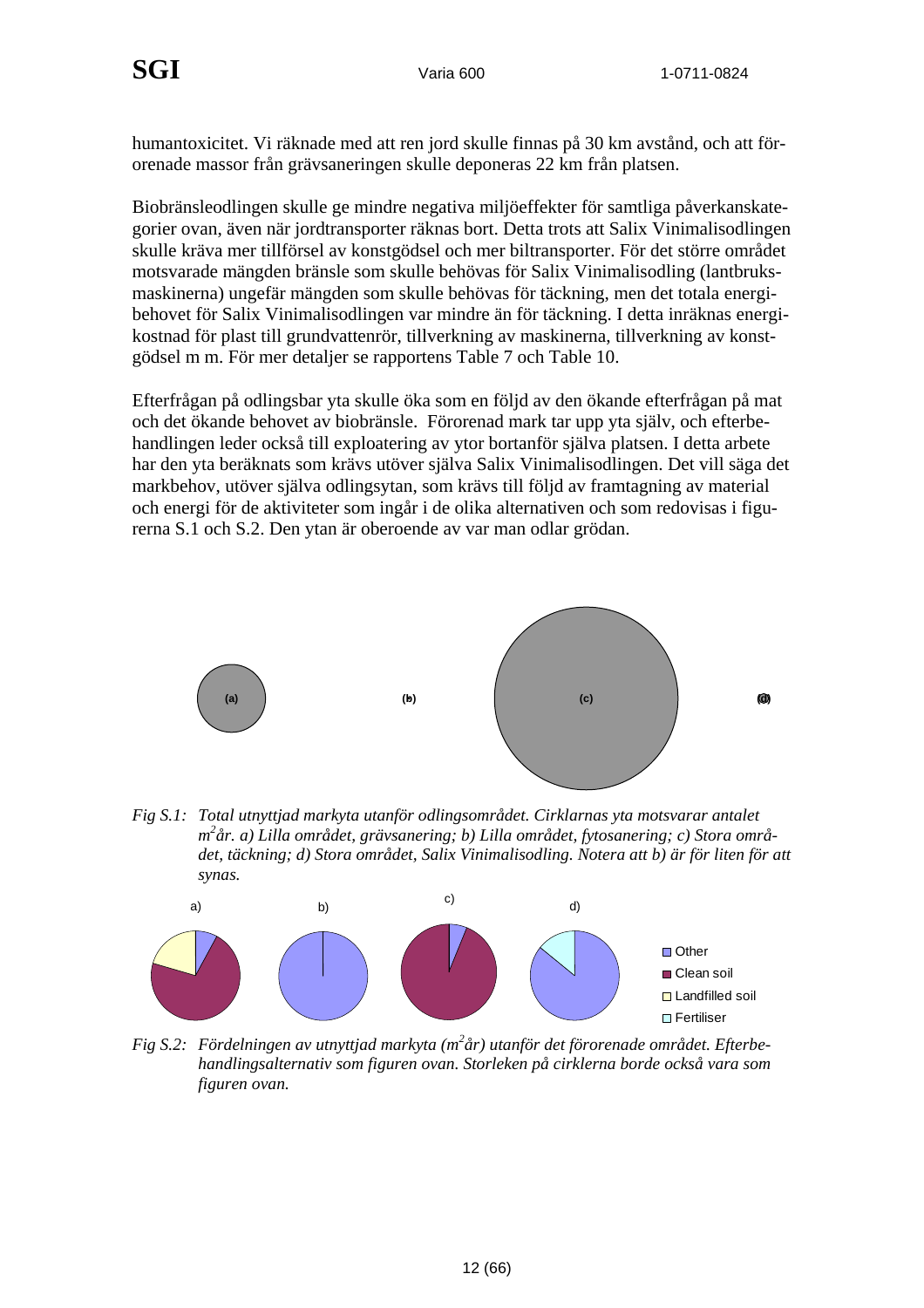Grävnings- och täckningssaneringen beräknades ta 20 ha×år i anspråk för det lilla området, och 140 ha×år för det större (Figur S.1). 90 % av ytbehovet kunde hänföras till jordmassorna: ren jord från täckter och förorenad jord till deponi (Figure S.2). Salix Vinimalisodling beräknades ta 0,02 ha×år och 0,5 ha×år i anspråk (lilla respektive stora området), se Figur S.3.

Specialstudien av kolbalanser visade att rötter och stubbars öde efter Salix Vinimalisodling var avgörande för odlingens växthuspåverkande effekt (carbon footprint). Den koldioxid som fastläggs under Salix Vinimalistillväxten kan stanna i marken och utgör då en kolsänka. En del avgår dock till luften vid stubbarnas förruttnelse. Stubbarnas lagrade koldioxid var i samma storleksordning som den konventionella saneringsåtgärden (jämna marken och täcka med ren jord). Lagring av koldioxid i rötterna under odlingens gång utgör alltid en positiv effekt, oberoende av vad som händer med rötterna efteråt.

Odling av biobränsle på förorenad mark gav mer koldioxidfastläggning än odling på jordbruksmark. Då ingick dock att den förorenade marken skulle efterbehandlas konventionellt om den inte användes till biobränsle. En lägre skörd antogs för förorenad mark än för normal jordbruksmark, men nackdelen i kolbalansen kompenserades med råge av att marken inte skulle saneras (Rapportens Table 13).



*Fig S.3: Delar i en kolbalans för ett antal odlingsvarianter angivet som kg koldioxid ekviva*lenter per energi enhet, d.v.s. kg CO<sub>2</sub>e/MJ. Observera att negativa värden innebär att *kolet lagras i mark eller växt istället för att återfinnas i atmosfären. Det som fanns i rötterna vid Salix Vinimalisodlingens avslutning visas här som lagring, men fördelas i verkligheten mellan lagring och utsläpp.* 

Livscykelanalysen av efterbehandlingsalternativen och carbon footprint av Salix Vinimalisodling visade båda att biobränsle är att föredra ur miljöperspektiv. Det vill säga biobränsle är ett mer miljövänligt sätt att sanera marken, och dessutom samtidigt nyttja den under saneringstiden, än de saneringsåtgärder som använts eller förelåg som det mest realistiska alternativet i de båda fallen.

#### **Övriga aspekter**

Studierna ovan har begränsats till själva efterbehandlingen och innefattar inte den fortsatta hanteringen av bioprodukten. Ett sätt att använda produkten är att enbart höja markens kolinnehåll, ett annat är att produkten nyttjas som biobränsle i kraftverk eller er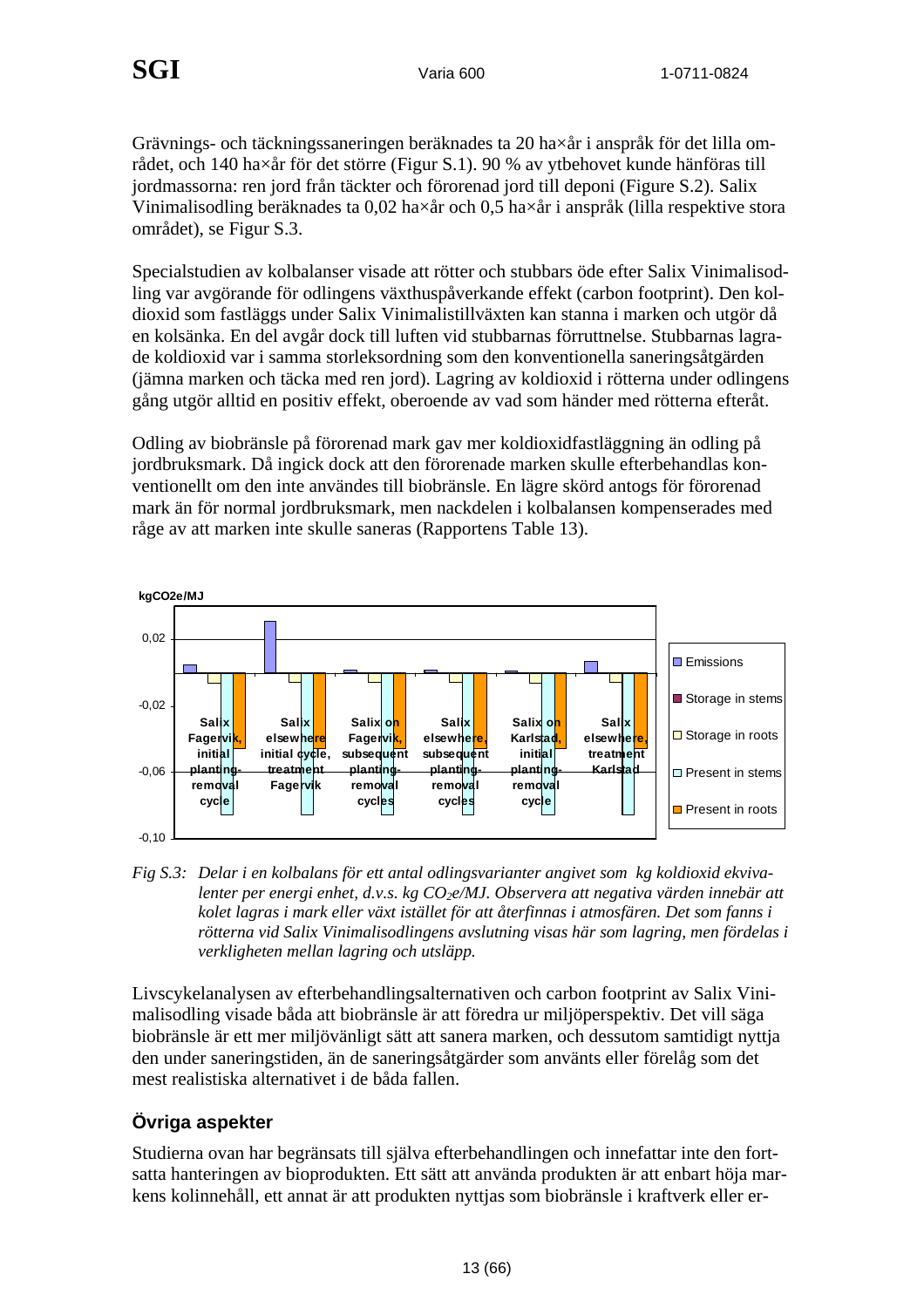sättning för fossila bränslen i bilar. Föroreningar kan tas upp, brytas ned, eller fortsatt finnas i jorden. För att kunna behandla frågan om upptag av föroreningar behöver systemet utökas med t ex hantering av restprodukter från olika nyttjande områden. Till exempel kan ett restslam behöva hanteras om biobränslet används vid framställning av dimetyleter, och en vedaska vid eldning av biobränslet i kraftvärmeverk. Betydelsen av föroreningar är beroende av på vilket sätt råvaran utnyttjas i förhållande till andra råvarukällor inom framställningsanläggningen, och vad det i stort innebär avseende föroreningsgrader för restprodukter av framställningen. En ansats mot hantering av denna fråga finns i kapitel 12.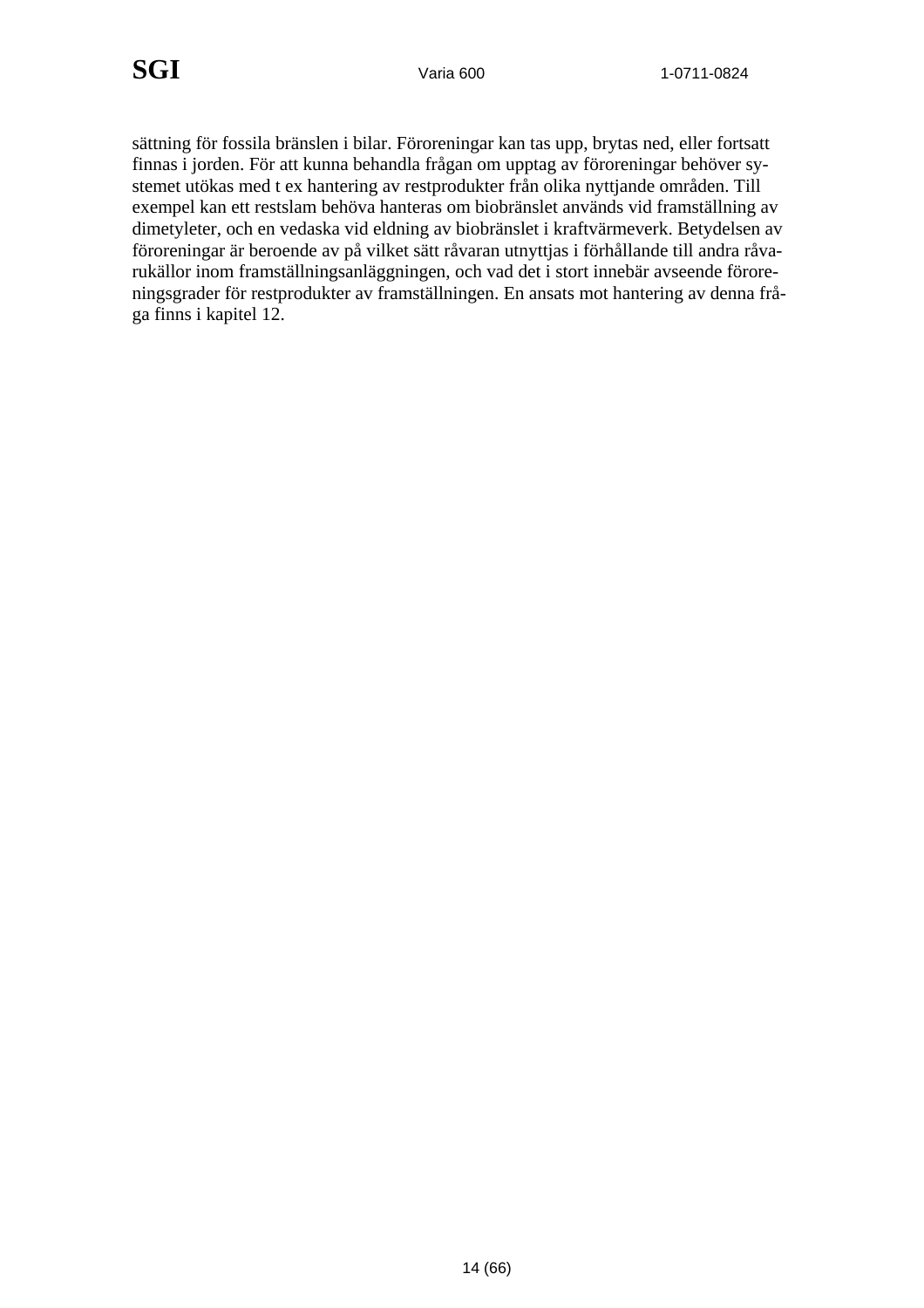#### **1 INTRODUCTION**

The total annual use of fossil fuel in Sweden is 130 TW and the European target is to replace 10 % of the fossil fuel with biofuel by 2020 [1, 2]. This could require around 30 000 km2 land in Sweden for biofuel production [2, 3]. Biofuel production on land that is suitable for food-crops may place an increasing stress on agricultural land and food prices.

At the same time low and medium contaminated land is lying unused, but might be utilised to grow non-food crops [4]. Still very uncertain, but by a first estimate up to  $750 \text{ km}^2$  contaminated land can be suitable for such production with regard to contaminant levels, location in relation to market and infrastructural demands, harvest capacity etc. [5, 6]. Further, in the EEA member countries 250 000 contaminated sites require clean up [7], and part of these will be suitable for biofuel production.

In addition to the significant increasing demand of biofuel there also is an increasing market for other bioproducts such as bio-based plastics and fibres and bio-feedstock [4]. Biofuel cultivation in the form of phytoremediation is suitable to prevent spreading of contaminants, to create green areas in cities, as waste water buffer, or treat small size remediation areas with diffuse spreading [8]. The growth of poplar, willow or other bioenergy products may also create a value to the landscape [9]. And if no cleaning effect is achieved, at the very least the land is usefully employed.

The use of bio-energy in place of conventional fuels or as an additive leads under many conditions results in a net gain in the energy balance and in greenhouse gases ([5] and references therein, [10]) The hypothesis of this project is that there will be a gain, and in general significant, in the energy balance when biofuel is produced on contaminated land. Alternative treatment of the soil requires energy as well. In addition even though remediation through biofuel production is low and slow, the soil quality is always improved through the organic content increase. Under some conditions the soil is further improved through contaminant degradation or plant extraction from the soil [5].

Other aspects than energy and impact on carbon dioxide (such as acidification, human health aspects and ecotoxicity) are more uncertain, less thoroughly researched, and possibly in favour of fossil fuels. These impacts are mainly caused by harvesting and processing [10], fertilizer, pesticides, and direct emissions [11]. These impacts also occur when biofuel is grown on contaminated land. In addition, there are the contaminants which may give rise to contaminated by-products in the biomass production.

This study uses a life-cycle perspective to investigate the environmental impacts of a number of scenarios for biofuel production on contaminated land. The aim has been to investigate the aspects included in life cycle assessment (LCA) and carbon footprinting and both methods have been used. Further, in part 2 of this report, the possibilities and impacts that can be regarded by the broader life cycle framework (LCF) are discussed for three potential remediation alternatives.

#### **1.1 Life cycle assessment (LCA)**

Life cycle assessment (LCA) aims to analyse the total environmental impact of an action or a product. The methodology has a general and accepted structure. The principles for LCA are given in [12] and include guidelines to establish the goal and define the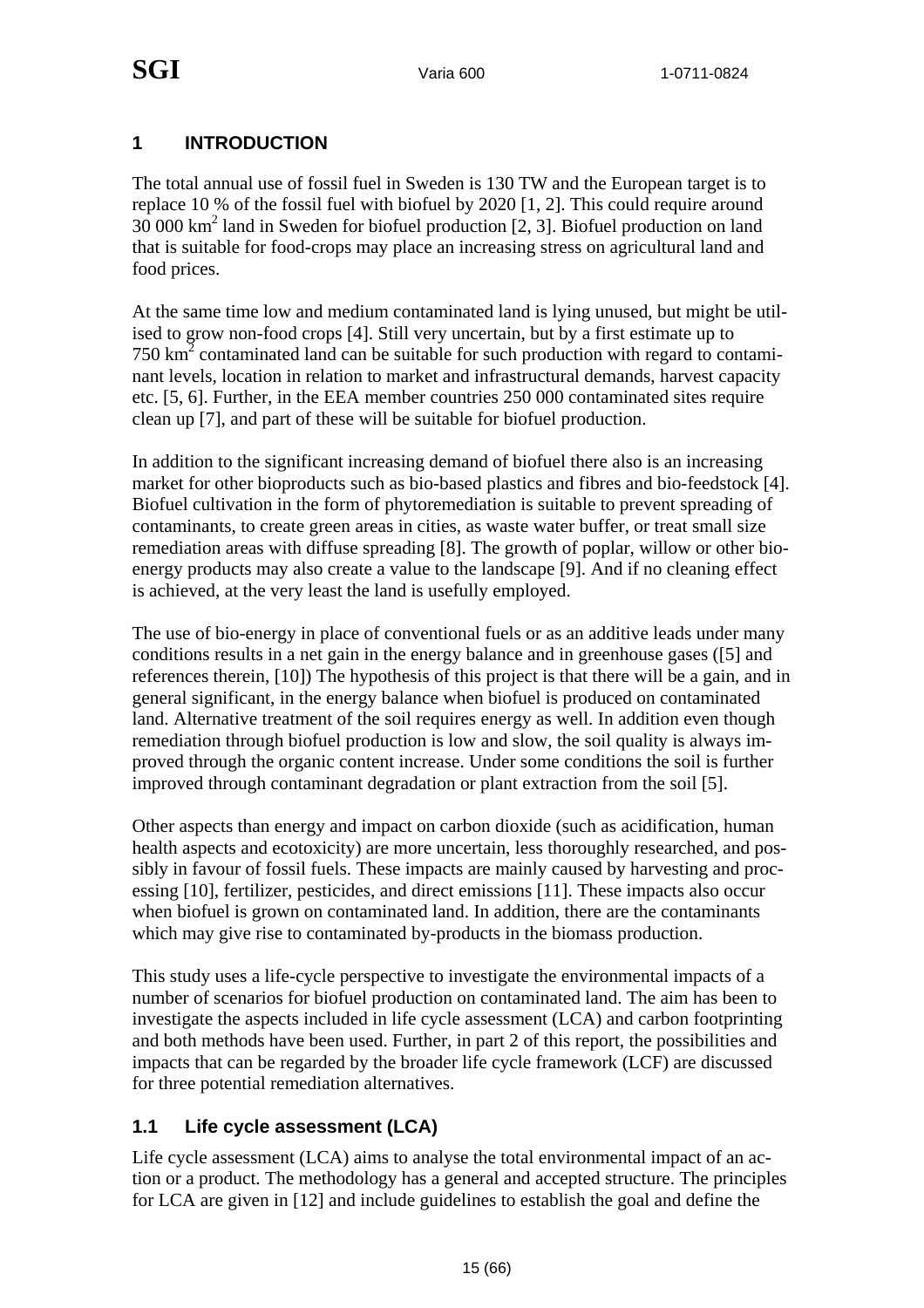scope of the analysis (i.e., define methodologies, reference condition, system boundary, etc.), to conduct the inventory analysis (i.e., collect inputs/outputs and environmental burdens associated with the processes and normalize the environmental impacts to the reference conditions), to conduct the impact assessment, and to interpret the results.

LCA is a method where both quantitative and qualitative aspects can included. In classical LCA, energy and environmental issues examined include scarce resources, such as soil and backfill, groundwater, fossil fuels such as crude oil and metals, energy consumption, greenhouse gas emissions, photochemical smog formation, acidification, and eutrophication (ISO 14040:1997, 1998, 2000a, 2000b). Today there is a development towards local aspects and also to include further aspects such as water consumption in relation to available regional water resources [13] in addition to the classical general environmental approach.

The life cycle analysis is useful to estimate the most optimal method of selected alternatives based on several environmental aspects. It is also a tool to find the most polluting, energy consuming or costly steps in the remediation process for each of those methods, and thereby useful to stimulate development towards more environmental or efficient methodologies [14].

#### **1.2 Carbon footprint**

Carbon footprinting focuses on global warming effects of the life cycle. To that end, a carbon balance is calculated. Emissions of greenhouse gases (e.g.  $CH_4$ ,  $N_2O$ ) are expressed as  $CO_2$ -equivalents  $(CO_2e)$ , according to their impact on the greenhouse effect. Carbon dioxide uptake and storage in biomass is a benefit in this carbon balance, since stored carbon is not available to increase the greenhouse effect. The structure of the method is the same as for LCA: definitions, inventory, and impact, and the goal is to show greenhouse effect impacts over the entire life cycle (cradle to grave, or, if it must be, cradle to gate) [15, 16].

#### **1.3 Structure of the report**

This first part of the report starts with goals and a discussion of the cases: why they were selected and why several other sites were not selected. This is followed by the scope of the LCA and carbon footprint. Then come the case-specific methods and results: first the LCA for Karlstad, inventory and impact; second the inventory for Fagervik and the resulting LCA-impact. Then the results of the LCAs of both sites and various alternatives are discussed.

The inventory for Fagervik includes the emissions for both LCA and carbon footprint. Specific calculations for the carbon footprint are discussed after the LCA, followed by results and discussion of the carbon footprint.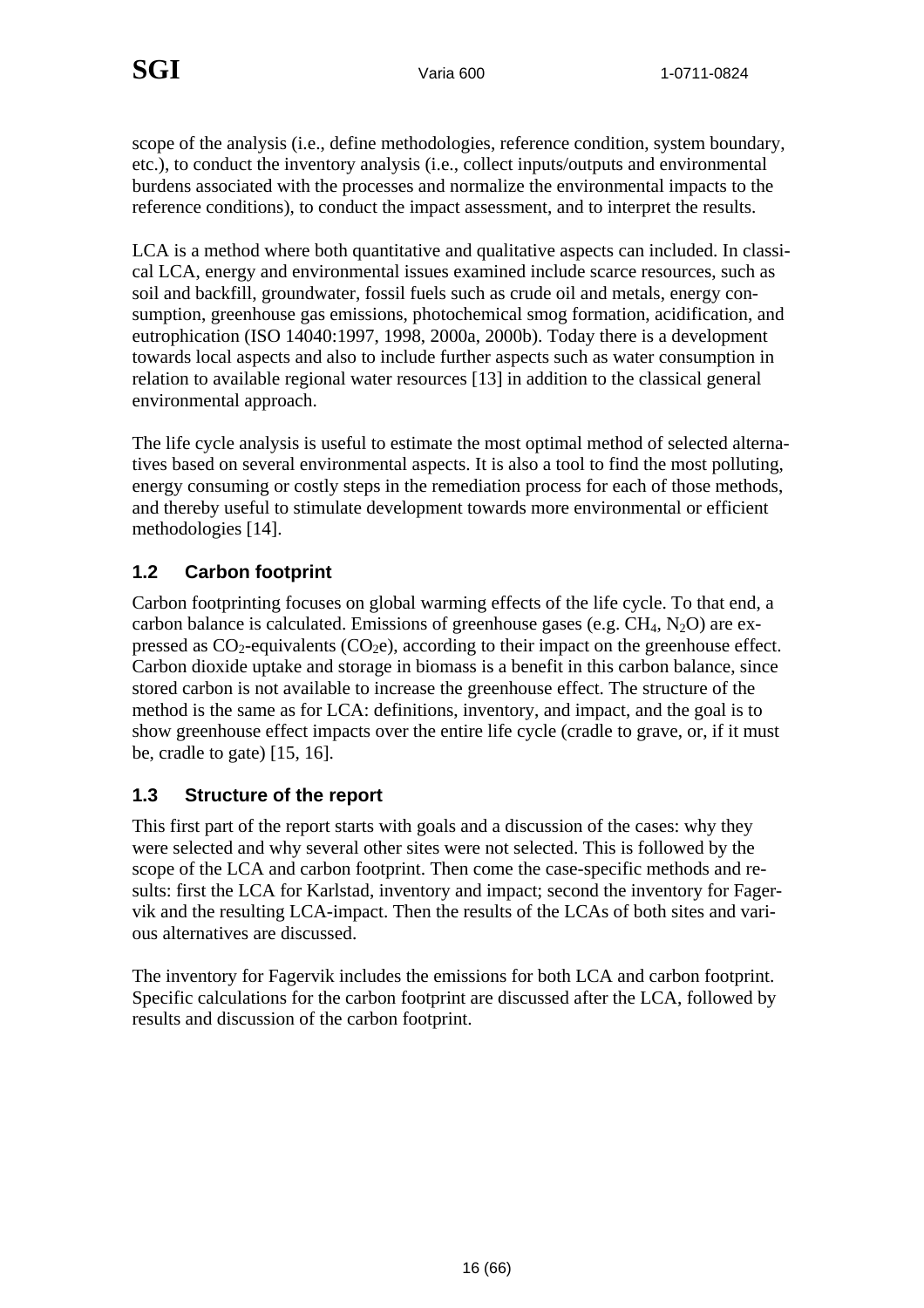#### **2 GOAL**

The goals of the rejuvenate project are to

- Explore possible approaches to combining risk based land management with nonfood crop land-uses and organic matter reuse as appropriate.
- Identify potential opportunities worthy of further development
- Assess how verification may be carried out and identify requirements for future research, development and demonstration

The present report has a more limited goal, namely to

- Identify and explore the (environmental) usefulness of biofuel production from a remediation perspective by comparing it with other alternatives for the contaminated land.
- Investigate and compare the results of the investigation of alternative contaminated land treatment alternatives, by LCA and carbon footprint methods.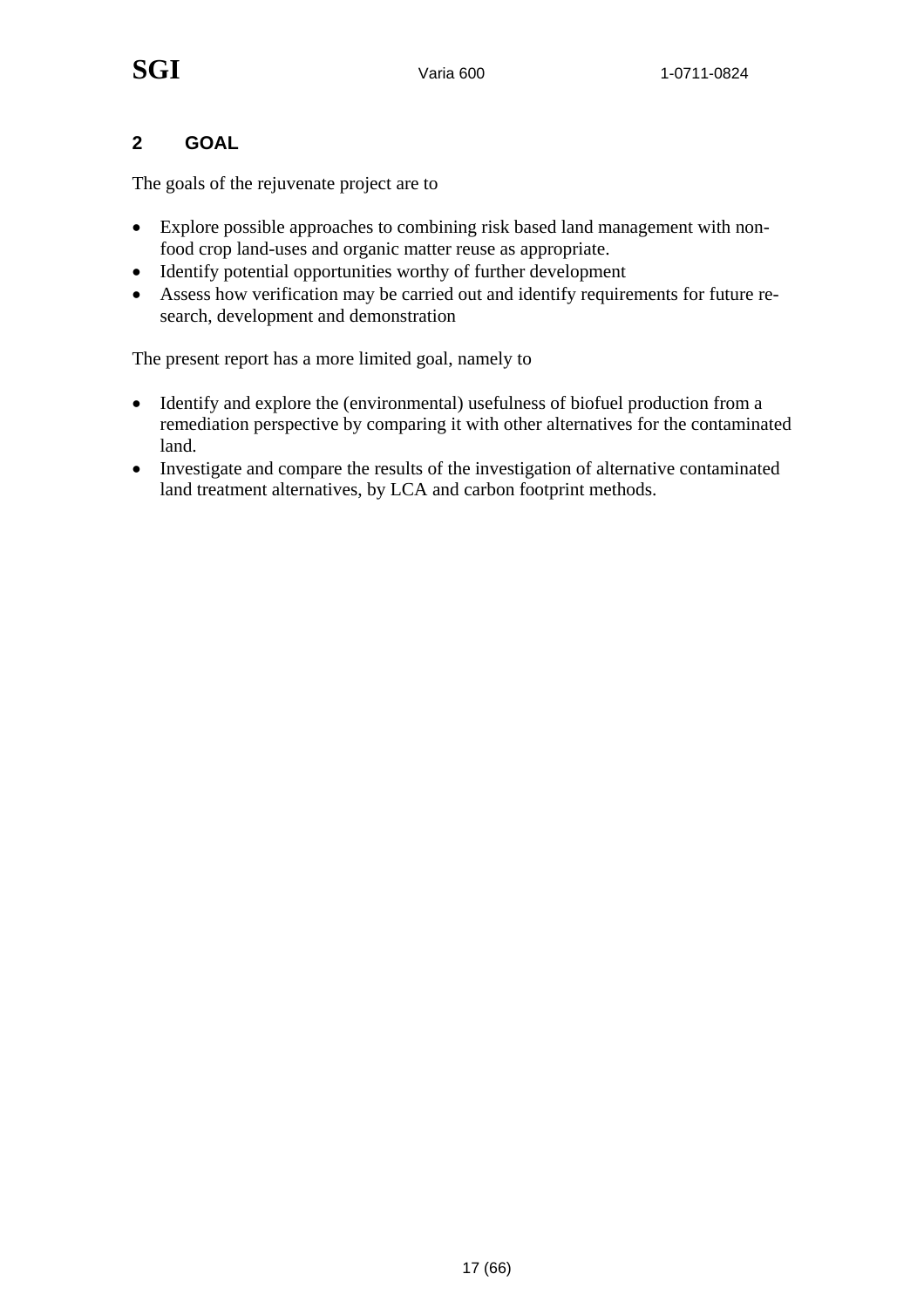#### **3 SELECTION OF CASES**

#### **3.1 The first case: Karlstad oil depot**

Karlstad oil depot was chosen because Salix Vinimalis cultivation has been in progress since 2001, and actual data were available. The site has been used for oil storage, and this has resulted in an uncomplicated organic contamination. Excavation and landfill was considered as an alternative option in practice. We have added monitored natural attenuation (doing nothing but checking on the groundwater contamination) for the LCA study.

Karlstad oil depot is a small area  $(5000 \text{ m}^2)$ , and biofuel production is not in itself economically viable. Salix Vinimalis is recommended at >5 ha, and close to customers [17]. The smallness of the area makes use of harvest for biofuel uneconomical, and the harvest is left on site to fertilise and increase the organic content. It may be decided later to grind the cuttings, but also the chippings will stay on site.



*Figure 1: Salix Vinimalis cultivation at Karlstad oil depot, July 2003.* 

#### **3.2 Selection of the second case**

The small site at Karlstad was selected mainly because actual data for Salix Vinimalis cultivation was available. However, the site is too small for Salix Vinimalis cultivation for economical reasons. To complement this, a site with larger area (>5ha) was sought. The Karlstad site also contained mainly organic contaminants that are not expected to lead to problems in biofuel use of the Salix Vinimalis. In order to illuminate the situation where the contaminant leads to problems in the use of the harvest in a future study, a site with metal contamination was sought.

The following aspects were considered in selection of the site:

#### **• Site location and size**

The area should be larger than 5 hectares and within a suitable distance from a processing plant (energy plant, production of biofuels etc.), if the cultivation is to be economically viable [18]. For small, distant sites, non-food crops may be suitable for phytoremediation, with direct reuse of the harvest to sequester carbon and increase soil carbon, as in one of the studied cases.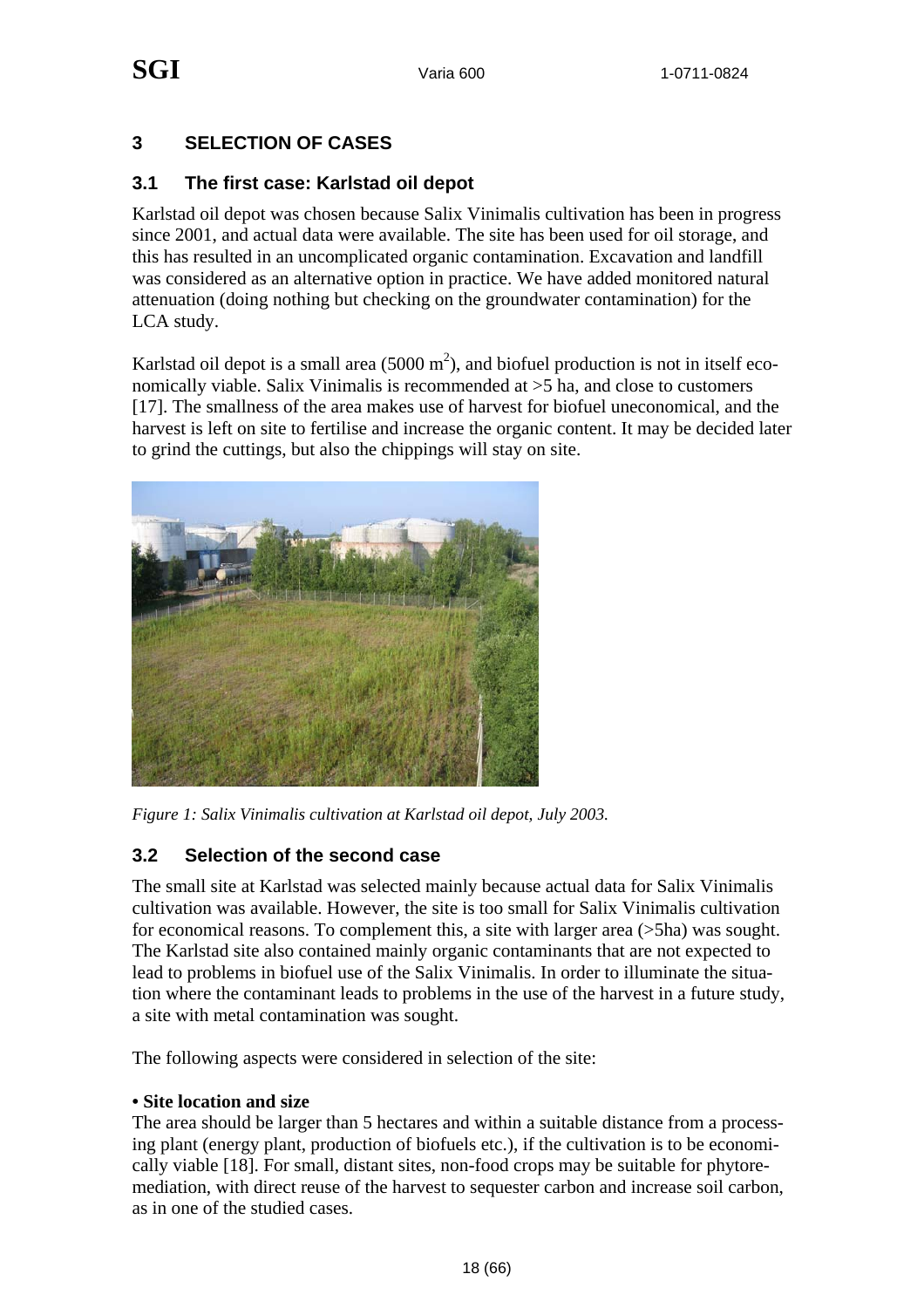#### **• Topography and soil conditions**

The costs associated with preparing land for cultivation and harvesting must be reasonable, so that the area should not be too hilly and geological conditions must be able to allow cultivation and harvesting.

#### **• Time**

The site should not be in urgent need of remediation, for example due to risks to human health. Leaching of contaminants should be limited, and there should be low demand of exploiting the area, or the costs for such a fast remediation may already have been estimated as to high compared to expected income from expected residents.

#### **• Contamination degree**

The degree of contamination should not be so high as to hinder plant growth [5, 19]

#### **• Contamination depth**

A deep contamination may not be affected by the plant roots, and in that case the bioenergy crop does not contribute to cleanup. This may still be acceptable, depending on the purpose of the bioenergy cultivation. If the plants are intended to reduce risks in the area and the risks of contaminant spreading, this is still possible.

Any action on a contaminated site should be preceeded by a risk assessment.

#### **• Assessment of optimum crop and its use**

The optimum crop should also be assessed prior to bioenergy cultivation. Salix Vinimalis was chosen in this study since there is an existing infrastructure. District heating facilities and pulp- and paper industries already use Salix Vinimalis or similar materials, and were available close to the case sites. Provided the above requirements are satisfied, it is likely associated with an overall environmental benefit to produce biofuel (Salix Vinimalis) on contaminated sites. In other places there are no such facilities within reasonable transport distance.

For doubtful areas, it is especially important to analyse what the most viable option for the contaminated site is, and what bio-product could be used. Such an analysis can start with the framework described in section 12.5. For a more comprehensive analysis which also incorporates local economic and social aspects, the decision support matrix, inter alia, described in the main report of the project Rejuvenate is recommended [20].

The Swedish current sites for remediation were reviewed, in the form of the Swedish environmental protection agency's state of the country 2007 [21]. This includes all public funded remediation projects active in 2007. Only sites where remediation was planned were considered, since this guaranties a reasonably thorough study of the contaminant situation. Unfortunately, all these sites are heavily contaminated and a risk to their environment, while biofuel production may be a more suitable alternative for low to medium contaminated sites.

A number of sites were refused. For example the (former) mining area of Bersbo was deselected, since the contamination is not concentrated to the surface. The Gusum industrial area has large parts that are so hilly that machine planting and harvest should meet with great difficulty. The Grimstorp wood treatment site leached contaminants into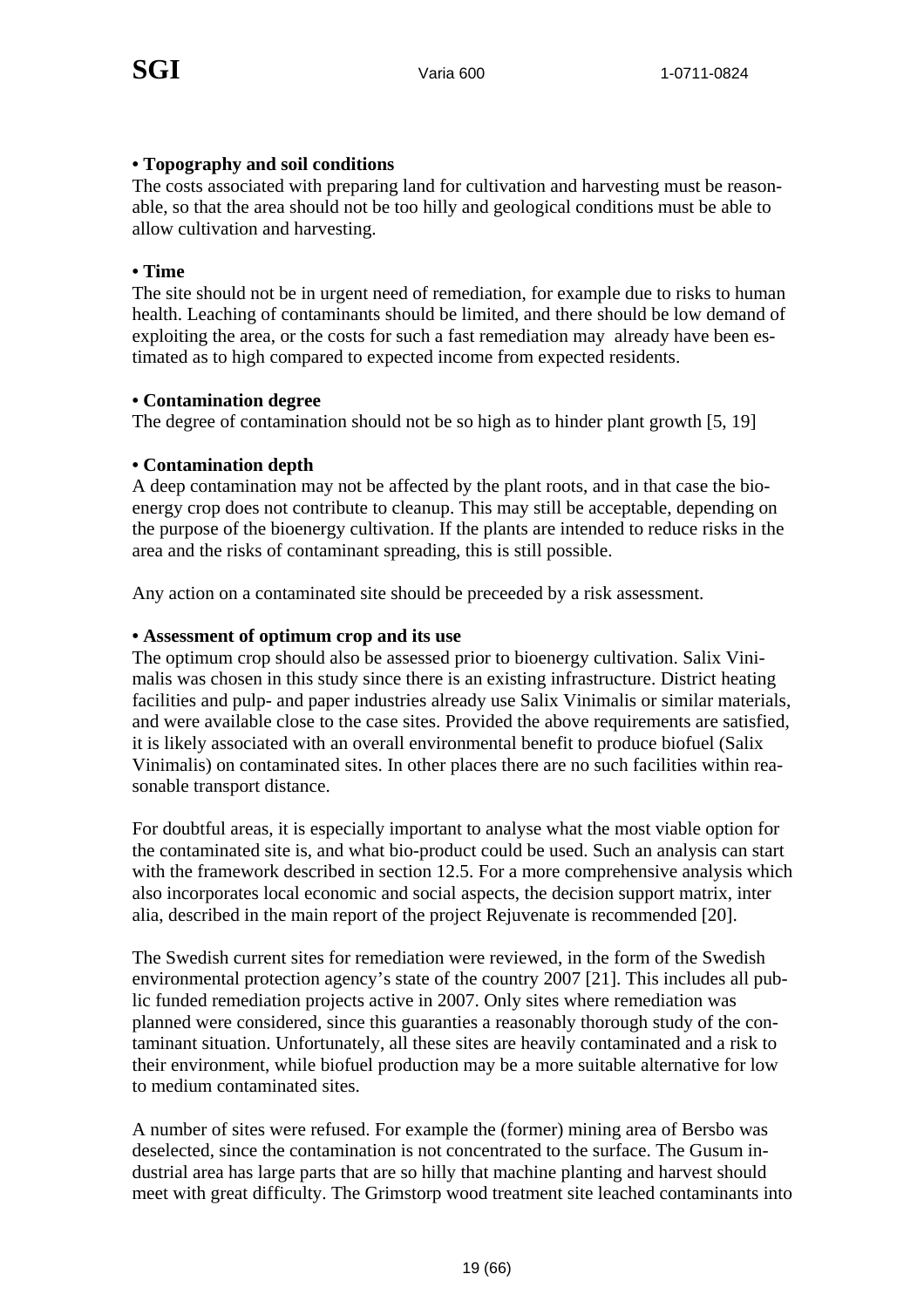nearby surface water and needed a short remediation time that is not achieved by biofuel production. Byrträskbyggdens wood industry and Mjölby wood treatment sites were too small.

The Fagervik area in Timrå was selected because it is a large site (in total ca 30 ha), and about half the area could be considered for biofuel production. Contamination is superficial (1–2 m depth mostly) and mixed: mainly arsenic but with some organic compounds. The area is accessible to machinery, and remediation necessary because of human exposure to surface soil, not because of leaching.

#### **3.3 The second case: Fagervik**

Fagervik is an old industrial area in Timrå, where e.g. kies ash has been used to fill out a large area near the coast of the Baltic Sea. Kies ash is (mostly) iron oxide waste from the production of sulphuric acid through the roasting of pyrite. The kies ash contains metals in elevated concentrations. Subsequent industrial activities have added other contaminants to the site. The kies ash layer is mostly 1–2 m thick, but may be as thick as 7 m occasionally. Groundwater is at 1–2 m below the surface.

The planned remediation is a form of on-site ensuring: removal of trees and scrap metal from the site, redistribution of the soil to provide a good surface, followed by a cover of clean soil (0.5 m thick), and protection from erosion along part of the area [22]. After remediation, the area will be made into parkland. The remaining soil contamination hinders exploitation as a residential area.

Most interesting from a biofuel cultivation perspective are the connected subareas 2 and 7 (Figure 2). The other subareas have either to high contamination and exploitation pressure (1), a non-soil like structure (the landfill at 6) or lie below the water surface (4 and 5). Subareas 2 and 7 are contaminated with As, Pb, Cd, Cr, PAH (both areas), plus aliphates and PCB in subarea 2. The depth of contamination is less than 1 m for Västra vältbotten, kolbotten and koludden, 1.5 m for Östra vältbotten, 2 m for area 2, and 6 m for barktippen (between area 2 and kolbotten) ([22] Figure 7). Barktippen has been excluded from the present study, leaving a total area of 12.4 ha, divided in one large area (Västra vältbotten, kolbotten and koludden) and two smaller areas (area 2 and Östra vältbotten).

Salix Vinimalis cultivation has been chosen as the major (theoretical) phytoremediation/biofuel crop. Salix Vinimalis is used extensively in Northern Europe, and the infrastructure and acceptance in Sweden is good. In the LCF part (the second part) of the report, a crop of ferns has also been supposed, since these are the only known hyper accumulators for arsenic that grow in Sweden [23, 24].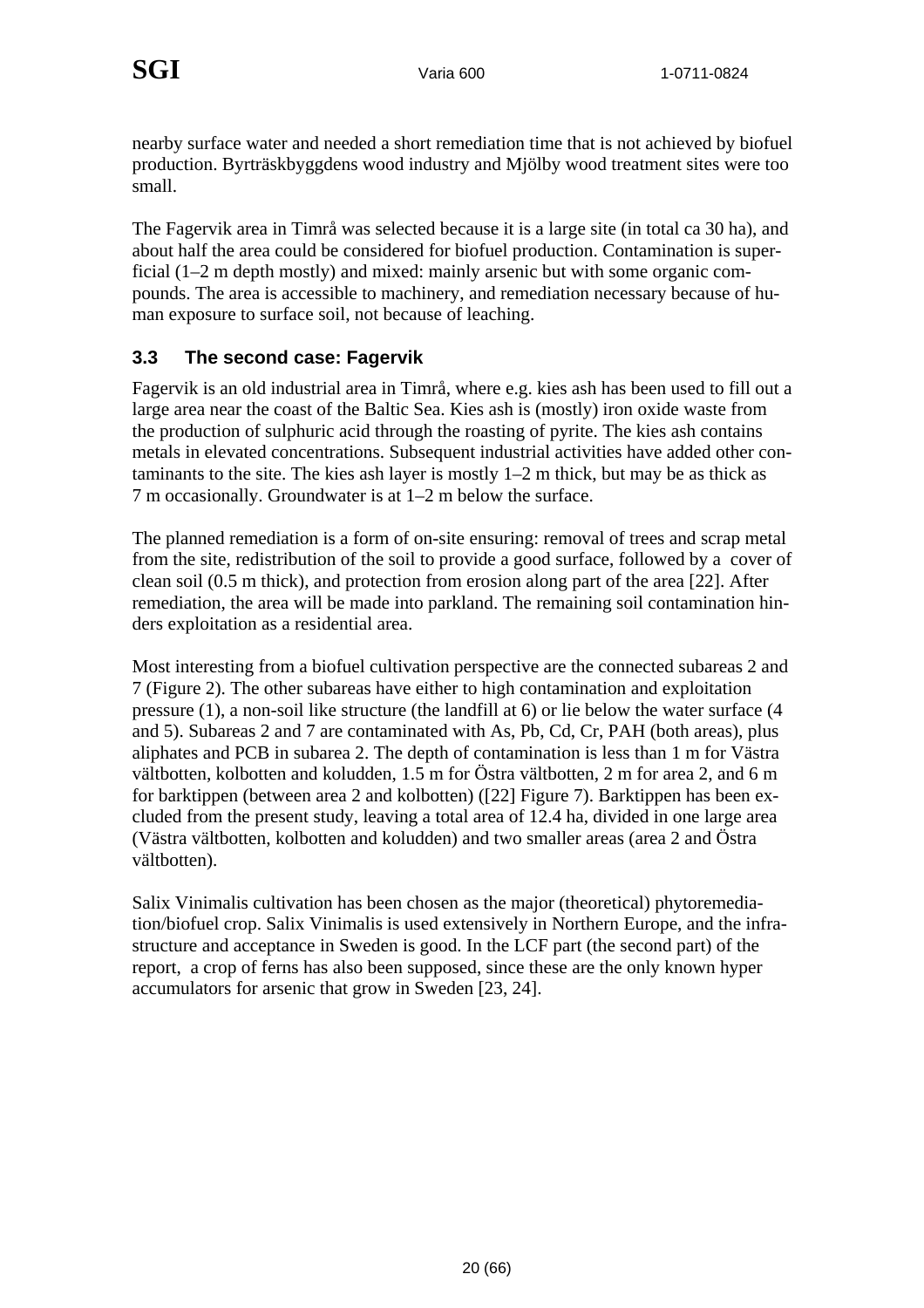

*Figure 2: Sublocations from the Fagervik contaminated soil area. From [25].*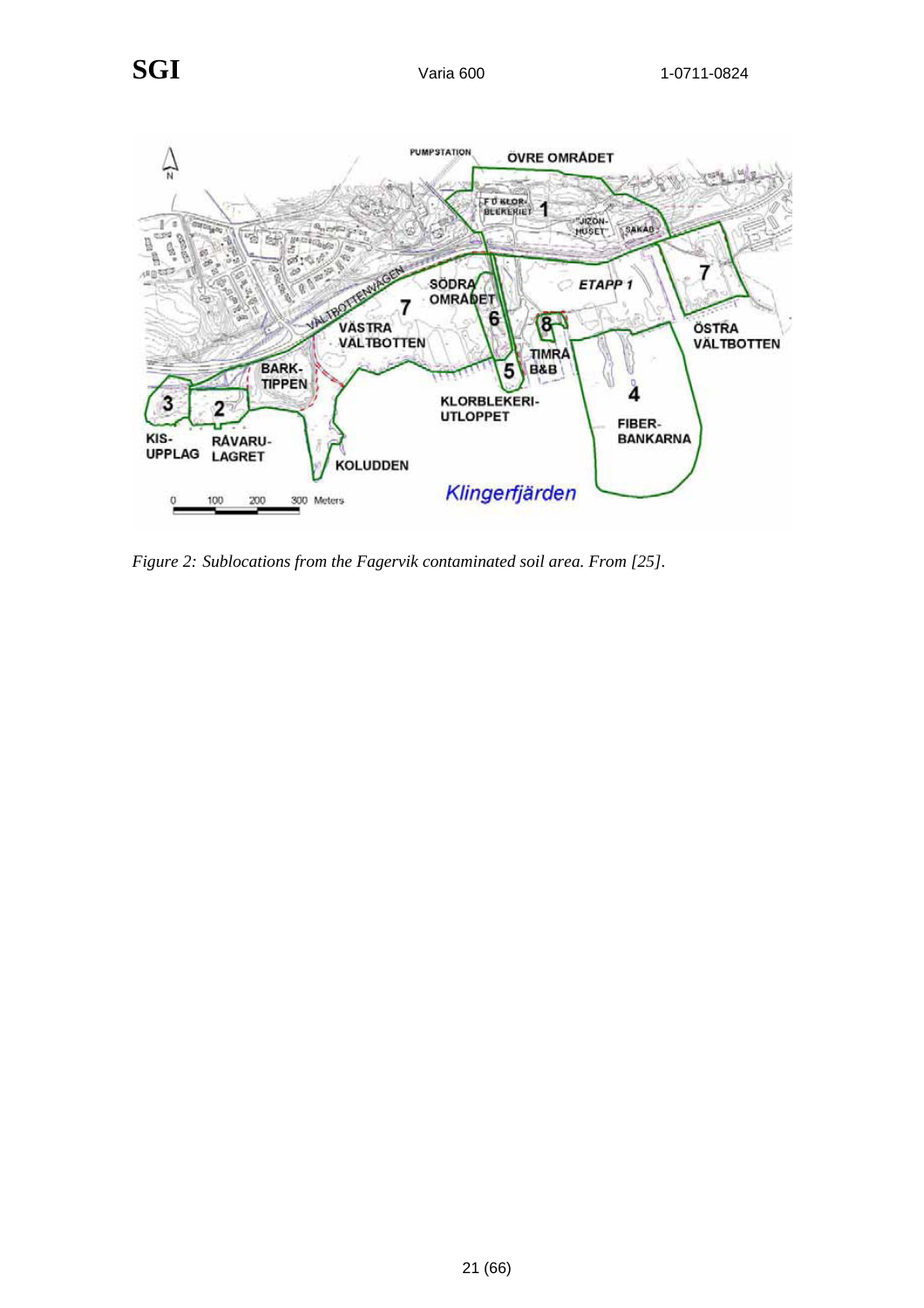#### **4 NORMAL SWEDISH SALIX VINIMALIS CULTIVATION PROCEDURE**

This chapter provides a short summary of the normal Swedish procedure for Salix Vinimalis cultivation, since Salix Vinimalis cultivation is central to the study. It is mainly based on the manual from Lantmännen Agroenergi, the biofuel part of the Swedish Farmers Co-operative [17]. Changes in the normal procedure that are expected and observed for cultivation on contaminated soil are discussed in later chapters.

Salix Vinimalis in this context is a short rotation coppice willow crop. Agricultural soil is prepared for Salix Vinimalis by removal of competing growth the year before planting. This involves herbicide application and ploughing, principally to remove perennial weeds like quitch grass. In the planting year, herbicide application is repeated if necessary. The the soil is harrowed, Salix Vinimalis shoots are planted, and herbicide is applied. Mechanical weeding may also be used. The shoots are cut at the end of the first growing season to promote a thight growth.

The Salix Vinimalis shoots are transported from Svalöv, in the south of Sweden. Agricultural equipment may be rented from the Swedish Farmers Co-operativ local offices.

After the planting year follow one or two years with fertilisation, either fertiliser, manure, or sewage sludge combined with extra nitrogen.

Salix Vinimalis is first harvested after four years, with a somewhat reduced harvest, and again every three years afterwards. In a harvest year the soil is fertilised and weeds between the rows are fought mechanically. The year after harvest is also a fertilising year. The year after that, i.e. the year prior to harvest, the Salix Vinimalis will have grown so mych that fertilisation is impractical. The Salix Vinimalis harvester chips the harvest directly and it is loaded into a container. Either the containers or the harvested chips are left at the roadside, picked up later and delivered to the end user.

The life-time of a well-handled Salix Vinimalis cultivation is estimated as more than 25 years, and 5–6 harvests. After the last harvest the roots are allowed to grow somewhat and then a herbicide is applied to kill the roots. The year after the åker is ploughed with a heavy plough and a grain crop is sown. After the grain harvest, the Salix Vinimalis roots have degraded sufficiently to allow normal agricultural cultivation on the land [18].



*Figure 3: Schematic of normal Salix Vinimalis cultivation.*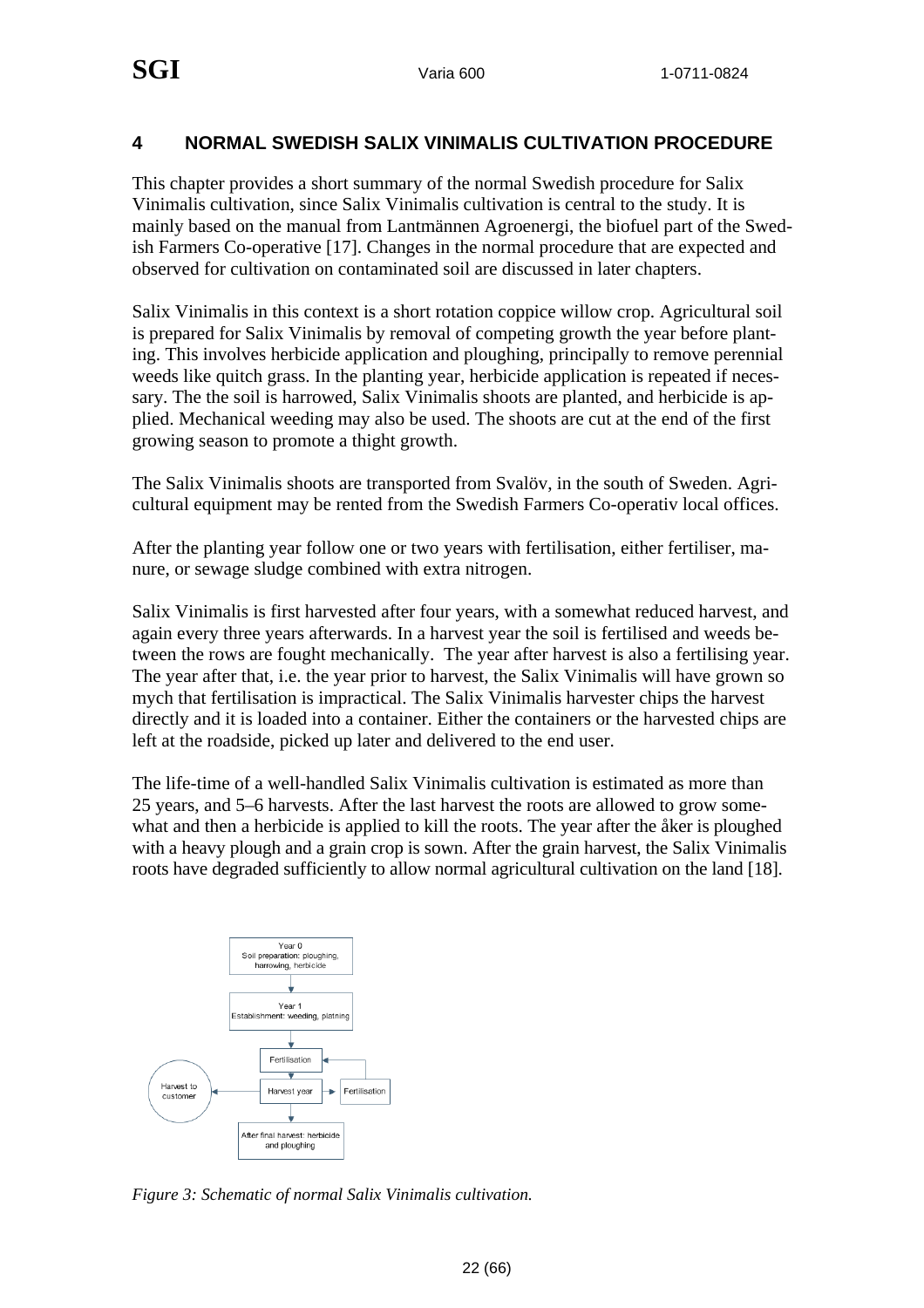#### **5 SCOPE: THE METHODS AND WHAT THEY MEASURE**

The LCA impact of different alternatives has been calculated for two contaminated sites, the selection of the sites is discussed in chapter 3. The site in Karlstad is a small oil storage area. Phytoremediation is in progress there. This impact is compared with a dig-and-dump remediation and monitored natural attenuation (doing nothing but keeping an eye on things). The site called Fagervik is a larger area contaminated with metals and some organic compounds. The planned remediation is on-site ensuring (covering with a layer of clean soil). Here Salix Vinimalis cultivation for combustion (or other biofuel production) is the hypothetical alternative.

Carbon footprint, in addition to LCA, have been prepared for the larger site, Fagervik, where biofuel production might be economically feasible as well as useful from a remediation perspective.

#### **5.1 Functional unit**

The functional unit is used to express the results uniformly, in a unit which describes the product that is achieved by a process. The life cycle assessment (LCA) in this report centres on the contaminated land, and as standard for this type of investigations by UvA "the contaminated site" is the functional unit.

The carbon footprint is intended as a part of the assessment of biofuel production, and uses the energy contained in the harvest (MJ) as the functional unit. However, the contaminated site is included so far that if it is not used for biofuel cultivation, it must be treated, and this is a carbon footprint burden to the cultivation of Salix Vinimalis elsewhere.

#### **5.2 System boundaries**

The LCA is centred on the remediation of contaminated land, and the comparison of management alternatives (biofuel cultivation being one, the alternative that is/was considered by the land owner the other). Investigation of the land prior to use/remediation is not included. The LCA does encompass the landfilling of waste, production of clean soil from pits, the land, energy and materials used for the extraction of fossil fuel. The system ends when Salix Vinimalis has been transported to a combustion facility, or the earth-moving equipment has left the, by now treated, site.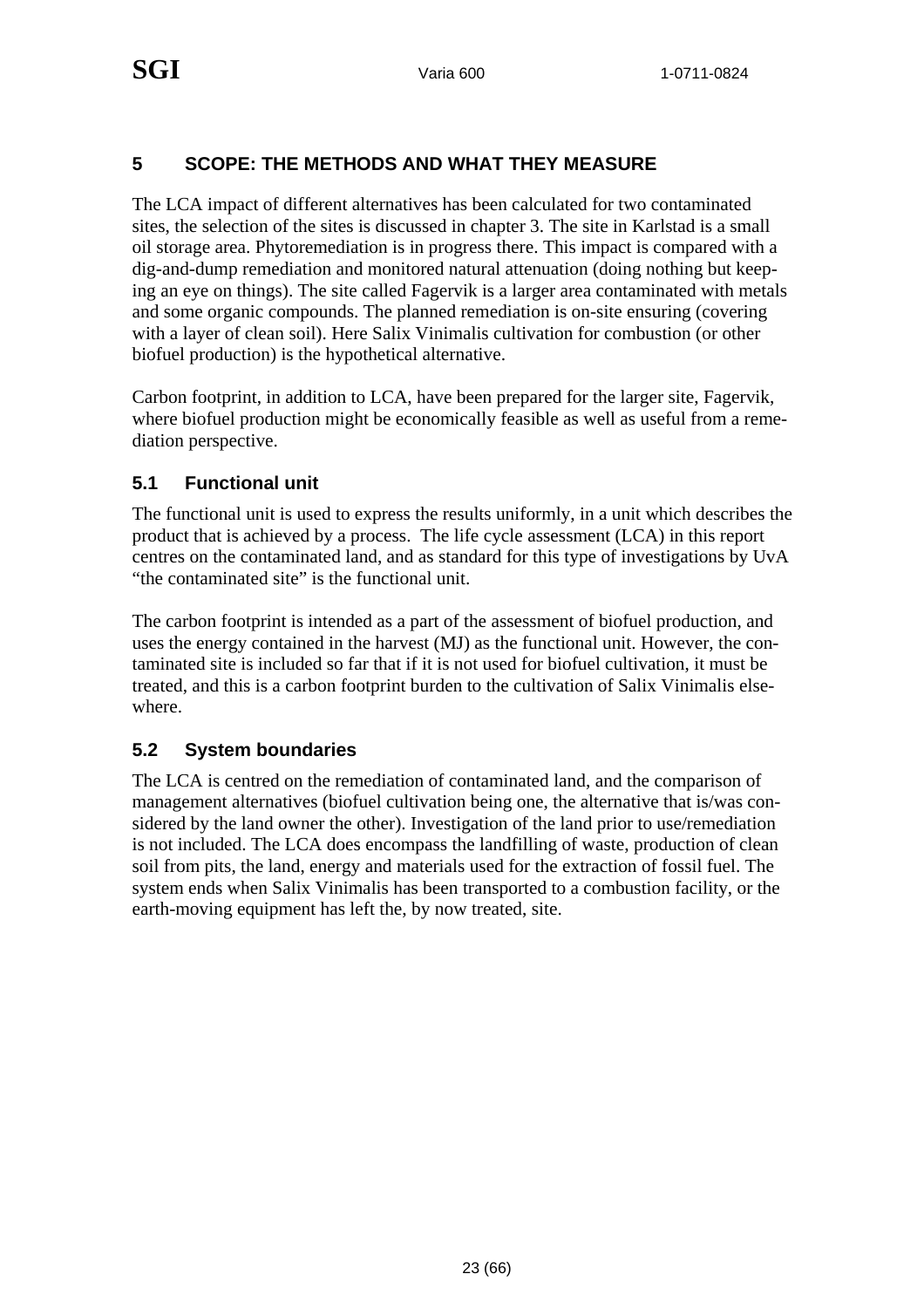

*Figure 4: LCA and carbon footprint boundaries.* 

The carbon footprint follows the LCA closely. It stretches from the planting of Salix Vinimalis to the removal of Salix Vinimalis, and from the production of equipment to the transport of the harvest. The boundary is extended to include cultivation of Salix Vinimalis on agricultural soil to produce the same amount of short-rotation wood if the Salix Vinimalis is not produced on the contaminated site. Combustion (or other biofuel production) of the harvest is outside the boundary. This will be the same for the compared alternatives.

The system boundaries are discussed in more detail in the text of the inventory, and an outlook on the system boundaries is provided in section 12.4.

There are a number of lesser inclusions and exclusions also:

Production of **equipment** is included (in so far as the UvA database includes them), for example loading shovels, excavator etc are included. Emissions from the use of equipment are included, but the emissions from the brush saw are only sketchily included (Karlstad, see section 6.1), and the production of the brush saw is not included. The equipment used for Salix Vinimalis cultivation has been described as either a plough or a fertiliser (Fagervik, see section 8.2). In reality other equipment may be used, such as a forest plough, a harrow, and a Salix Vinimalis harvester.

The production of **materials** like fertiliser and plastic (HDPE) for groundwater wells is in included, but not the production of herbicides and Salix Vinimalis shoots for plant-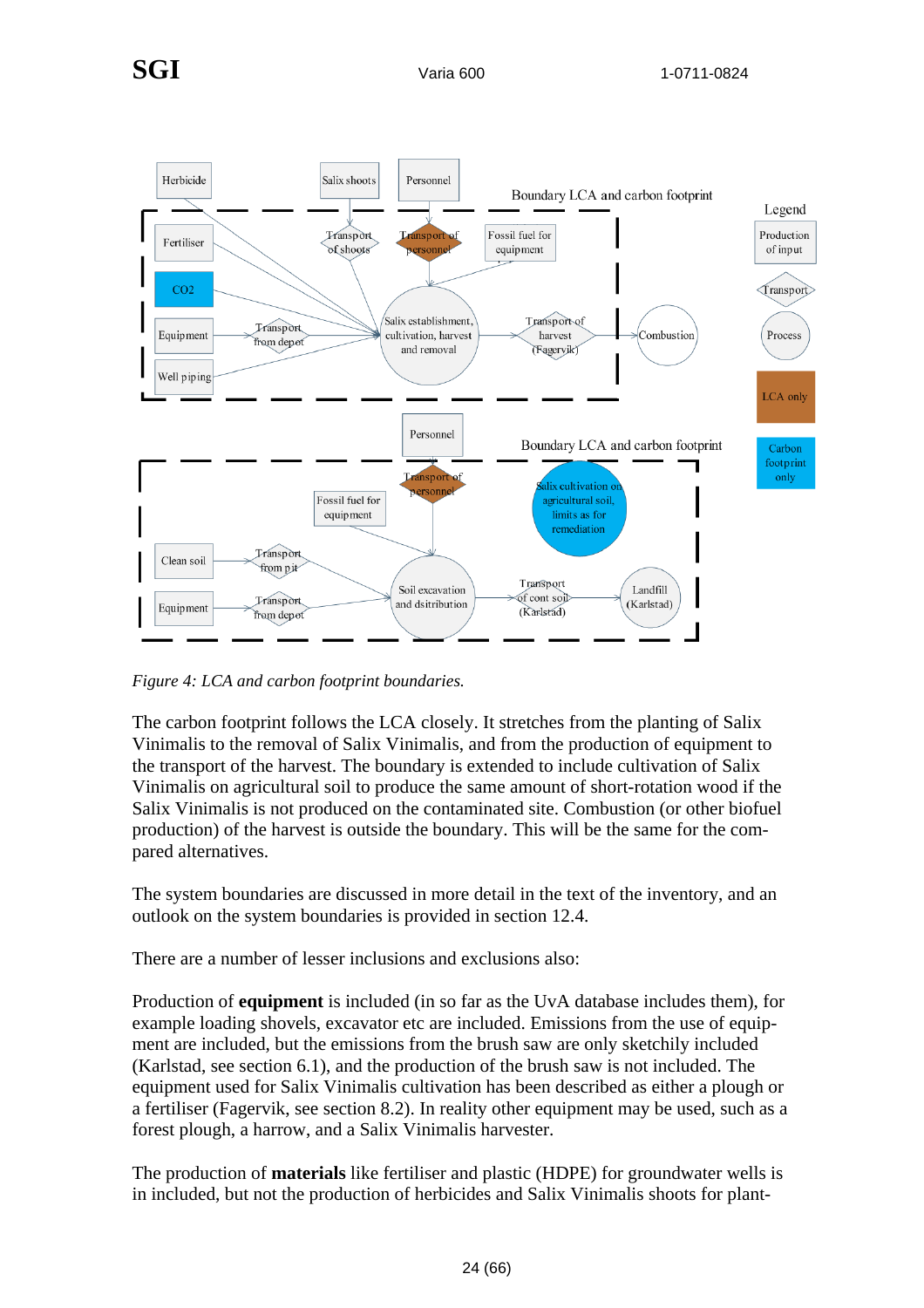ing. In normal Salix Vinimalis production (i.e. on non-contaminated soil), fertiliser causes the major impact, whlie herbicide and shoots play a very minor role [26]. Transport from the (only) Swedish producer of Salix Vinimalis shoots in the south of Sweden (Svalöv) is included. The production of clean soil for filling and the transport of this soil are included.

The greenhouse gas  $N_2O$  is emitted from fertilised areas, such as the Salix Vinimalis field. These emissions constitute less than 1 % of the added nitrogen fertiliser [26]. This is negligeable in the study context and has been excluded.

**Travel** of machinery operators and on-site controllers has been included in the LCA, but not in the carbon footprint since the travel of employees to their normal place of work should not be included there [15].

Different management alternatives lead to a different **level of soil clean-up**. This environmental effect has not been included. All alternatives are assumed to achieve a satisfactory risk level at the end of their respective life-times where the LCA is concerned. The carbon footprint and the LCF do not directly take the level of soil clean-up into account.

#### **5.3 Time scales**

The LCA time scale is till remediation is completed [27], or 20 years of biofuel production. The assumption of 20 years is based on the reduced contaminant concentrations by time at the ongoing Karlstad site at which relatively little efforts have been used, the time perspective consequently can be regarded as a conservative estimate.

Two periods of 6 harvests (equivalent to around 20 years each) have been used as time scale for the carbon footprint. A low yield on the contaminated site and the burden of site preparation and treatment are allocated to the first period. The second period includes normal harvests and no land use change except new establishment of Salix Vinimalis, and removal of Salix Vinimalis at the end of the period.

Storage of carbon has been calculated as  $CO<sub>2</sub>e$  with a time perspective of 100 years, i.e. storage of C for 20 years leads to a carbon benefit of 0.2 (20/100) times the amount of carbon stored [15].

#### **5.4 Software: the UvA program**

The inventory has been compiled and impact has been assessed using the software "Umweltbilanzierung von Altlastensanierungsverfaheren" (UvA) version 1.0 Rev. 16. The UvA program has been developed to assess the environmental impact of different remediation alternatives for a given contaminated site [28].

The UvA program consists of building blocks for different activities (e.g. transport of masses, installation of groundwater wells, landfarmning) that are combined to make an entire remediation. Site specific data are entered, such as the amount of soil to transport, the length and materials used for groundwater wells, the amounts of fertiliser applied to the land. These are combined with a set of default data in the UvA program to compile an inventory and calculate an environmental impact.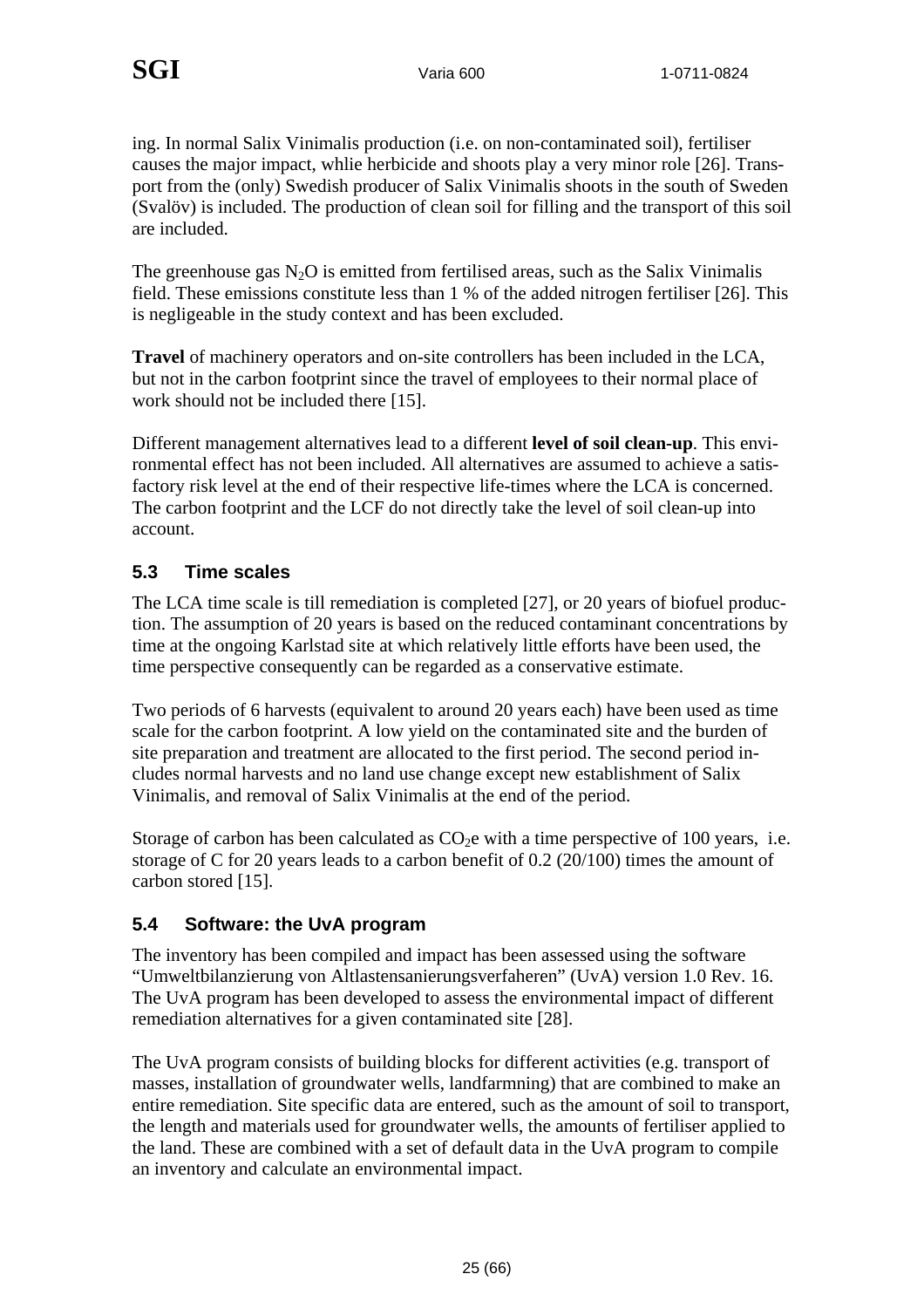The UvA building block "landfarming" is central to biofuel cultivation, as it contains ploughing and fertilising, and has been used to represent ploughing, weeding, fertilising, herbicide application, and harvesting. In addition, transport of soil, equipment and personnel are recurring building blocks for the remediations. Installation of groundwater wells and other building blocks have been included when appropriate.

The data for emissions from construction machines was from [29], published in 1995. Production of equipment was allocated according to time of use.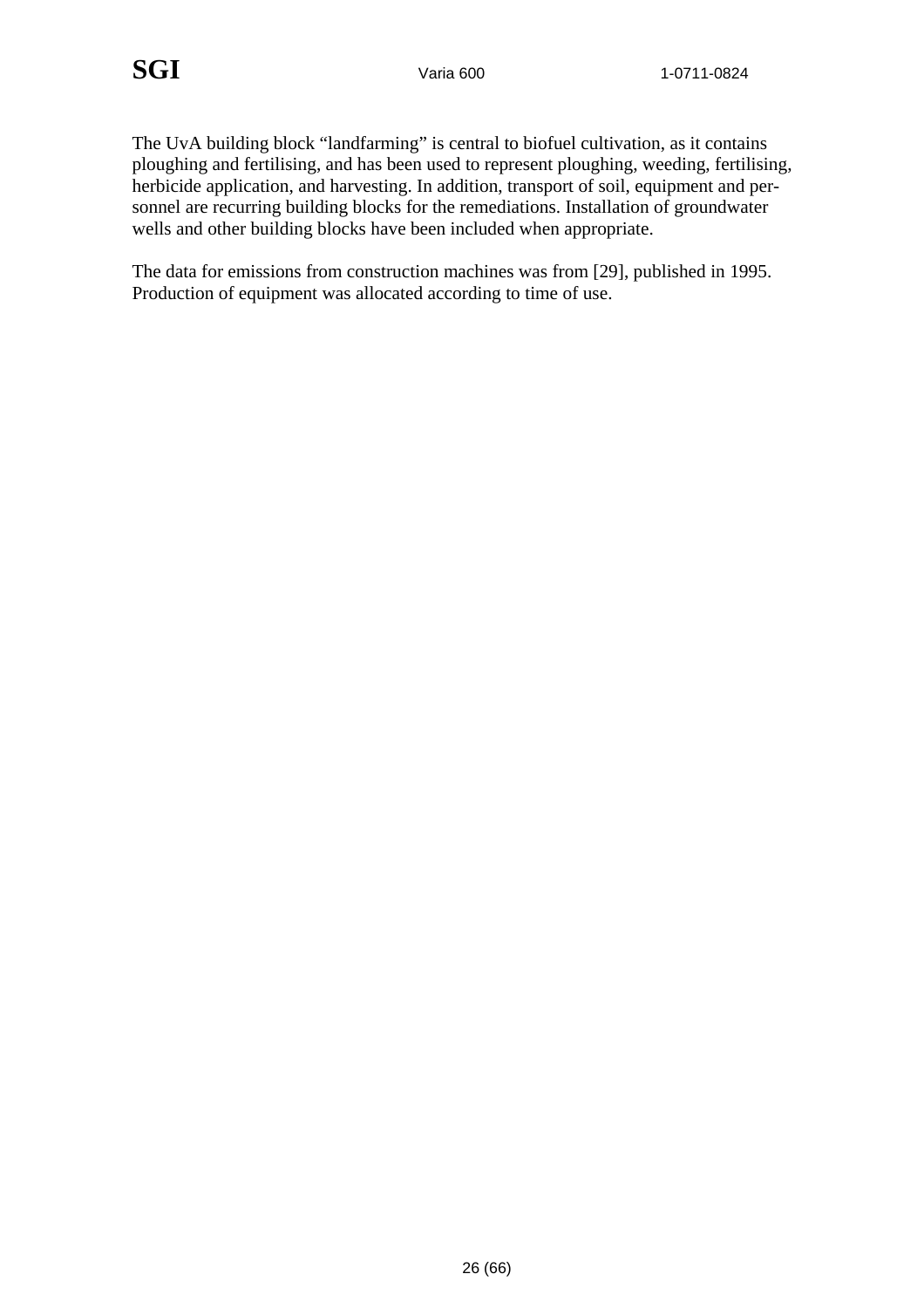#### **6 INVENTORY KARLSTAD OIL DEPOT**

Salix Vinimalis cultivation is in progress on the site of Karlstad oil depot. It is used solely as a remediation treatment, and the harvested wood is left on site to increase the organic content and soil quality. The Salix Vinimalis cultivation is expected to increase biodegradation, by creating a better environment for microorganisms [30]. This is termed phytoremediation. The considered alternatives for management of the site are excavation combined with landfilling of the contaminated soil (dig-and-dump), or monitored natural attenuation (leave the site fallow, without using the land, but with control of groundwater contaminant levels).

The volume of contaminated soil is  $6560 \text{ m}^3$ . The volume of contaminated groundwater is 5000 m<sup>3</sup> (groundwater table at ca  $\frac{1}{2}$ m, contamination depth 1m of groundwater).

#### **6.1 Phytoremediation (actual remediation)**

Phytoremediation is the alternative where Salix Vinimalis is grown on the site. An overview is given in Figure 4 and Table 1. The remediation is expected to last around 20 years, of which 16 days involve activity on the site that might be disturbing to neighbours.

|                | <b>Salix Vinimalis</b><br>cultivation                        | <b>Equipment and</b><br>materials  | Groundwater<br>control               | <b>Equipment and</b><br>materials |
|----------------|--------------------------------------------------------------|------------------------------------|--------------------------------------|-----------------------------------|
| Establishment  | Ploughing,<br>planting, irriga-<br>tion, cutting,<br>weeding | Tractor, (fertil-<br>iser), clones | Installation<br>groundwater<br>wells | Drilling rig,<br>pipes, sand      |
| Running        | Harvesting                                                   | Brush saw                          | Sampling<br>groundwater              |                                   |
| Demobilisation | Salix Vinimalis<br>removal not<br>considered                 |                                    | Wells remain in<br>soil              |                                   |

*Table 1: Process, equipment and materials as used in the LCA calculations. In addition to these, personnel transport is included as well.* 

#### **6.1.1 Salix Vinimalis cultivation**

The soil was treated with landfarming-like techniques. The soil was ploughed and 100 kg NPK (nitrogen, phosphor and potassium) fertiliser was added. Fertiliser was spread by hand, but since this was not admissible to the software, one run with fertilising machinery was included. This increased the diesel use from 12.9 to 19.35 kg diesel, i.e. 6.5 kg diesel was added in the model without corresponding resource use and emissions in reality.

On the other hand, a brush saw was used for cutting and harvesting, and caused emissions. Up to 2008 this had been done twice, another three harvests are anticipated for the following 10 years, for a total of 5 cuttings. Cutting time was assumed as 6 h, giving a total brush saw use time of 30 h. 30 h sawing would consume 32.2 kg fuel [31], which was not entered in the calculations. Additional emissions from the brush saw on the site as shown in Table 2 were entered. Noise from the brush saw was assumed negligeable for the neighbours, and personnel used appropriate protection.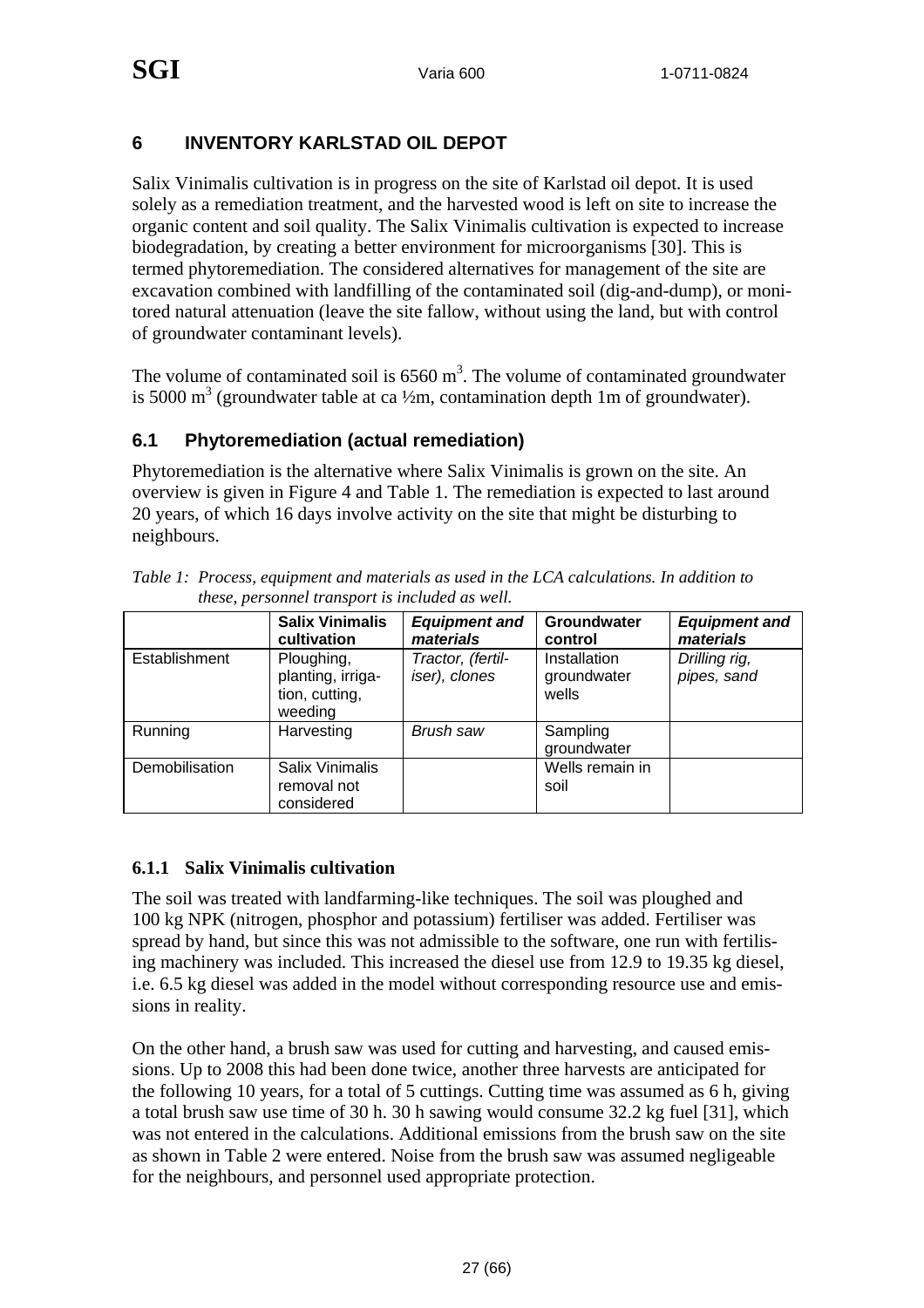Brush saw emissions are roughly 10 times the emissions for Diesel in Baumaschine included in the UvA program when expressed per kg fuel, so that the brush saw may not be represented by increased time for the fertilising machine.

Weeding was done by hand, without herbicides, and thus only caused travel of personnel and no activities in the landfarming building block.

| motor effect 1.074 KW. Data from [31]. |       |       |  |  |
|----------------------------------------|-------|-------|--|--|
| g/kWh<br>kg/remediation                |       |       |  |  |
| Fuel use <sup>~</sup>                  | 642   | 32    |  |  |
| CO                                     | 486   | 24    |  |  |
| HC*                                    | 146.2 | 7.3   |  |  |
| <b>NOx</b>                             | 0.754 | 0.038 |  |  |

*Table 2: Brush saw emissions. Acrylate fuel, motor effect 1.674 kW. Data from [31].* 

\* Entered as NMVOC Nichtmethankohlenstoffe

~ Not included so far

#### **6.1.2 Groundwater wells**

Four 0.05m plastic HDPE pipes of 2m each were installed in 0.1m diameter holes, to monitor the groundwater quality [32]. Standard assumptions were used for the drilling rig, i.e. 78 kWh motor effect and 2.5 m/h drilling speed. The space between pipe and hole-edge was in reality filled with some sand, but diameters of 0.05 m for pipes and 0.1m for holes required 93 kg sand, which was not in correspondence with reality. The sand amount was set to 1 kg.

#### **6.1.3 Transport by car**

The true vehicles are shown in Table 3, but environmental impact has been calculated as if a car was used. One control journey per year from Gothenburg has been planned in the Karlstad case, since this is a pilot project. Once users become more familiar with biofuel cultures, a local controller could take over, and decrease the travelled distance from 255 km to 10 km. Clone transport was from Svalöv, where the only producer of Salix Vinimalis clones is located.

|                                         | <b>Vehicle</b><br>(in reality) | Number of<br>journeys | <b>Distance single</b><br>journey (km) |
|-----------------------------------------|--------------------------------|-----------------------|----------------------------------------|
| Planting and clone transport            | Small delivery<br>van          |                       | 482.7                                  |
| Irrigation, cutting and weeding<br>2001 | Light truck                    |                       | 10                                     |
| Irrigation, cutting and weeding<br>2002 | Light truck                    | 5                     | 10                                     |
| Irrigation, cutting and weeding<br>2003 | Light truck                    | 5                     | 10                                     |
| Harvest after 2008                      | Light truck                    | 3                     | 10                                     |
| Control                                 | Car                            | 17                    | 255.2                                  |

*Table 3: Transport by car for phytoremediation [32].*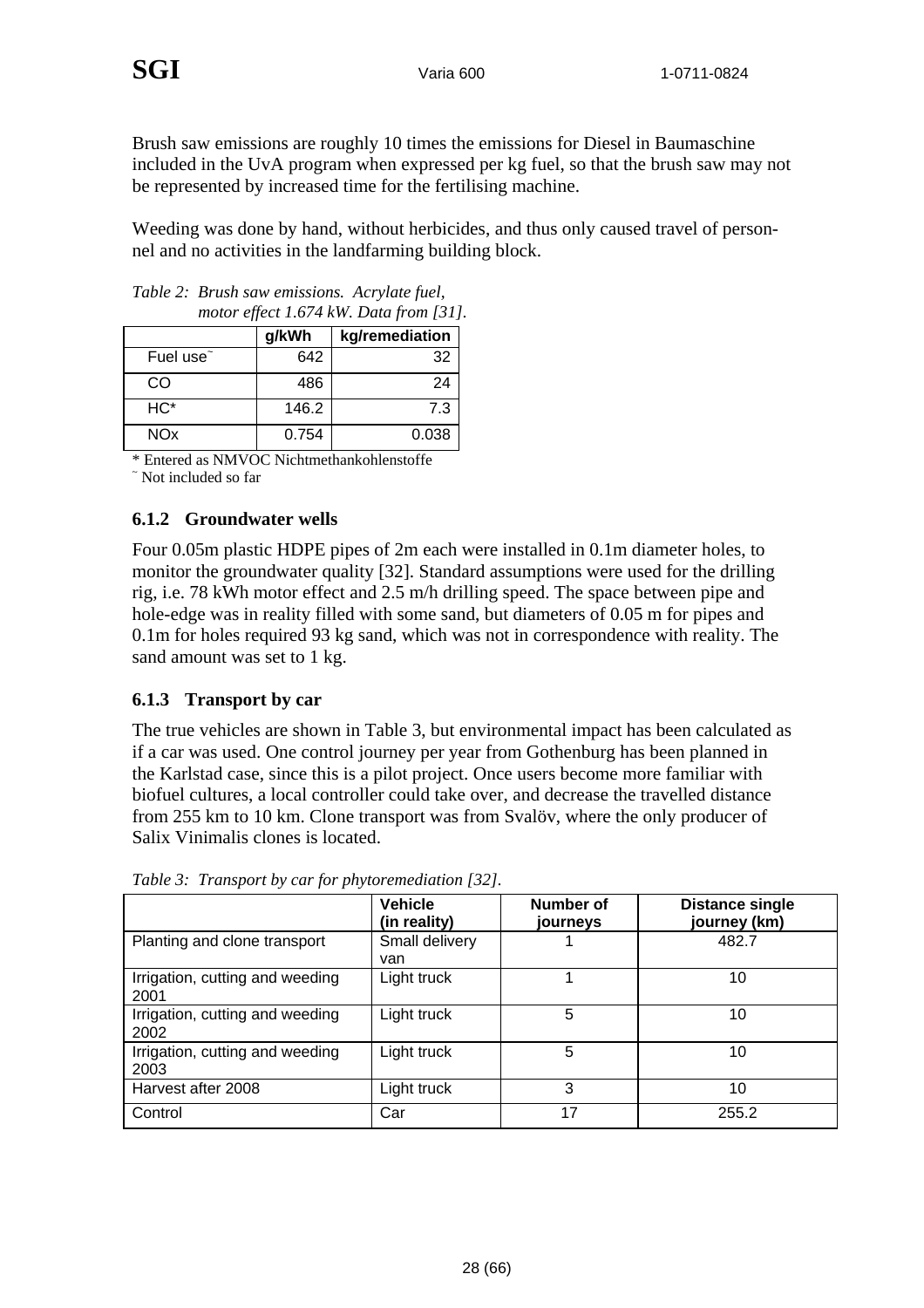#### **6.1.4 Transport of equipment**

The equipment used was a tractor for ploughing and a drilling rig for the installation of groundwater wells. The rig was transported 5 km (by truck). The tractor drove 10 km to arrive at the site, but is postulated as transported by truck for the impact calculations.

#### **6.2 Dig-and-dump**

In the dig-and-dump alternative, the contaminated soil is excavated and removed to a landfill. Treatment of the soil was not considered. For example composting is not a realistic treatment since this would involve adding a very large amount of manure: the soil itself has very low organic content. The contaminated soil would be replaced by an equal amount of pristine soil. The equipment and personnel journeys that were used for the model are shown in Table 4.

|                                                     | Activities and equipment on site                                                                                                                                           | Personnel to and from the site                                                                  |
|-----------------------------------------------------|----------------------------------------------------------------------------------------------------------------------------------------------------------------------------|-------------------------------------------------------------------------------------------------|
| <b>Establishment</b><br>and demobilisa-<br>tion     | Transport of bulldozer, loading<br>shovel, truck                                                                                                                           |                                                                                                 |
| <b>Excavating and</b><br>soil quality con-<br>trol. | Excavation<br>Control of contamination on site<br>Reloading of contaminated soil<br>Loading of clean soil<br>Transport of cont soil to landfill<br>Transport of clean soil | <b>Bulldozer operator</b><br>Controller (non-local)<br>Loading shovel operator, truck<br>driver |

*Table 4: Process, equipment, materials and personnel as used in the LCA calculations.* 

A dig-and-dump remediation is expected take 40 d "building technical" activity time. With brakes for weekends this would constitute 60 calendar days (total remediation time). During this time control personnel, a bulldozer operator, a loading shovel operator, and a truck driver are needed every day of the remediation. Bulldozer and truck drivers are assumed to live locally and travel by car to the site. One controller is living locally during the remediation but travels to and from Gothenburg for weekends (Table 5).

|                                          | Nr of journeys | distance single<br>journey (km) |
|------------------------------------------|----------------|---------------------------------|
| Control personnel, daily local transport | 39             | 10                              |
| Control pers, weekend journeys home      | 3              | 255                             |
| Bulldozer operator, local to site        | 41             | 10                              |
| Loading shovel operator, local to site   | 41             | 10                              |
| Truck driver, local to site              | 41             | 10                              |

*Table 5: Personnel transport for dig-and-dump. Return journeys are included in the LCA.* 

A bulldozer and a loading shovel are moved to the site from a distance of 10 km (building block "Mobilisierung"). The contaminated soil is excavated into a temporary heap, with the work effort of the bulldozer set at  $100 \text{ m}^3$ /h (standard). Control of the contaminant level in the temporary heap is done by hand, and gives no effect on the LCA except for journeys of the controller. From the temporary heap, contaminated soil is loaded with a loading shovel into a truck (building block "Materialtransport vor Ort"), and transported 22 km to Djupdalen, the only active landfill in Karlstad.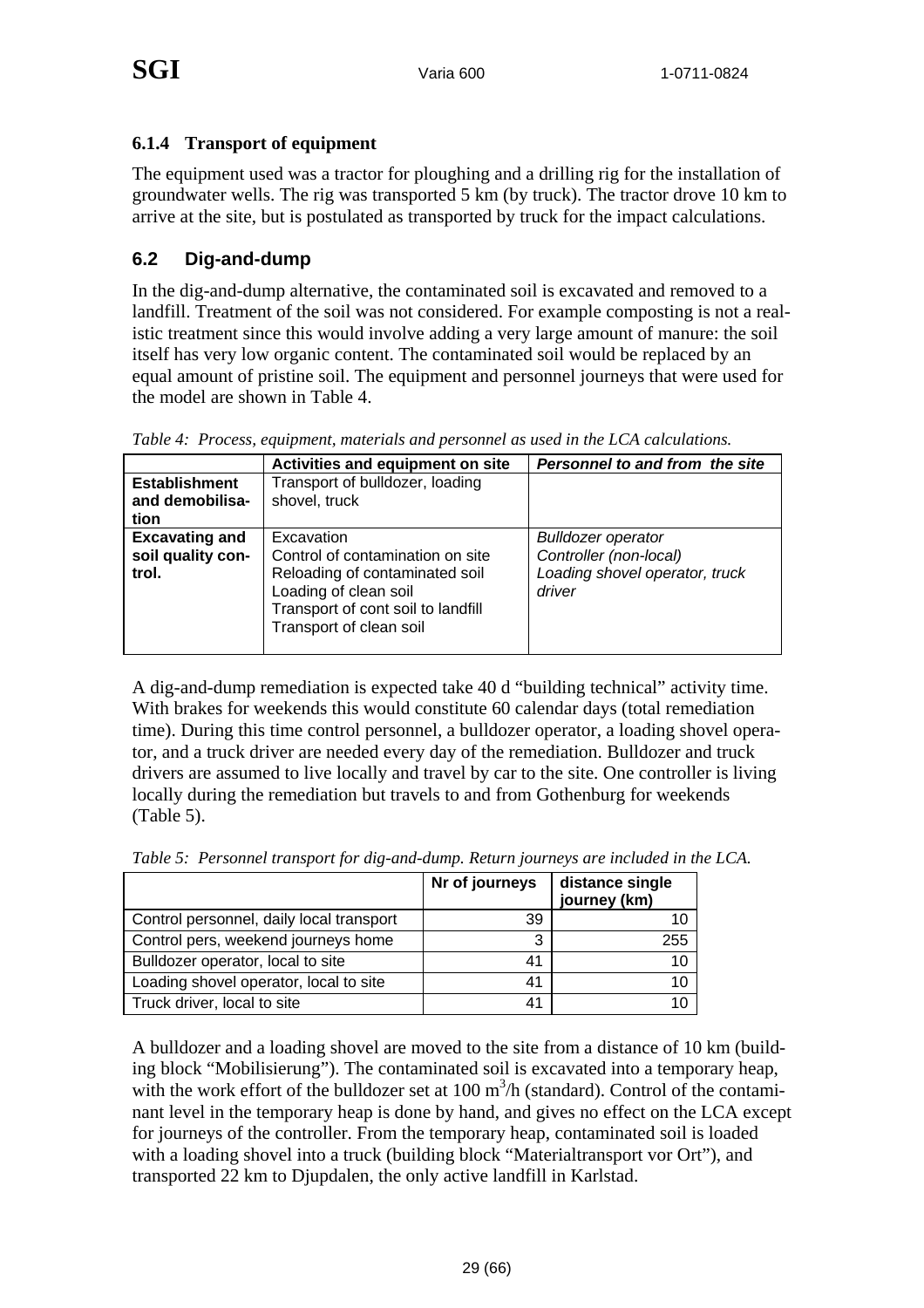6560 m3 contaminated soil was removed and the same volume of pristine soil is used to replace it. The clean soil is transported 30 km to the contaminated site (no specific location assumed), and distributed on the site using the loading shovel.

#### **6.3 Monitored natural attenuation**

With no action, natural attenuation is expected to decrease the contaminants to harmless levels in 50 years. After 50 years, the site is expected to be suitable for industrial purposes. There is some risk of transport by groundwater to Lake Vänern, 350m distant from the site, but this has no impact in the environmental inventory using UvA.

The only activity during these 50 years is control of the groundwater contamination levels. Disturbances at the site occur for 1d, since groundwater observation wells will need to be drilled. Installation is done in accordance with the data for phytoremediation, and 1 journey/year for control by a local (10 km) sampler has been included.

#### **6.4 Inventory summary**

A summary of the inventory for Karlstad is shown in Table 6. For the detailed inventory of Karlstad, see Appendix 1.

| <b>English translation</b>                     | <b>UvA original text</b>      | Unit/<br><b>Einheit</b> | Phyto-<br>remediation | Dig and<br>dump | <b>Natural</b><br>attenua-<br>tion |
|------------------------------------------------|-------------------------------|-------------------------|-----------------------|-----------------|------------------------------------|
| Waste to remove from the site                  | Abfall zur Beseitigung vom    | kg                      | 0                     | 12 000 000      | 0                                  |
| Soil resources used                            | Aufbereitete Erdmaterialien   | kg                      | 1.3                   | 12 000 000      | 1.3                                |
| Diesel in equipment, off site                  | Diesel in Baumaschine         | kg                      | 19                    | 0               | 0                                  |
| <b>HDPE</b> half fabricate                     | <b>HDPE Halbzeug</b>          | kg                      | 8.5                   | 0               | 8.5                                |
| Establishment/Demobilisation                   | Mobilisierung/Demobilisierung | km                      | 15                    | 20              | 4.8                                |
| Local effect: Diesel in equip-<br>ment on site | NF-Diesel in Baumaschine      | kg                      | 47                    | 2 700           | 47                                 |
| Local effect establishment                     | NF-Mobilisierung              | km                      | 0.5                   | 0.5             | 0.25                               |
| Local effect truck transport                   | NF-Transport LKW              | t km                    | 0                     | 5 9 0 0         | $\Omega$                           |
| Local effect car transport                     | NF-Transport PKW              | km                      | 16                    | 83              | 25                                 |
| Fertiliser                                     | Nährstoffe                    | kg                      | 9.9                   | 0               | 0                                  |
| Noise duration 108 dB(A)                       | Schalldauer 108 dB(A)         | h                       | 3.2                   | 590             | 3.2                                |
| Truck transport                                | <b>Transport LKW</b>          | t km                    | $\Omega$              | 610 000         | $\Omega$                           |
| Car transport                                  | <b>Transport PKW</b>          | km                      | 9 9 0 0               | 4 700           | 980                                |

*Table 6: summary of inventory for Karlstad.* 

Most of the diesel use for the dig-and-dump alternative is on-site, where the soil is excavated and reloaded. The biofuel alternative, phytoremediation, causes more car transport. This is mainly transport of the controller from Gothenburg  $(17\times255 \text{ km})$ . If a local controller would suffice, 1600 km of car transport would remain. About half of these 1600 km were in reality driven in a light truck, not in a car as assumed in the model. The diesel amount that is used in the equipment is based on the stereotype values in the UvA program.

The model differentiated between local and non-local input. Use of equipment on the site causes emissions that are designated local effect (in e.g. Table 6 and Table 9). 0.25 km of each personnel journey, and 0.25 t km of each truckload leaving the site are also allocated to local effect.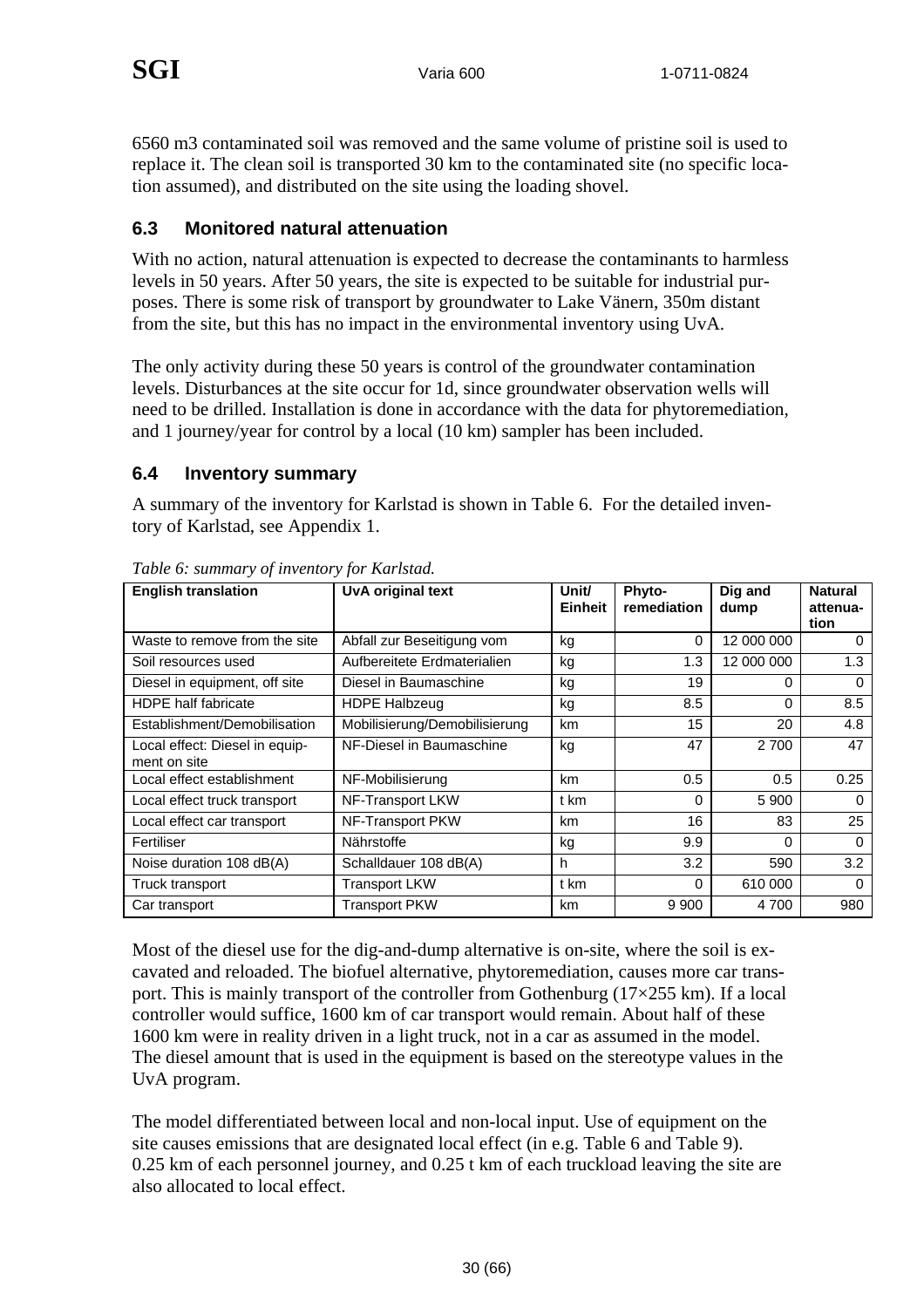#### **7 LCA-IMPACT KARLSTAD OIL DEPOT**

A summary of impacts is presented in Table 7 and Figure 5.

| English transla-<br>tion       | <b>UvA original text</b>                 | Unit                          | Phyto-<br>remediation | Dig and<br>dump | <b>Monitored</b><br>natural<br>attenuation |
|--------------------------------|------------------------------------------|-------------------------------|-----------------------|-----------------|--------------------------------------------|
| Cumulative en-<br>ergy use     | Kumulierter Energieaufwand               | <b>TJ</b>                     | 0.05                  | 3.5             | 0.01                                       |
| Waste (total)                  | Abfallentstehung gesamt                  | kg                            | 580                   | 12 000 000      | 71                                         |
| Waste reused on<br>site        | Abfallentstehung Verwertung<br>Standort  | kg                            | $\Omega$              | $\Omega$        | $\Omega$                                   |
| Waste removed<br>from site     | Abfallentstehung Beseitigung<br>Standort | kg                            | $\Omega$              | 12 000 000      | $\Omega$                                   |
| Fossil resources               | Fossiler Ressourcenverbrauch             | 1/a                           | 26                    | 1500            | 4.2                                        |
| Use of water<br>resources      | Ressourcenverbrauch Wasser               | m <sup>3</sup>                | 27                    | 2600            | 4.5                                        |
| Occupied land<br>area off-site | Flächeninanspruchnahme                   | m <sup>2</sup> a <sup>2</sup> | 190                   | 200 000         | 27                                         |
| Climate change                 | Treibhauseffekt                          | kg CO <sub>2</sub> eq         | 3500                  | 230 000         | 540                                        |
| Acidification                  | Versauerung                              | kg SO <sub>2</sub> eq         | 25                    | 2600            | 4.8                                        |
| Smog                           | Sommersmog                               | kg Ethen                      | 10                    | 410             | 1.1                                        |
| Human health air-<br>global    | Humantoxizität Luft - Fern-<br>bereich   | index unit                    | 1700                  | 140 000         | 190                                        |
| Human health<br>water          | Humantoxizität Wasser                    | index unit                    | 0.04                  | 2.3             | 0.01                                       |
| Human health soil              | Humantoxizität Boden                     | index unit                    | 0.01                  | 0.4             | $\Omega$                                   |
| Odour                          | Geruch                                   | index unit                    | 120                   | 14 000          | 14                                         |
| Human health air<br>- local    | Humantoxizität Luft - Na-<br>hbereich    | index unit                    | 120                   | 7 300           | 120                                        |
| Odour - local                  | Geruch - Nahbereich                      | index unit                    | 15                    | 940             | 15                                         |

*Table 7: Summary of impacts for Karlstad.* 

NB: the unit for ccupied land area is square meters multiplied by years



□ Phyto-remediation ■ Dig and dump □ Monitored natural attenuation

*Figure 5: Impact from Table 7 in graphical form, with phytoremediation set to 100.*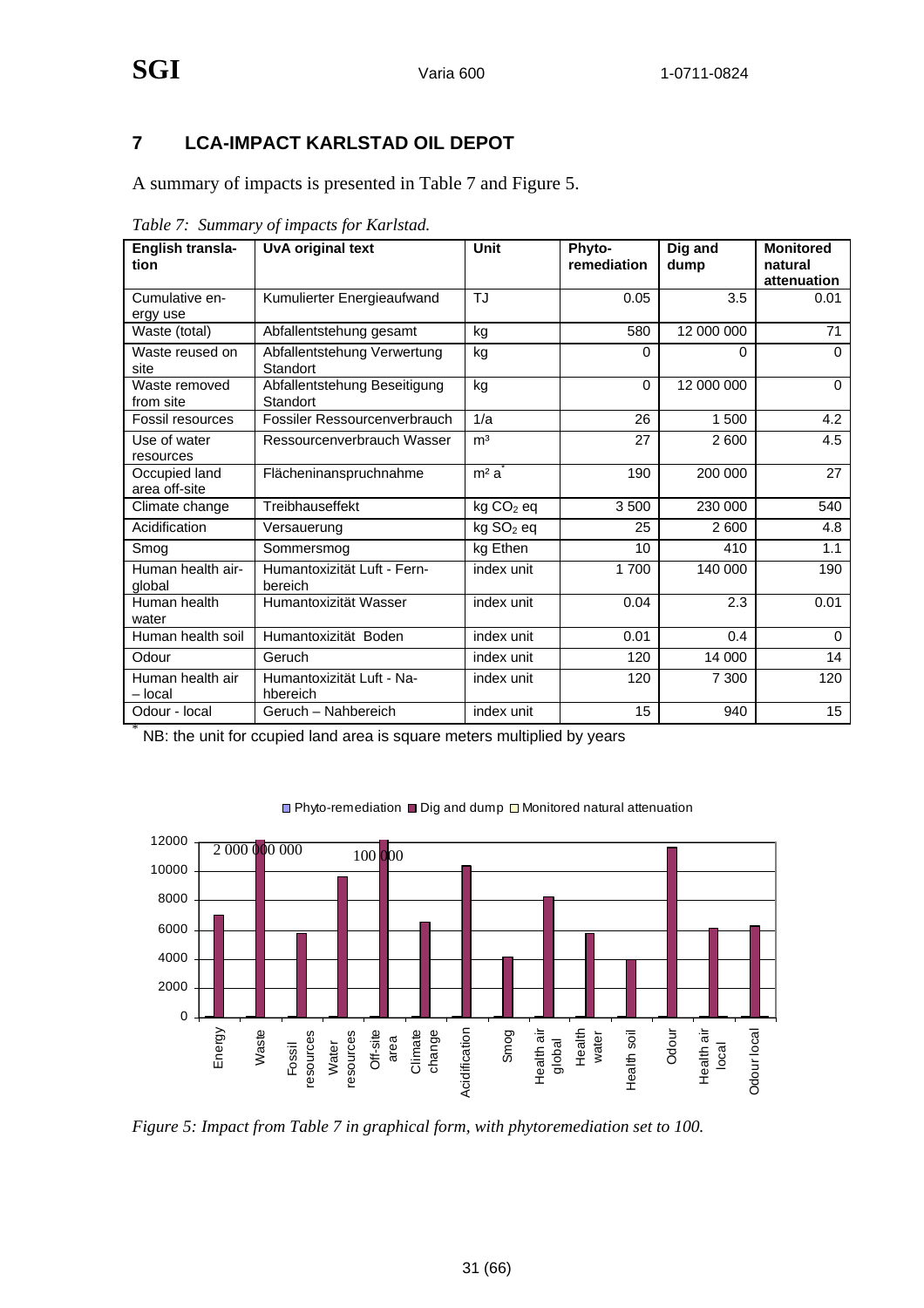Dig-and-dump would have used more energy, mainly as fossil fuel for soil transport.

Waste from dig-and-dump is contaminated soil, which is landfilled. Monitored natural attenuation and phytoremediation waste is partly from drilling of groundwater pipes, partly from secondary processes. No waste was reused on the site.

Use of water resources in the LCA calculation is entirely due to the production of materials and fuel. In reality the Salix Vinimalis plantation was irrigated from a local fire post.

The occupied surface area is high for the dig-and-dump alternative. This is both area at the landfill for the contaminated soil and at the pit for pristine soil. Area needed for the production of fossil fuel is also included. All three are higher for the dig-and-dump alternative than for the other alternatives. The area of the contaminated site itself, i.e. 5000  $\text{m}^2$ , is not included. Dig-and-dump would result in occupying the site only a short time, after which the site would be multifunctional. The phytoremediation/biofuel alternative occupies the site for a far longer period. This is further discussed in chapter 12.1.

Climate change, acidification and smog mainly come from combustion.

The health and odour impacts are shown in an indexing unit without relevance outside the study. The local effects are for the nearest residential area, health effects on workers on the site are not included.

As can be seen from Table 7 at Karlstad Oil depot the most environmentally sustainable alternative according to this investigation is monitoring natural attenuation (MNA). MNA is a realistic remediation alternative at such a small site where organic compounds such as oil products are the only contaminants since those will be.naturally remediated. The choice of remediation method depend on several site specific aspects. Of course, a risk assessment needs to be done and the risk acceptance at each site for the total time of remediation must be considered and related to other site specific aspects regarding which remediation method to be used.

In relation to the dig and dump alternative, the environmental benefits of MNA in comparison to phyto-remediation (or active use of the land) are small according to this investigation. This LCA study does not include the reuse of organic material and the carbon balance, which may reduce difference in the total environmental benefints of MNA in relation to phyto-remediation or other active use of the land under some conditions and enlarge it under other.

The total environmental benefits and costs depend on the existing natural ecosystem, what will develop under natural attenuation, and the type of bioproducts. At larger sites contaminated with only organic compounds, the use of the land while treated may be an advantage compared to MNA, not at least from economical and social aspects. Of course, the most beneficial alternative depends also on location in relation to costumers and other infrastructural conditions.

At most sites, however, there are either a mix of organic and metallic contaminants or metals are the dominating contaminants. At those sites MNA is not a realistic remediation method simply since it does not work on metals. Since the aim of the project is to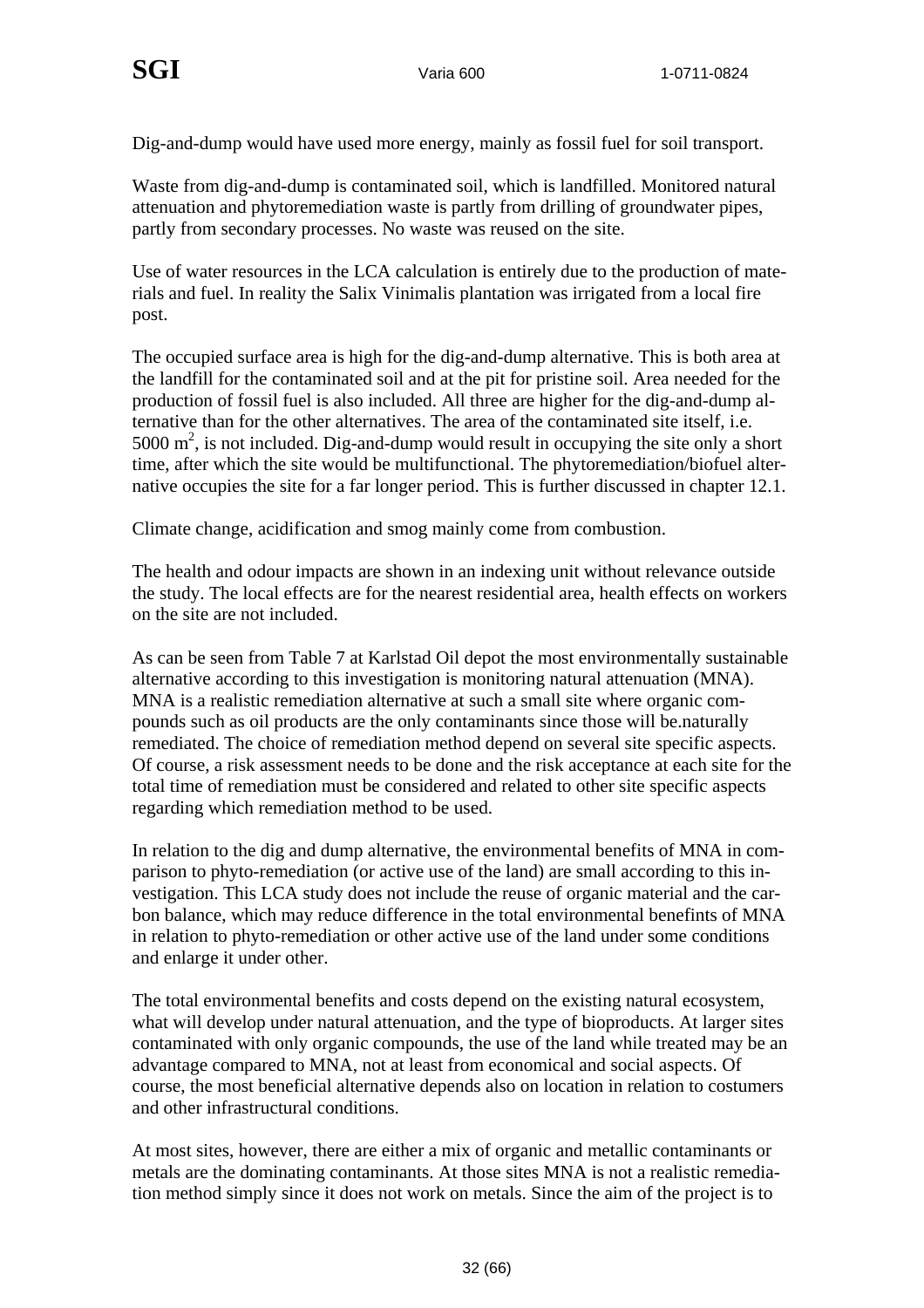investigate the costs and benefits of active use in relation to other remediation alternatives, this report will henceforth exclude the natural attenuation alternative and instead focus on active use of the land.

The impacts are further discussed in chapter 12, togheter with the results of the LCA for Fagervik.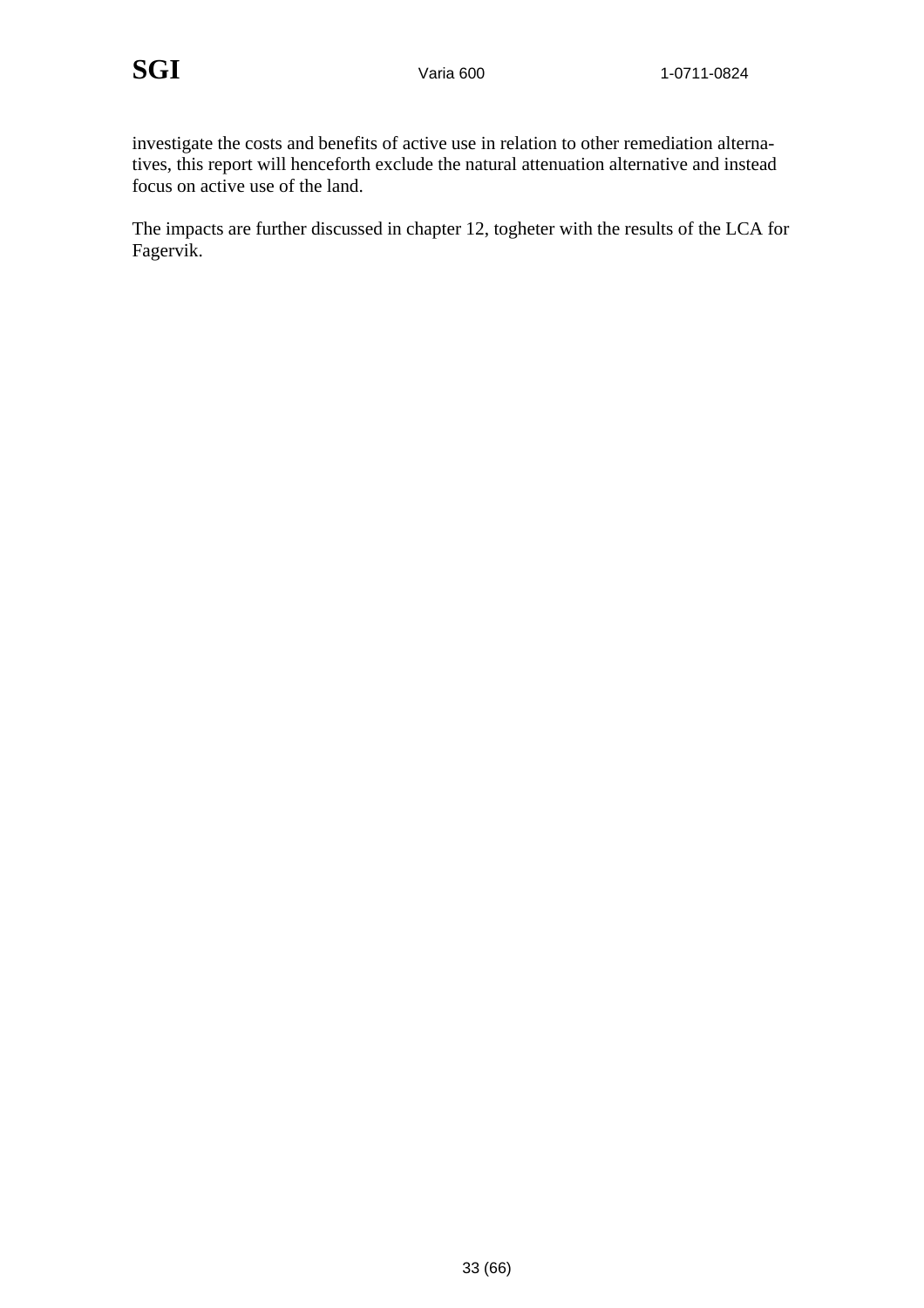#### **8 INVENTORY FAGERVIK**

Subareas 2 and 7 of the Fagervik industrial area are 12.4 ha  $(124 000 \text{ m}^2)$ . These are contaminated mainly with metals, and some organics (see section 3.3). No contamination has been found in the groundwater. Planning is underway to treat the area by onsite ensuring. The (hypothetical) alternative used in this study is the cultivation of Salix Vinimalis to be used as bio-fuel (e.g. heat, gas- or liquid fuel, electrical energy)

Erosion protection of the coast is also planned (a sand and peat filter, with stone blocks outside), but not included in this inventory. It would be necessary for either alternative, and has no bearing on the general impact from biofuel cultivation. A park will be created after the on-site ensuring. This is outside the LCA-boundary, but inside the carbon footprint.

The distance to the nearest residential area is 100 m. This is important for the expected noise and odour disturbances.

#### **8.1 On site ensuring (planned remediation)**

Levelling activities are estimated to take 50 d, during a total remediation time of 6 months. 50 local journeys (10 km) for 2 operators are included for the LCA, but not for the carbon footprint [15]. The entire area is occupied during this time. The activities are summarised in Table 8.

|                                     | <b>Equipment and activities</b><br>on site | <b>Personnel</b>                               |
|-------------------------------------|--------------------------------------------|------------------------------------------------|
| Establishment and<br>demobilisation | Bulldozer, loading shovel                  |                                                |
| Levelling the site                  | Moving earth around                        | Bulldozer operator, loading<br>shovel operator |
| Covering with clean<br>soil         | Transport to contaminated<br>site          | No personnel journeys                          |
|                                     | Loading clean soil                         | Bulldozer operator, loading<br>shovel operator |

*Table 8: Processes, equipment and personnel as used in the LCA calculations.* 

The site is not flat enough to allow a satisfactory soil covering as it is. Therefore it will be levelled prior to application of the pristine soil. This involves the movement of soil on site. The amount of soil is calculated as  $0.5$  m over the entire area, i.e. 62 000 m<sup>3</sup>. The levelling has been described using building block "Erdaushub", engaging an excavator and a loading shovel. The building block is identical for on site ensuring and biofuel cultivation.

To prevent human direct oral intake of soil, a 0.5 m thick cover of clean soil is planned, i.e.  $62000 \text{ m}^3$  or 110 000 tonnes. Surplus soil from elsewhere will be used if available. Clean soil is assumed to be available within 50 km [22]. For the purpose of this environmental assessment, 30 km has been used as the distance to transport the clean soil. Distribution of clean soil on the site is modelled as loading, which uses a loading shovel and a truck. Excavation of clean soil has not been included.

An excavator and a loading shovel are transported 10 km to the site to execute both levelling and covering.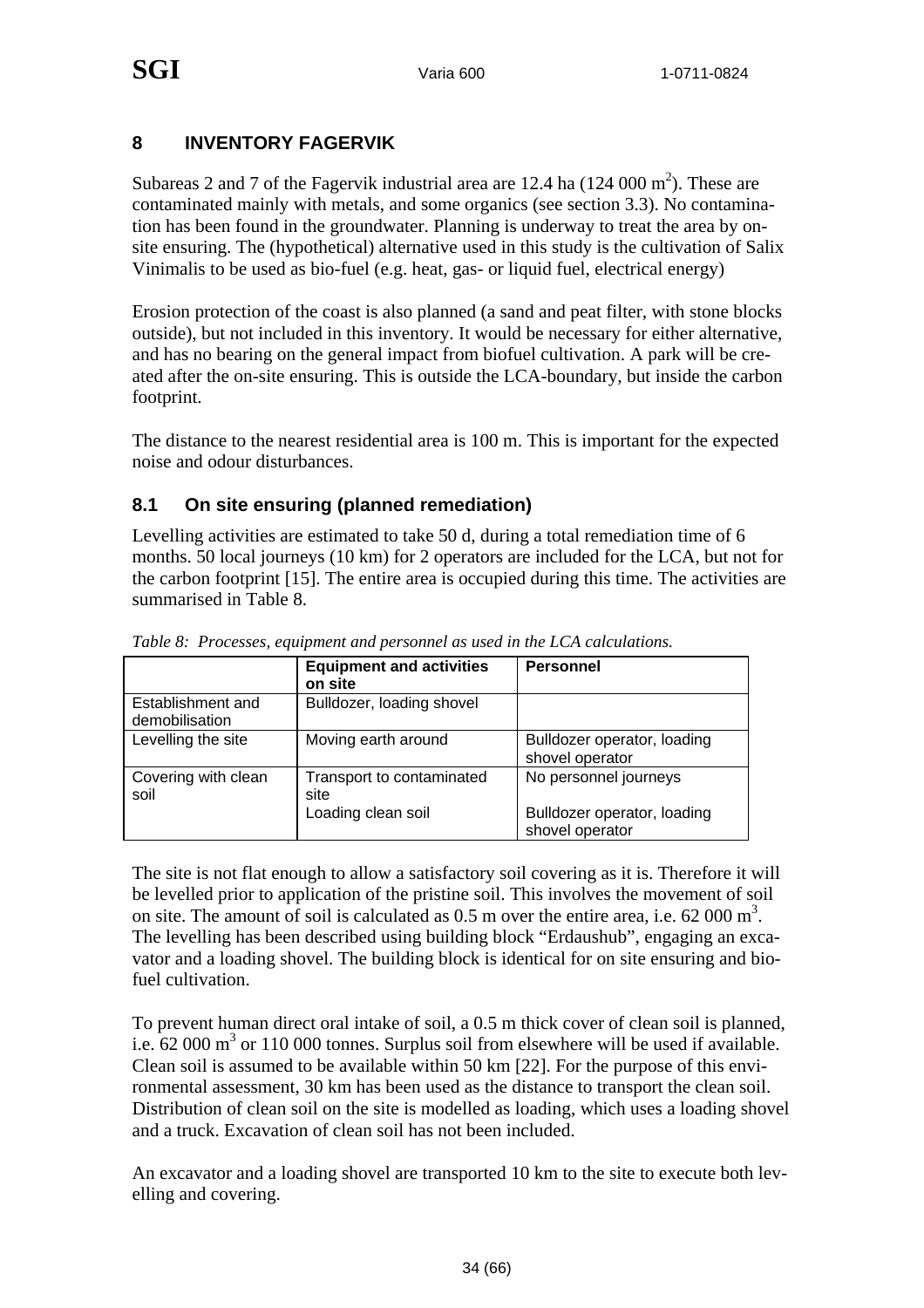Salix Vinimalis cultivation on agricultural land is included for the carbon footprint. An area of the same size and location as Fagervik is used, so that establishment, fertilisation, removal of Salix Vinimalis and planting of new shoots are the same as for Salix Vinimalis cultivation on contaminated land.

#### **8.2 Biofuel cultivation – Salix Vinimalis**

Cultivation of Salix Vinimalis has been presupposed as an alternative to on-site ensuring. A general manual for the cultivation of Salix Vinimalis [17] has been used to provide data, as well as experiences from the Karlstad case. Since the Fagervik area is larger, machinery will be assumed both for fertilising and for cutting. No groundwater observation wells are included since no contamination has been observed in the groundwater. The process is described in Figure 6.

The site is active for 56 days: 20 d for removal of scrap and levelling, 1 day each for glyphosphate application, ploughing, harrowing, irrigation, herbicide application, harvesting, and glyphosphate again, cutting shoots and ploughing down the roots respectively (the last three prior to new agricultural use), 1½ day for planting (1ha/h [33]), 5 d for mechanical weeding, 13 d for fertilising (2 out of every three years), 7 d for harvesting (once every three years). This assumes 20 years of remediation/biofuel production (minimum suggested for Salix Vinimalis).



*Figure 6: Schematic representation of the studies' inventory for Salix Vinimalis cultivation on Fagervik. Journeys by personnel are also included in the LCA, though not in the figure or the carbon footprint.*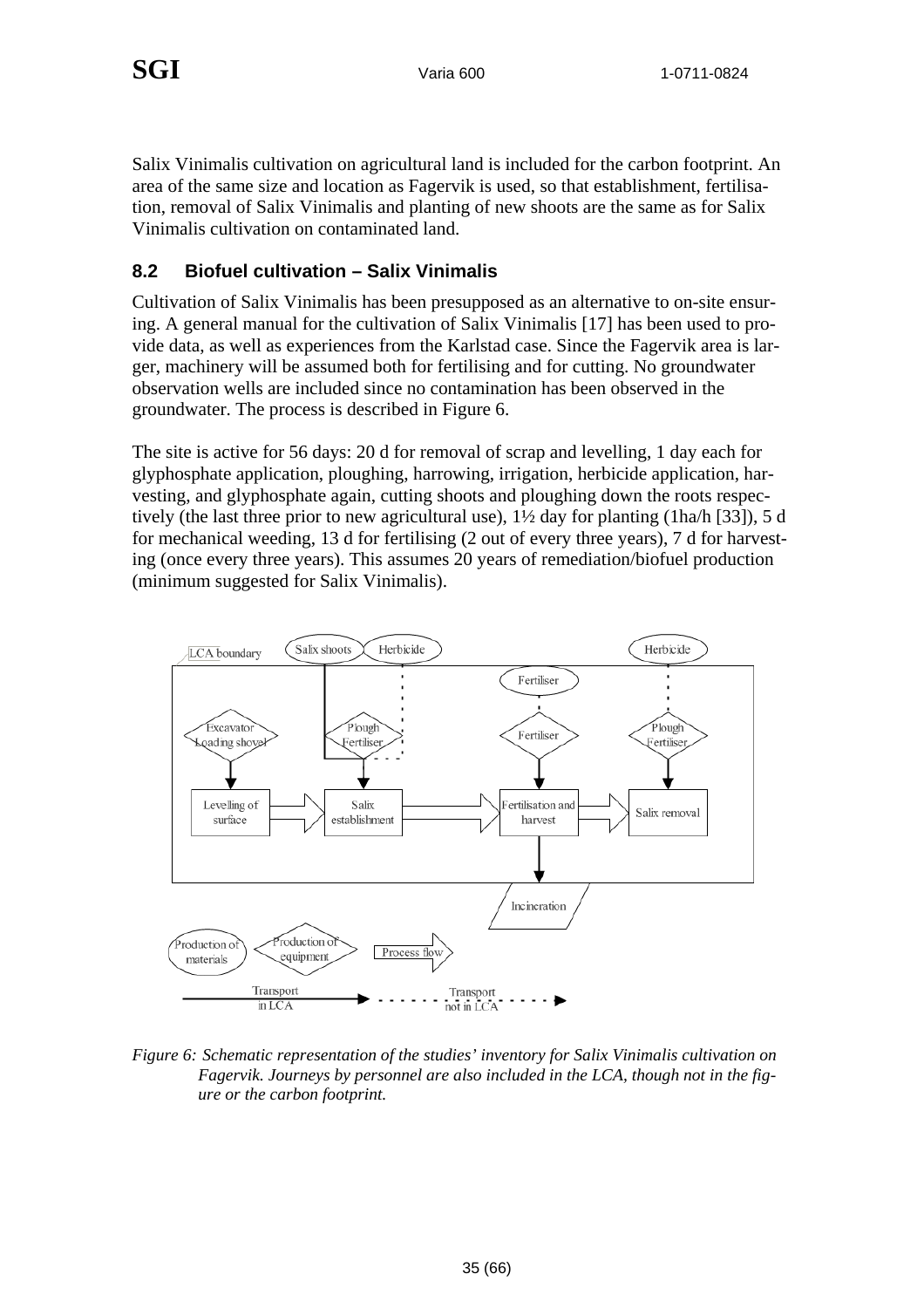#### **8.2.1 Levelling the surface**

Salix Vinimalis cultivation is more efficient if the surface is smooth and standard machinery may be used to harvest. Redistribution of the soil on site has been modelled as the same as for the planned remediation (see 8.1): use of an excavator and loading shovel on 62 000  $\text{m}^3$  soil, for 20 days. 2 operators travel 10 km each to the site each day, and two pieces of equipment (bulldozer and loading shovel) are transported 10 km to the site.

#### **8.2.2 Establishing Salix Vinimalis**

The establishment of Salix Vinimalis requires ploughing, harrowing, and weeding. Three to six mechanical weedings are recommended during the planting year, and another two during the first year if weeds persist [17]. 1 ploughing, 1 harrowing and 5 weeding applications (total 7) have been entered as ploughing into the UvA program.

1 year old Salix Vinimalis shoots are used for planting. These are prepared during winter and kept at –4 °C (freezer) prior to planting. Planting Salix Vinimalis usually requires 2200 running metres shoots (rm)/ha. 1 box contains 5500 rm shoots, and 1 truck contains 35 boxes [18]. Planting the study area in Fagervik would require 5 boxes, possible to transport in a car. The closest source of Salix Vinimalis shoots is Weibulls in Svalöv, 951 km from Fagervik. There shoots are harvested (during winter) and frozen. They are kept frozen until just before planting. Delivery to Fagervik would either be from Svalöv, or from Agroenergy´s depot in Örebro (which in turn had received the shoots from Svalöv), by truck or by car [18]. For the purposes of this LCA, a journey by car from Svalöv to Fagervik is assumed. Other environmental effects of shoot production than that transport are not included.

Herbicide application (once prior to ploughing and once in conjunction with planting) and planting itself have been entered as 3 fertilising runs. Since fertiliser addition is required by the model, 1e-15 kg fertiliser per tonne soil is entered instead.

NB: Herbicide production and effects have not been included.

#### **8.2.3 During Salix Vinimalis cultivation (fertilisation and harvest):**

When the Salix Vinimalis has been established it needs fertilisation and harvesting. Fertiliser is spread two years out of three, and the wood is harvested every third year. This means 13 fertilisation applications and 7 harvests during a lifetime of the cultivation of 20 years. 100 kg fertiliser are applied per hectare [17], or 0.0037 kg/t, at each fertilising application, summing up to 0.049 kg fertiliser per tonne soil over the entire period. This is the standard amount of fertiliser normally applied to Salix Vinimalis cultivations on agricultural soil. The Fagervik soil may in reality need higher applications initially, due to the low quality of the soil.

Two appliances are used to harvest, a harvester and a tractor, all modelled as fertiliser applications (the choice is between ploughing and fertilising. Ploughing requires more fuel since it is the heavier work, so fertilising approaches the harvesting more closely). The wood is chipped in the harvester and filled into a container. The containers are placed at the roadside, and collected by truck for transport to the user. Alternatively, the wood chips may be placed at the side of the road and collected later [18]. The first alternative has been assumed here, and described using truck transport without reloading.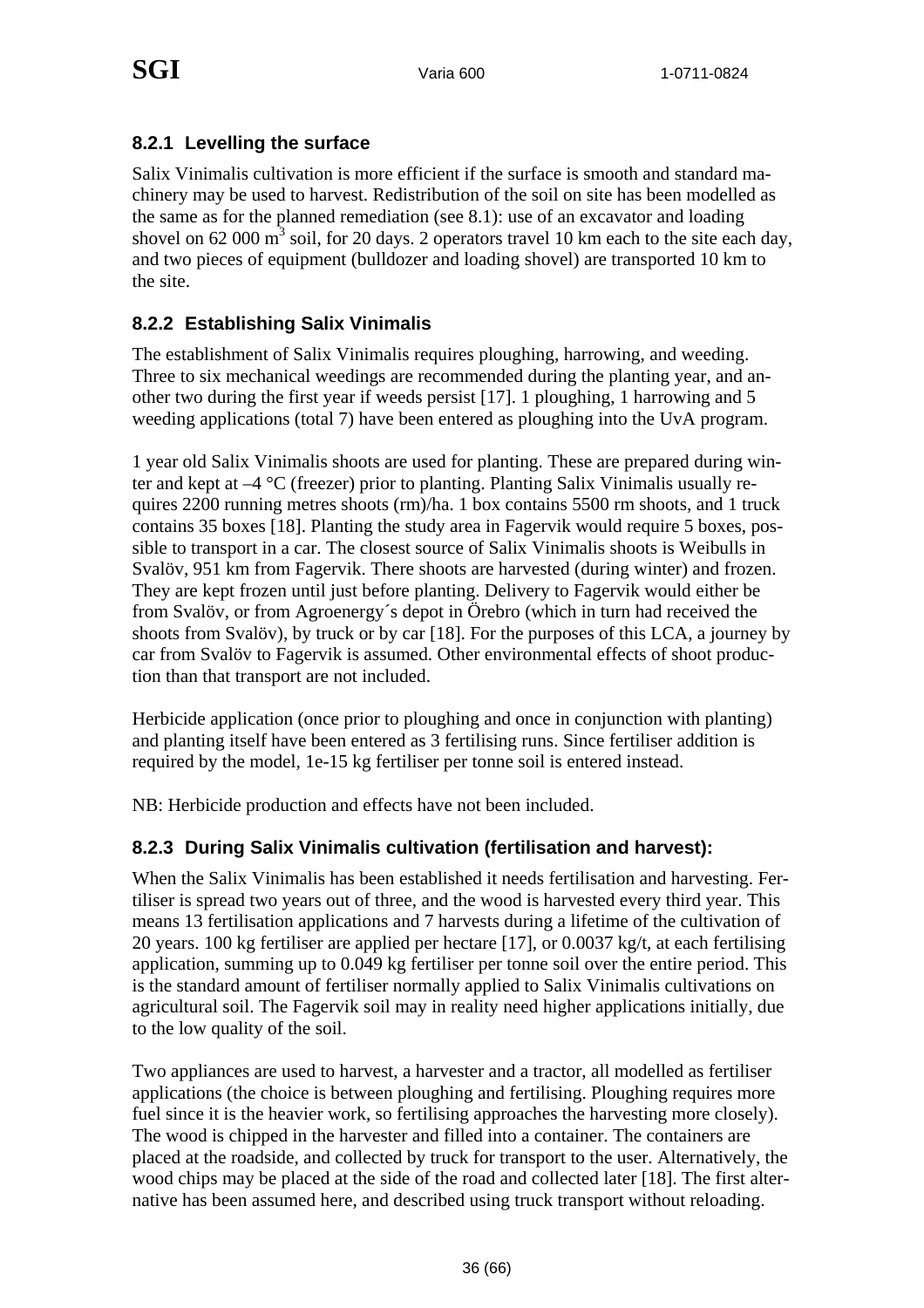Expected harvest for Salix Vinimalis cultivation on agricultural soil is ca 25 tonne dry mass/ha and harvest [34], or 50 tonne wet weight/ha each harvest [18]. Since the Fagervik soil is initially of lower quality, the actually expected harvest is lower initially. A 50% decrease of harvest is included during the first 20 years, or ca 2000 tonne wood chips (ww)/20 a (time frame of the LCA). A full harvest of 620 tonne wet weight per harvest is used for later harvests (the carbon footprint).

A possible user of the wood chips is the paper plant using biofuel in Ortviken, 20 km S of Fagervik. Alternative energy plants are in Kvissleby (34 km) and Matfors (37 km). The nearest location, Ortviken at a distance of 20 km, has been used in this study.

#### **8.2.4 Demobilisation of the Salix Vinimalis**

When the surface is wanted for other purposes, the Salix Vinimalis is harvested (included above), treated with herbicide to kill the remaining Salix Vinimalis, followed by a shredder to remove smaller wood fragments and a plough to crush root stumps [17]. Two fertiliser runs and one ploughing run have been entered to model this, again with a fertiliser amount of 1e-15 kg/t.

NB: Herbicide production and effects have not been included

#### **8.2.5 Transport of equipment and personnel for Salix Vinimalis cultivation**

Agricultural equipment (tractor, fertiliser, and harvester) is assumed to come from Lantmännens nearest office, in Sundsvall. This means 11.2 km single journey. The agricultural equipment is transported to the site for each application, and two appliances are transported for each harvest. The operators of the equipment will usually accompany the equipment and no separate journeys for personnel are envisaged.

#### **8.3 Inventory summary LCA**

A summary of the inventory is presented in Table 9. For the detailed inventory of Fagervik, see Appendix 2.

| <b>English translation</b>             | UvA original text             | Unit/<br>inheit | <b>Biofuel -</b><br><b>Salix</b><br><b>Vinimalis</b> | On site en-<br>suring |
|----------------------------------------|-------------------------------|-----------------|------------------------------------------------------|-----------------------|
| Used clean soil materials              | Aufbereitete Erdmaterialien   | kg              | 0                                                    | 110 000 000           |
| Diesel in equipment                    | Diesel in Baumaschine         | kg              | 7 700                                                | $\Omega$              |
| Establishment/Demobilisation           | Mobilisierung/Demobilisierung | km              | 510                                                  | 20                    |
| Fertiliser                             | Nährstoffe                    | kg              | 17 000                                               | 0                     |
| Local effect: Diesel in equip-<br>ment | NF-Diesel in Baumaschine      | kg              | 7600                                                 | 16 000                |
| Local effect establishment             | NF-Mobilisierung              | km              | 12                                                   | 0.5                   |
| Local effect truck transport           | NF-Transport LKW              | t km            | 500                                                  | 28 000                |
| Local effect car transport             | NF-Transport PKW              | km              | 21                                                   | 50                    |
| Noise duration 108 dB(A)               | Schalldauer 108 dB(A)         | h               | 620                                                  | 1 900                 |
| Truck transport                        | <b>Transport LKW</b>          | t km            | 40 000                                               | 3 300 000             |
| Car transport                          | <b>Transport PKW</b>          | km              | 2 700                                                | 2 0 0 0               |

*Table 9: Summary of LCA inventory for Fagervik.*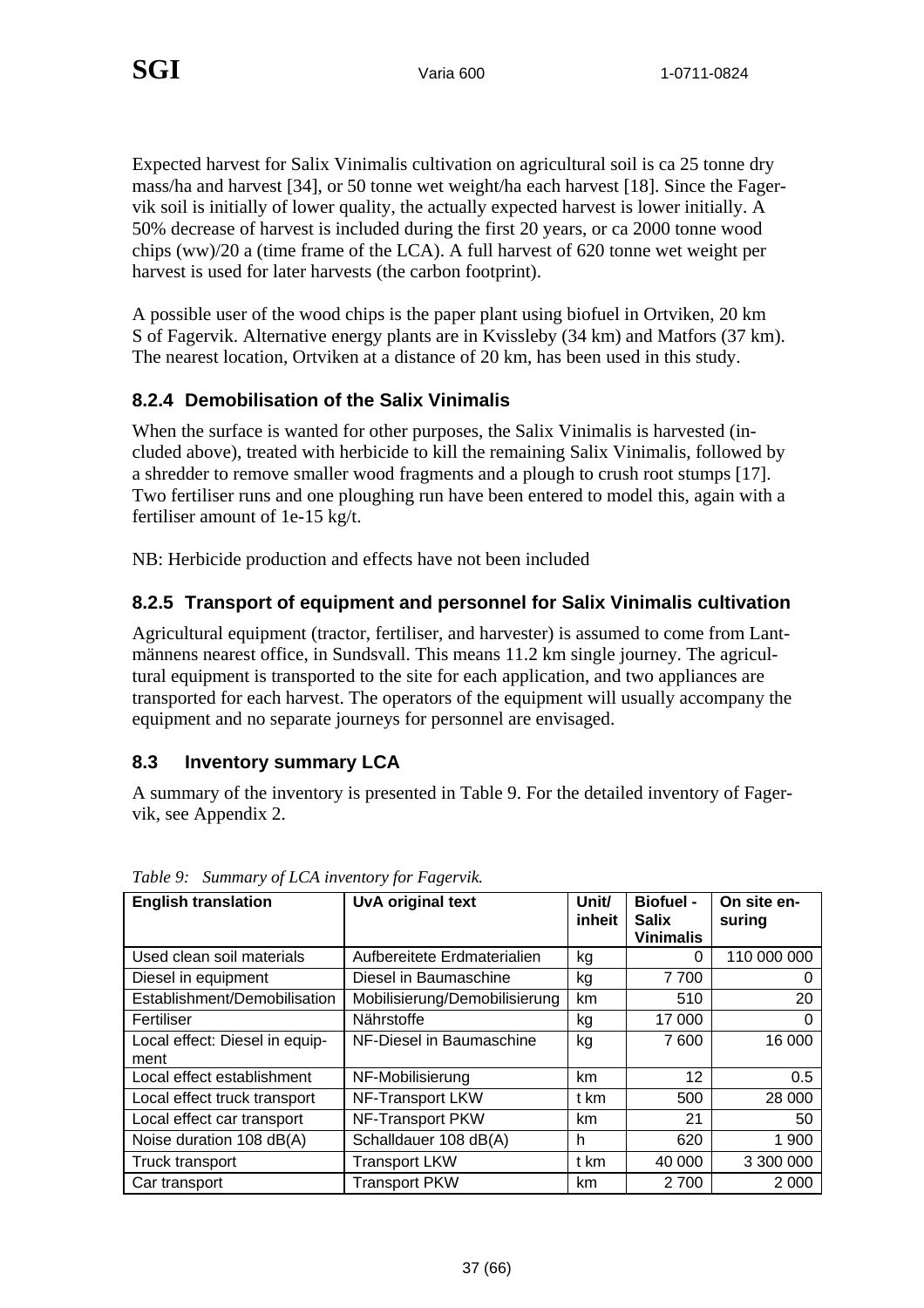The total amount of diesel in equipment is similar for the biofuel alternative and on-site ensuring. The emissions from the agricultural part of Salix Vinimalis cultivation are not tied to the site by the model. The emissions from levelling of the area and from the soil cover are all designated local.

The truck transport for the biofuel alternative comprises wood chips, and for the on-site ensuring alternative soil transport. Transport of equipment is found under establishment/demobilisation. The local effect of truck transport is tied to the number of journeys, since 0.25 km of each journey are designated local. The car transport is higher for the biofuel alternative due to the journey of the Salix Vinimalis shoots (1902 km, since the return journey is included).

#### **8.4 Exploration of the Fagervik LCA-model**

The model described above was run with a few adjusted parameters in order to assess the impact of various activities. The following adjustments were made to investigate the effect on land occupation:

- Soil raw material was set to 0 for on site ensuring
- Fertiliser amount was set to 0 for biofuel cultivation

And to investigate the effect on environmental impact in general:

- Soil transport was set to 0 for on site ensuring
- Fertiliser amount was doubled for biofuel cultivation
- The number of weeding runs was doubled for biofuel cultivation
- The distance to a wood chip facility was multiplied by 10, to 200 km.

The results are discussed in chapter 12.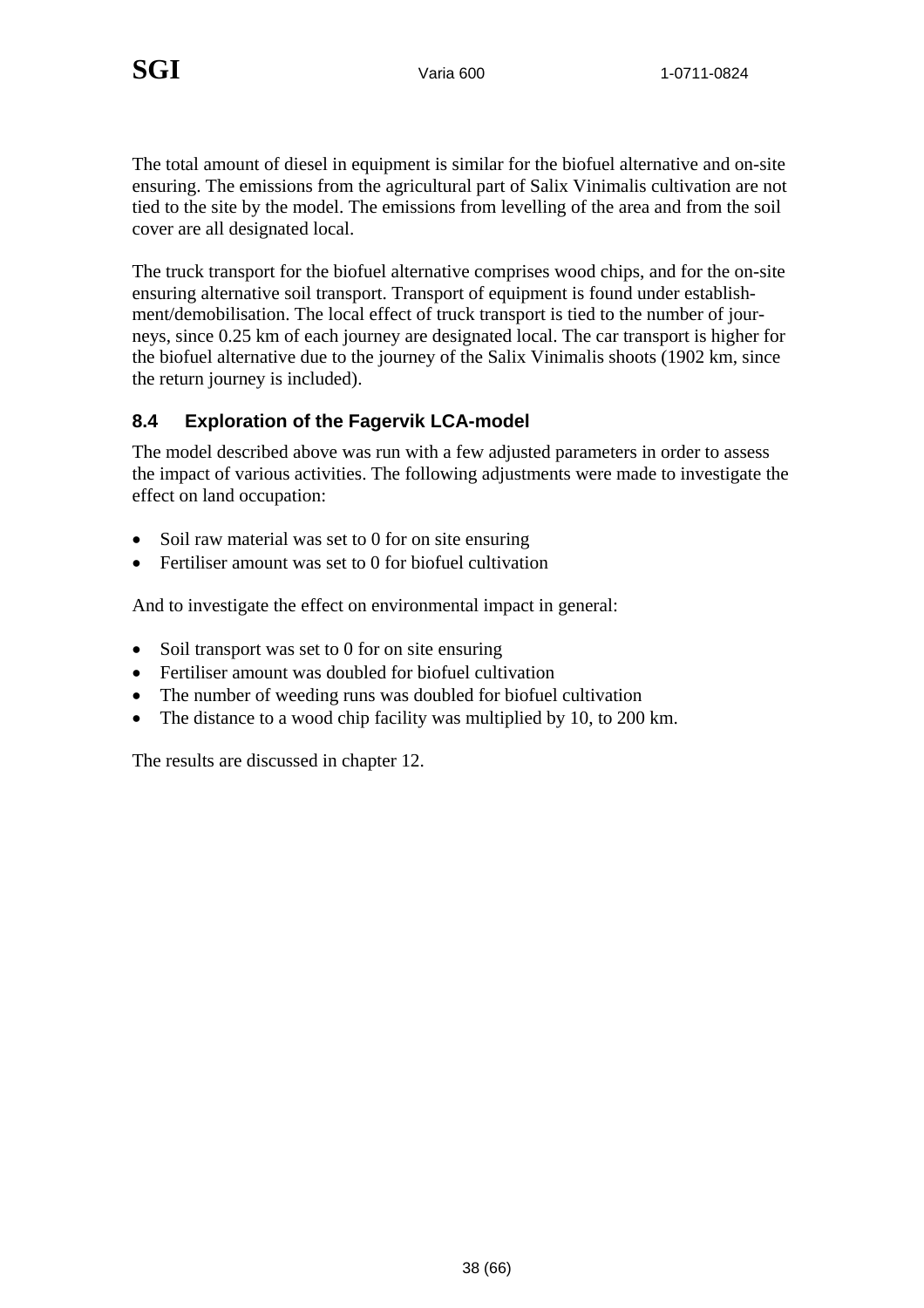#### **9 LCA-IMPACT FAGERVIK**

The summary of impacts is presented in Table 10 and Figure 7. Biofuel cultivation had a lower impact on the environment for all categories.

| <b>English translation</b> | UvA original heading              | <b>Unit</b>             | $Biofuel -$<br>Salix | On site<br>ensuring |
|----------------------------|-----------------------------------|-------------------------|----------------------|---------------------|
|                            |                                   |                         | <b>Vinimalis</b>     |                     |
| Cumulative energy use      | Kumulierter Energieaufwand        | TJ                      | 1.4                  | 19                  |
| Waste (total)              | Abfallentstehung gesamt           | kg                      | 8 600                | 330 000             |
| Waste reused on site       | Abfallentst. Verwertung Standort  | kg                      | 0                    | O                   |
| Waste removed from site    | Abfallentst. Beseitigung Standort | kg                      | $\Omega$             | 0                   |
| Fossil resources           | Fossiler Ressourcenverbrauch      | 1/a                     | 630                  | 8 2 0 0             |
| Use of water resources     | Ressourcenverbrauch Wasser        | m <sup>3</sup>          | 840                  | 14 000              |
| Occupied land area         | Flächeninanspruchnahme            | m <sup>2</sup> a        | 3 500                | 1 400 000           |
| Climate change             | Treibhauseffekt                   | kg CO <sub>2</sub>      | 86 000               | 1 200 000           |
| Acidification              | Versauerung                       | kg SO <sub>2</sub>      | 1 0 0 0              | 14 000              |
| Smog                       | Sommersmog                        | kg<br>Ethen             | 180                  | 2 3 0 0             |
| Human health air- global   | Humantoxizität Luft - Fernbereich | $10^{6}$ m <sup>3</sup> | 32 000               | 570 000             |
| Human health water         | Humantoxizität Wasser             | $10^{6}$ m <sup>3</sup> | 0.9                  | 13                  |
| Human health soil          | Humantoxizität Boden              | $103$ kg                | 0.1                  | 1.9                 |
| Odour                      | Geruch                            | 10^6 m <sup>3</sup>     | 4 600                | 78 000              |
| Human health air - local   | Humantoxizität Luft - Nahbereich  | $10^{6}$ m <sup>3</sup> | 19 000               | 44 000              |
| Odour - local              | Geruch - Nahbereich               | $10^{6}$ m <sup>3</sup> | 2 400                | 5 600               |

*Table 10: Summary of impact for Fagervik.* 

 $\degree$  NB: the unit for ccupied land area is square meters multiplied by years.



 $\Box$  Biofuel – salix  $\Box$  On site ensuring

*Figure 7: Impact from Table 10 in graphical form, with biofuel-Salix Vinimalis set to 100.* 

The occupied land area is due to the excavation of minerals and the production of fuels and fertiliser for the biofuel alternative. The clean soil production is added to this in the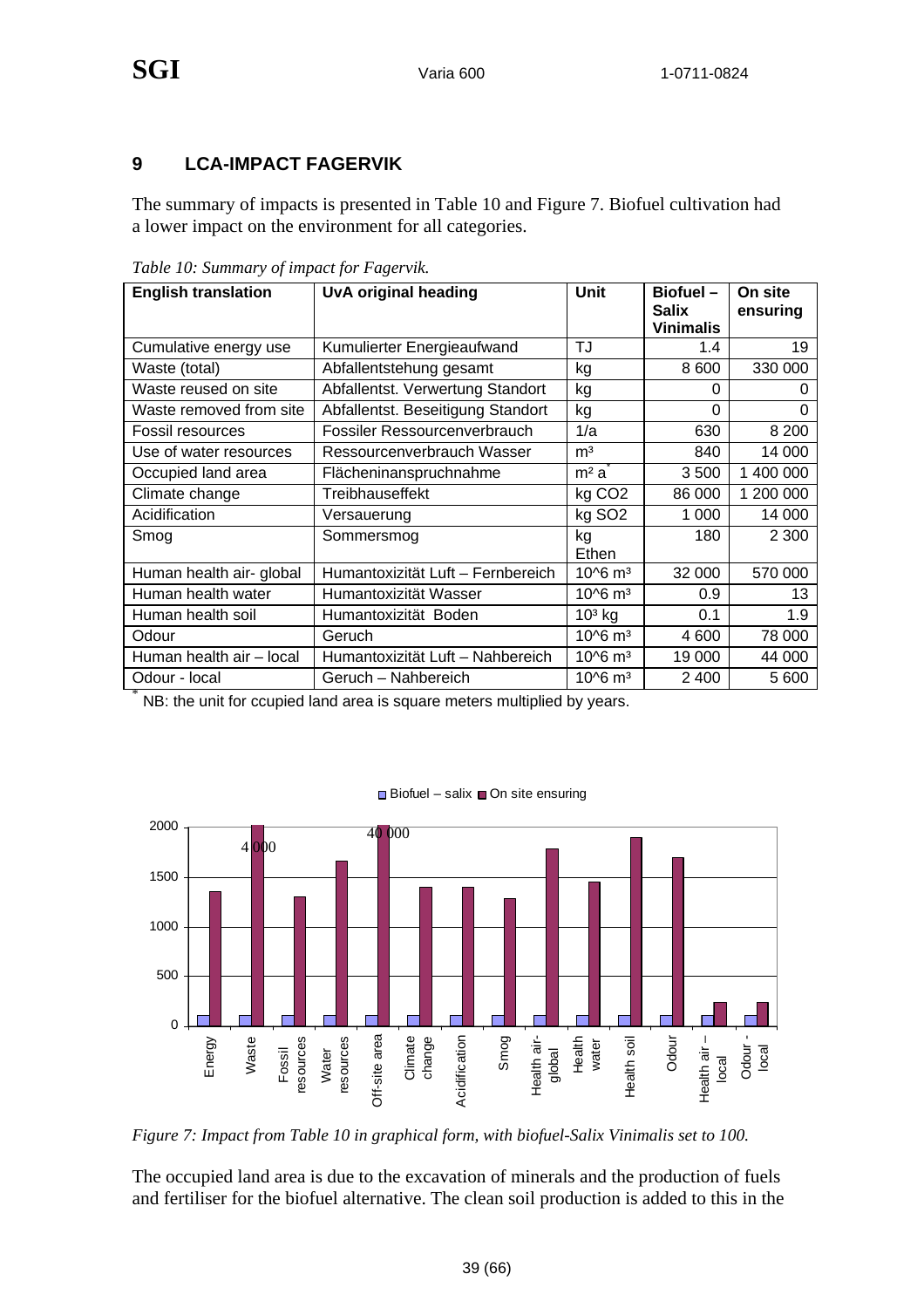case of on-site ensuring. Please note that "human health soil" and the occupied land area in Table 10 allude to off-site land occupation, caused e.g. by oil production. It is not concerned with the contaminated site.

The fuel use for construction and agricultural equipment was similar for the two alternatives (section 8.3). However, transport of clean soil for covering the site caused a large additional fuel use, which has a number of negative environmental impacts. The impact of the use of fertiliser, which is negative for biofuel and non-existent for on-site ensuring, does not balance the soil transport impact.

The impacts are further discussed in chapter 12, togheter with the results of the LCA for Karlstad.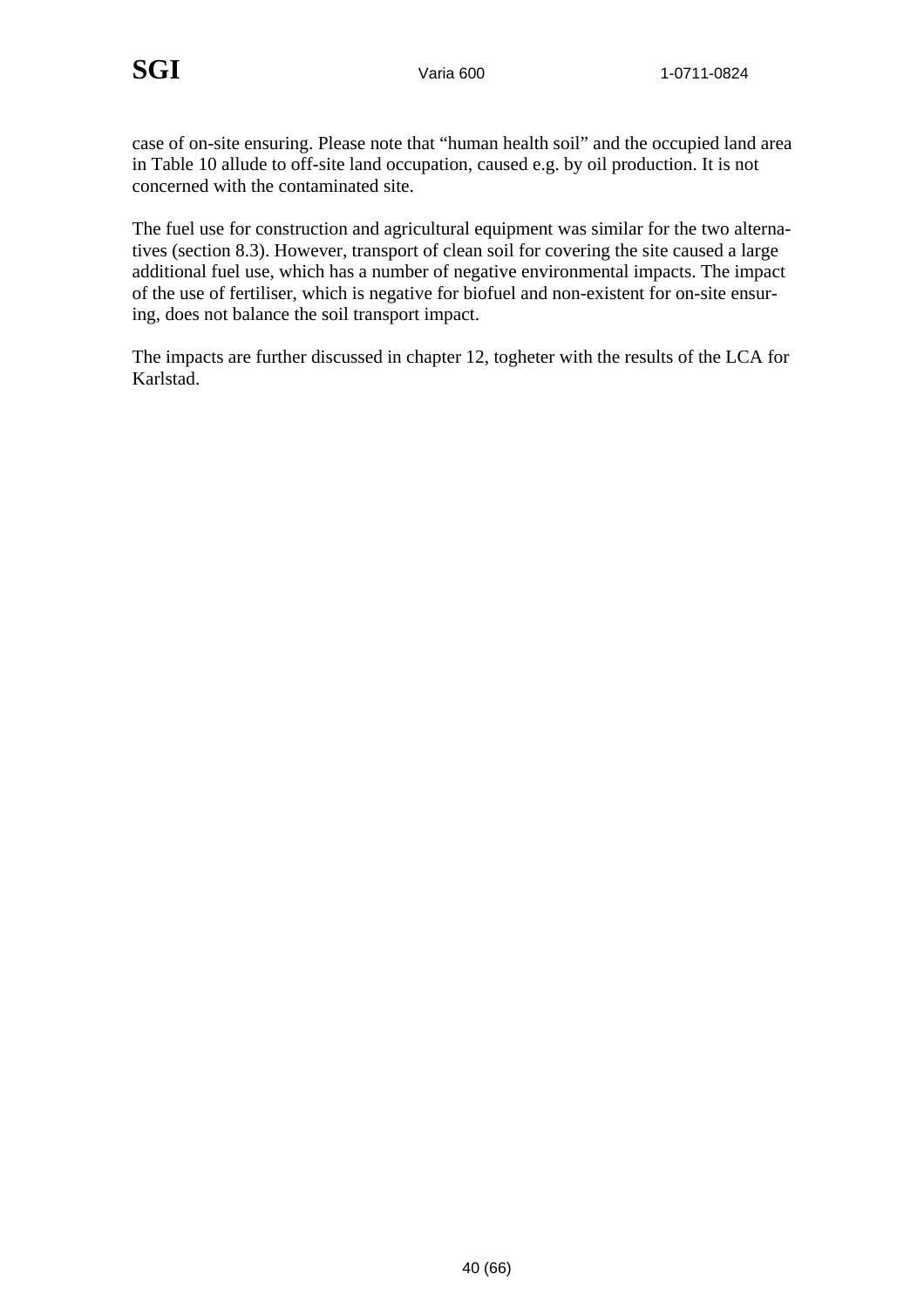#### **10 CARBON FOOTPRINT CALCULATIONS**

#### **10.1 Carbon footprint Fagervik**

The major differences between the carbon footprint model and the LCA model is for personnel journeys (excluded instead of included) and the inclusion of Salix Vinimalis cultivation on agricultural land (Figure 4).

In addition the carbon footprint used the functional unit of MJ energy instead of "treated site". Therefore the inventory has been broken down into a number of processes that are the building blocks of Salix Vinimalis cultivation. Their carbon emissions are shown in Table 11.

Production of equipment is included, although it should not have been according to [15] The dinitrogen oxide (N) emissions of Salix Vinimalis during growth are probably limited since fertilisation only needs to replace the N-amounts lost by harvest [35].

A Salix Vinimalis cultivation is expected to last at least 5–6 harvests [17]. For the purpose of the carbon footprint, each rotation of planting and removal has been assumed to last 6 harvests during 22 years.

The total greenhouse gas emissions from the change in land use are assumed to be released in equal annual amounts for 20 years [16]. The Fagervik site needs to be prepared (levelling) for the land change from inaction to short rotation wood. The associated emissions have been spread out over the 6 harvests of the first Salix Vinimalis rotation from planting to removal. Thus the first 22 years of Salix Vinimalis cultivation are burdened by both a low harvest on the contaminated site and the emissions from the site preparation.

The alternative use of the site (on site ensuring followed by parkland) is similarly a burden to the Salix Vinimalis cultivation on agricultural soil. The emissions from on site ensuring have been taken from the UvA model. This includes levelling and covering the site with clean soil. The landscaping needed for creation of a park on the site has not been included, and neither have the emissions from use and maintenance of the park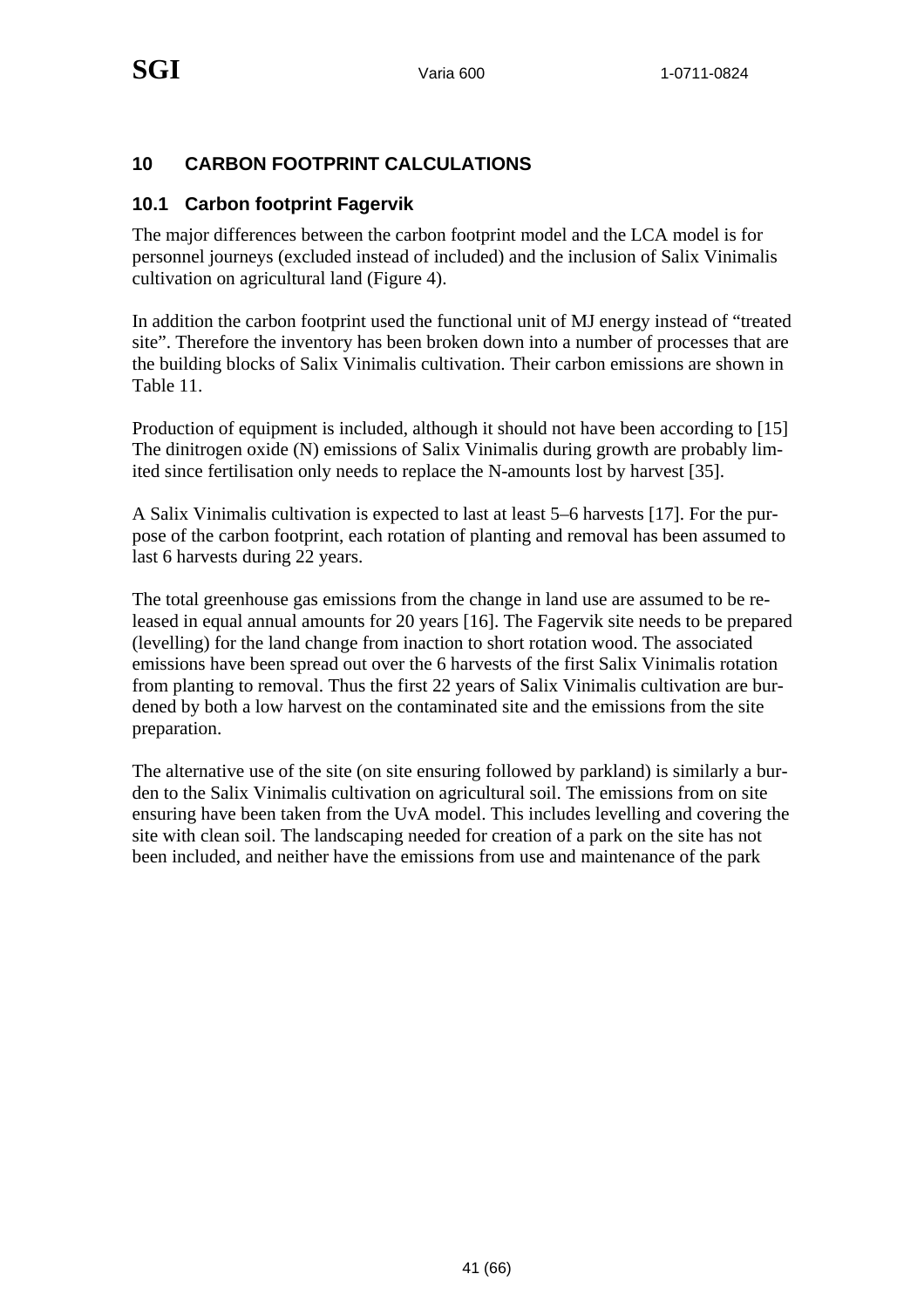|                   | saux vinimaus cultivation on Fagervik.                            |                                                                                 |                                                                     |
|-------------------|-------------------------------------------------------------------|---------------------------------------------------------------------------------|---------------------------------------------------------------------|
| <b>Identifier</b> | Unit process, usually 1<br>year                                   | Greenhouse effect<br>according to UvA<br>Cfootprint model (kg<br>$CO2e/site8$ ) | Remarks                                                             |
| O                 | On site ensuring                                                  | 1 200 000                                                                       | First 6 harvests, Salix Vinimalis<br>elsewhere                      |
| L                 | Levelling prior to Salix<br>Vinimalis cultivation                 | 30 000                                                                          | First 6 harvests, Salix Vinimalis<br>Fagervik                       |
| P                 | 1 planting of Salix Vini-<br>malis                                | 12 000                                                                          | 1 allocated to every 6 harvests                                     |
| F                 | 1 fertilisation application                                       | 1700                                                                            | 2 allocated to every harvest                                        |
| Hn                | 1 harvest of Salix Vini-<br>malis, normal                         | 4 200                                                                           |                                                                     |
| Hi                | 1 harvest during the first<br>20 years, on contami-<br>nated soil | 2 700                                                                           | Lower emissions due to lower trans-<br>port, because of lower yield |
| Hi1               | Very first harvest on con-<br>taminated soil                      | 1300                                                                            | Lower emissions due to no trans-<br>port, because of lower yield    |
| Hn1               | First harvest of Salix Vini-<br>malis, normal                     | 3000                                                                            | Lower emissions due to lower trans-<br>port, because of lower yield |
| R                 | 1 removal of roots and<br>stubs                                   | 2600                                                                            | 1 allocated to every 6 harvests                                     |

*Table 11: Carbon emissions and storage for sub-processes of Salix Vinimalis cultivation on Fagervik.* 

\* Please note that the 40% reduction in yield for the first harvest after planting only has been included for the carbon footprint. It has not been included in the LCA.

 $*$  The global warming impact of the UvA model writes kgCO<sub>2</sub> as output unit, but includes the CO<sub>2</sub> equivalents for the most common greenhouse gases (e.g.  $CH_4$ ,  $N_2O$ ) [28].

A normal harvest is expected for every hectare to yield 50 tonne wet weight [18], or 30–35 tonne dry matter wood chips [36]. The first harvest after planting yields only 60% of this, normally 20–25 tonne dry mass [37]. The very first harvest on Fagervik has been assumed to be left on site to improve the soil, and not utilised for energy production.

The yield reduction in the first harvest of every new Salix Vinimalis cycle leads to higher emissions per MJ energy. This is a form of land-use change emissions, similar to planting itsself, and a prerequisite for the following harvests. Therefore the emissions have been allocated over the Salix Vinimalis produced during the entire 20-year period.

Formulae for calculation of the carbon emissions are shown in Table 12, together with the results.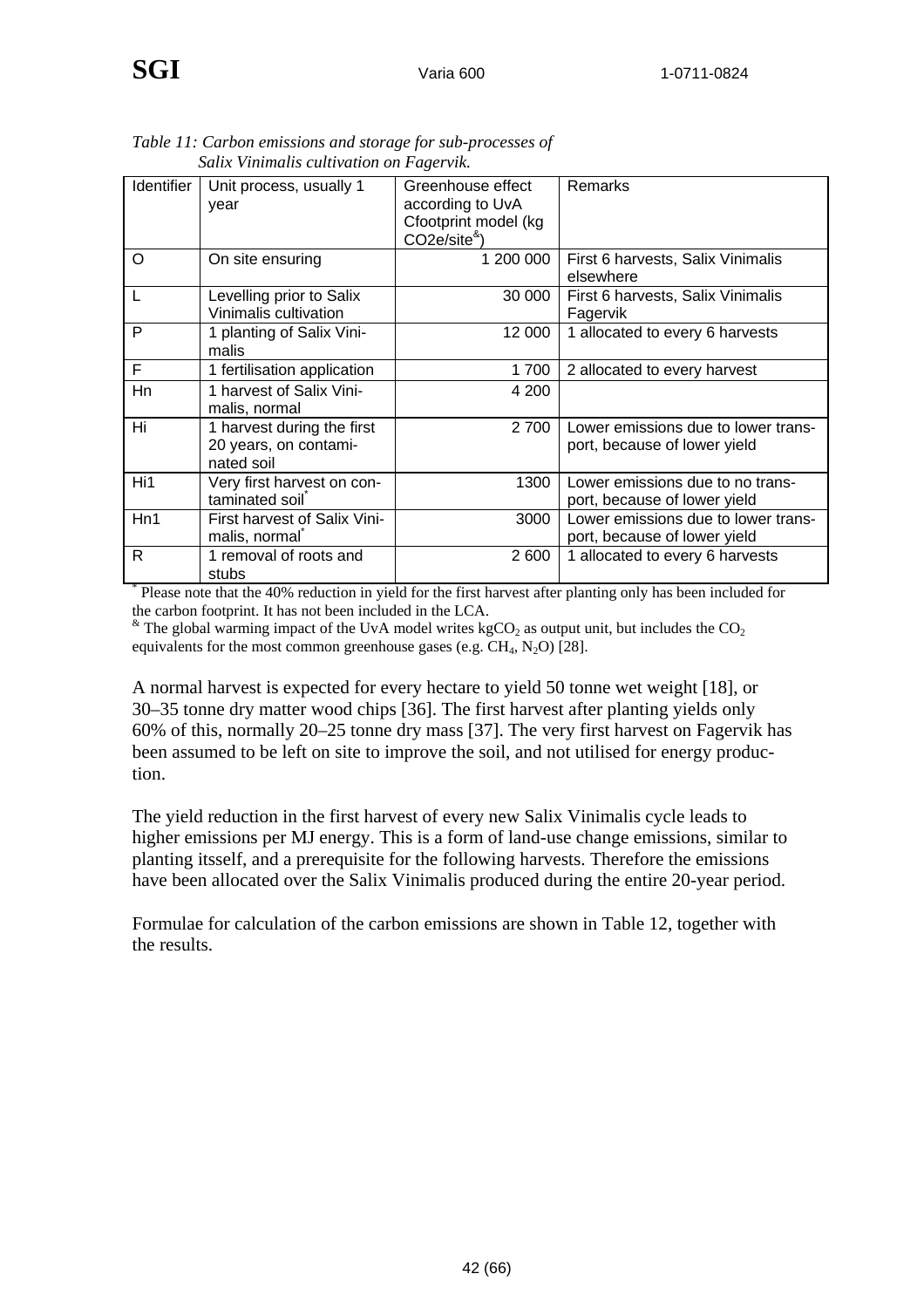|                                             | <b>Formula for calculation</b>                     | <b>Emissions</b>       |
|---------------------------------------------|----------------------------------------------------|------------------------|
|                                             |                                                    | kgCO <sub>2</sub> e/MJ |
| Salix Vinimalis on Fagervik, first 22       | $[L + P + 2xF + Hi1 + 5 \times (2xF + Hi) + R]/Y/$ | 0.0049                 |
| years or 6 harvests:                        | F                                                  |                        |
| Salix Vinimalis on agricultural soil, first | $[O + P + 2xF + Hn1 + 5 \times (2xF + Hn) + R]/$   | 0.030                  |
| 22 years or 6 harvests:                     | Y/E                                                |                        |
| Salix Vinimalis on Fagervik, later har-     | $[P + 2xF + Hn1 + 5 \times (2xF + Hn) + R]/Y/E$    | 0.0013                 |
| vests:                                      |                                                    |                        |
| Salix Vinimalis on agricultural soil, later | $[P + 2xF + Hn1 + 5 \times (2xF + Hn) + R]/Y/E$    | 0.0013                 |
| than 20 years after Fagerviks remedia-      |                                                    |                        |
| tion:                                       |                                                    |                        |

*Table 12: Calculation of carbon emissions per MJ Salix Vinimalis energy.* 

Y=total yield during period. E=Energy content, 19.2 MJ/kg Salix Vinimalis dry weight [37] or 19200 MJ/tonne dry mass The other symbols as in Table 11

#### **10.1.1 Carbon in harvested shoots**

The Salix Vinimalis takes up carbon dioxide during growth, which is emitted during combustion. This storage effect is not included in Table 12. With a carbon content of 50% dry weight [38], the carbon thus stored would amount to 15 tonne C, or 50 tonne CO2, for a normal harvest of 30 tonne dry mass Salix Vinimalis/ha, or about 0.086 kg  $CO<sub>2</sub>/MJ.$ 

This carbon is released during combustion, and the consequent emissions are part of the carbon footprint of the combustion step. Combustion usually occurs in a short time from harvesting, and usually well within the year. Therefore the storage for last years growth should not be counted as carbon storage when these results are used for a carbon footprint of combustion [15]. But growth occurs during 3–4 years before harvest and combustion, and this carbon should be accredited as carbon storage. The magnitude would be around  $0.0009 \text{ kgCO}_2$ e/MJ in a 100 year perspective.

#### **10.1.2 Carbon in belowground biomass**

The Salix Vinimalis also stores carbon in the roots of the plants. This is stored between planting and removal, for a period between 1–20 years. At the removal of the Salix Vinimalis cultivation the roots remain in the soil. Part of the root rots (emission of  $CO<sub>2</sub>$ ) and part contributes to soil-carbon (longer storage of  $CO<sub>2</sub>$ ). Willow root biomass may be equal to, or greater then, the total aboveground biomass (Porter et al, 1993 in [35]). Clone selection for biofuel production has increased the proportion of stem over root biomass. Rytter found that 33–40% of the net primary production occurred belowground for (well fertilised and well watered) willows in lysimeters during year 2 and 3 of their growth [39].

The root carbon increase has been calculated for Fagervik as 35% of the total production, or for a normal Salix Vinimalis cultivation to (35/65)×8 tonnes/ha/year. The growth of roots has been adjusted to lower initial yields on contaminated soil and to lower growth the first three years after planting, in agreement with the yield calculations for the harvest. At the end of a Salix Vinimalis rotation, prior to removal of the roots, this gives a carbon amount belowground corresponding to 75 tonne  $CO<sub>2</sub>$  for the Fagervik site during the first Salix Vinimalis rotation, and 150 tonne  $CO<sub>2</sub>$  for a normal growth rotation of 6 harvests, or 0.05 kg  $CO<sub>2</sub>/MJ$ . These 75 resp 150 tonne  $CO<sub>2</sub>$  are either emitted to the atmosphere (carbon emission) or remain in the soil carbon pool (carbon storage).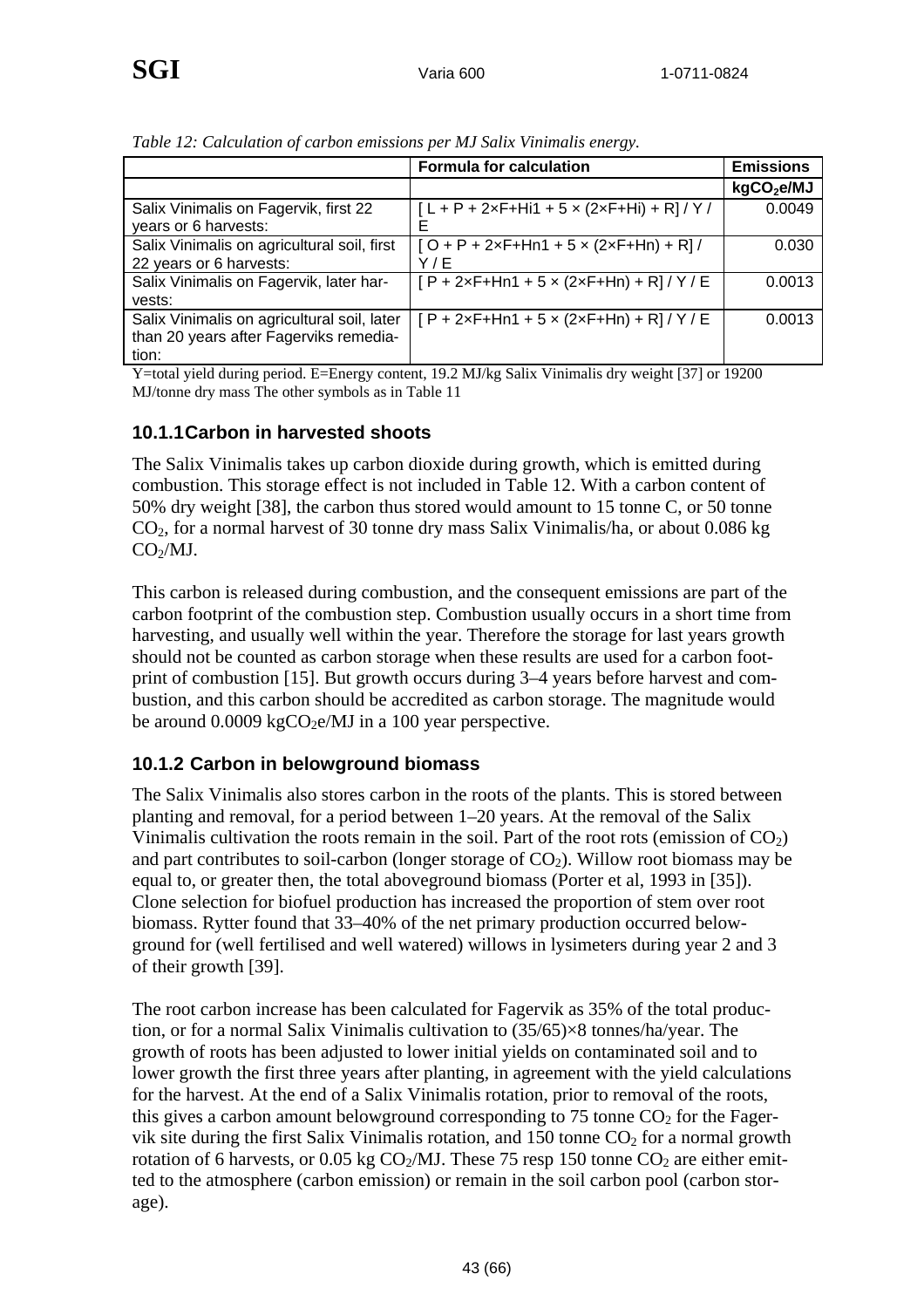The carbon in the belowground biomass is stored prior to the Salix Vinimalis removal, independent of its faith afterwards. To express this in CO2e on a hundred year bases in accordance with [15], each years carbon storage has been multiplied with the number of years it is expected to be in the ground (22-years since planting) and divided by 100. Total carbon storage would be 18  $CO<sub>2</sub>e$  for the entire site at normal harvest, and 9  $CO<sub>2</sub>e$ for half harvest (the initial Salix Vinimalis rotation on contaminated soil). Divided by the energy contained in the shoots, this corresponds to  $0.006 \text{ kgCO}_2 \text{e/MJ}$ .

#### **10.2 Carbon footprint Karlstad**

A carbon footprint was calculated using the LCA inventory for the Karlstad site as well. Personnel journeys were removed from the model, in accordance with [15]. The alternative is comprised of excavation and landfilling of the soil at Karlstad, together with biofuel cultivation elsewhere. Salix Vinimalis cultivation elsewhere would be on a larger, mechanised scale. Therefore the same data as for the Fagervik case have been used for comparison.

The distance from the site to a combustion facility (Heden, Karlstad) is 5 km. Truck transport of a first harvest of 10 ton wet weight (½ of 20 tonne dry mass/ha; water content 50%; 0.5 ha for the site) and five following harvests of 15 tonne wet weight  $(\frac{1}{2}$  of 30 tonne dry mass/ha) have been added to the LCA model.

The amounts of carbon in roots and shoots is the same per MJ energy as in the Fagervik case.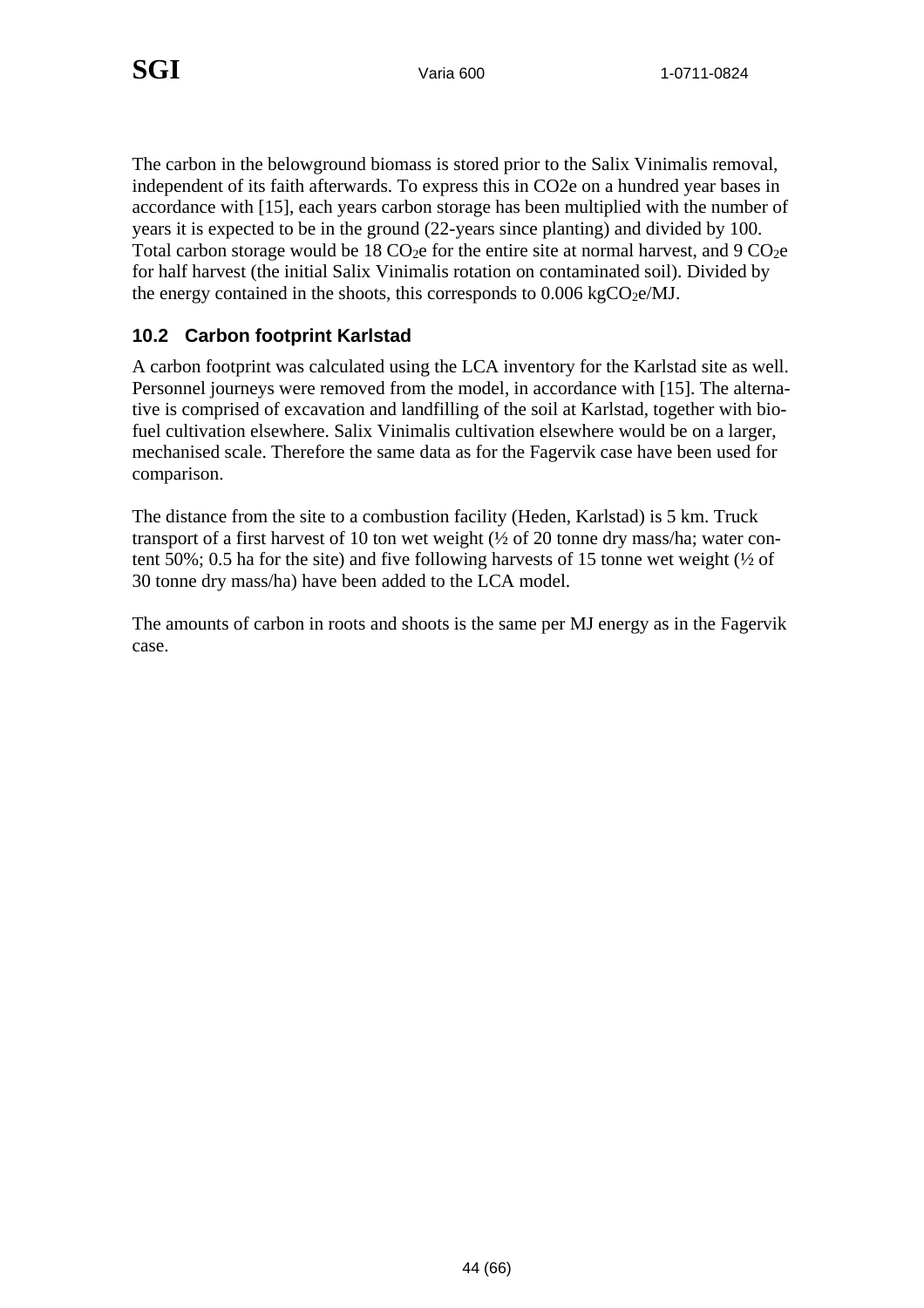#### **11 CARBON FOOTPRINT RESULTS**

The  $CO<sub>2</sub>$  equivalent emissions are summarised in Table 13. In the first column are the emissions that occur during cultivation, transport, production of equipment and production of fuel and fertiliser, calculated with the UvA program. The following columns present carbon storage in stems and roots prior to harvest (carbon storage of known duration), and after harvest (carbon storage of unknown duration). The carbon present in the stems and roots after the final harvest may be liberated during combustion (stems) or decay (roots). Part of the roots remains in the soil as part of the soil carbon pool.

| <i>i</i> regalive numbers are storage benefits, positive numbers are emissions. |                |                            |                          |                            |                            |                                 |                                       |  |
|---------------------------------------------------------------------------------|----------------|----------------------------|--------------------------|----------------------------|----------------------------|---------------------------------|---------------------------------------|--|
|                                                                                 | Emis-<br>sions | <b>Storage</b><br>in stems | Stor-<br>age in<br>roots | <b>Present</b><br>in stems | <b>Present in</b><br>roots | Total, all<br>root-C<br>emitted | Total, all<br>root-C stays<br>in soil |  |
| Salix Vinimalis<br>Fagervik, first pe-<br>riod                                  | 0.0049         | $-0.0009$                  | $-0.006$                 | $-0.09$                    | $+$ or $-$ 0.05            | $-0.042$                        | $-0.13$                               |  |
| Salix Vinimalis<br>elsewhere, treat-<br>ment Fagervik                           | 0.031          | $-0.0009$                  | $-0.006$                 | $-0.09$                    | $+$ or $-$ 0.05            | $-0.016$                        | $-0.11$                               |  |
| Salix Vinimalis on<br>Fagervik, later                                           | 0.0013         | $-0.0009$                  | $-0.006$                 | $-0.09$                    | $+$ or $-$ 0.05            | -0.045                          | $-0.14$                               |  |
| Salix Vinimalis<br>elsewhere, later                                             | 0.0013         | $-0.0009$                  | $-0.006$                 | $-0.09$                    | $+$ or $-$ 0.05            | $-0.045$                        | $-0.14$                               |  |
| Salix Vinimalis on<br>Karlstad, first period                                    | 0.0009         | $-0.0009$                  | $-0.006$                 | $-0.09$                    | $+$ or $-$ 0.05            | $-0.046$                        | $-0.14$                               |  |
| Salix Vinimalis<br>elsewhere, treat-<br>ment Karlstad                           | 0.0071         | $-0.0009$                  | $-0.006$                 | $-0.09$                    | $+$ or $-$ 0.05            | -0.039                          | $-0.13$                               |  |

*Table 13: Summary of carbon footprint for one Salix Vinimalis cultivation cycle. Unit: kgCO<sub>2</sub>e/MJ. The first five columns are also shown in Figure 8. Negative numbers are storage benefits, positive numbers are emissions.* 



*Figure 8: Components of the carbon footprint of Salix Vinimalis cultivation at Fagervik and*  Karlstad, in kgCO<sub>2</sub>e/MJ. Numbers as in Table 13. Present in roots prior to the re*moval of the Salix Vinimalis is shown as carbon storage, but should be divided between storage and emissions (see text).*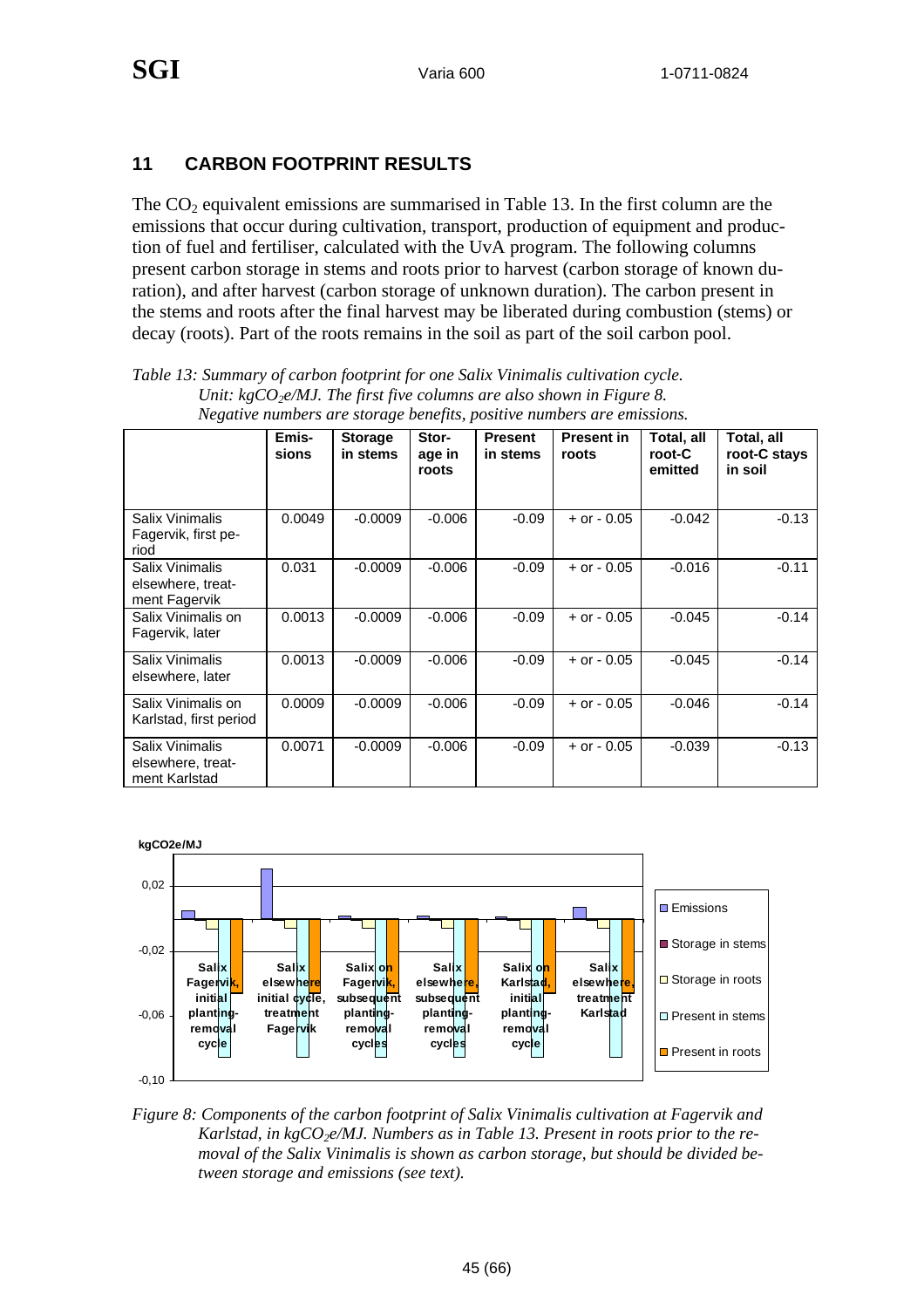When these emissions are summarised according to  $[15]$ , the net  $CO<sub>2</sub>$ equivalent emissions on a 100 year basis per MJ energy in the Salix Vinimalis is between –0.02 and  $-0.1 \text{ kgCO}_2$ e/MJ (Table 13). The carbon emissions are negative for the studied system, i.e. a net carbon storage occurs. However, this is largely an effect of the system boundary: the emissions of the combustion were not included and the entire harvest is counted as storage while it in reality is an emission waiting to happen.

The faith of the roots is very important to the magnitude of the carbon balance. The estimate of the carbon contained in the roots prior to removal of the Salix Vinimalis is coarse, and could easily be double, or half, of the amount in Table 13 and Figure 8. The carbon balance has been calculated in Table 13 both with the roots as an emission (decay causing  $CO<sub>2</sub>$  emissions to the air) and as a storage (the entire root remains part of the soil-C pool). These are two extremes and the truth lies somewhere in the middle. Précising it is unfortunately beyond the means of the present study. The actual fate of the carbon in the roots after Salix Vinimalis cultivation are not well known, though Salix Vinimalis cultivation does increase the C-pool in the soil, at least for low carbon soils [40].

The Salix Vinimalis would improve the soil quality. If the roots are left in the soil, they contribute to soil carbon and increase degradation of organic contaminants. Metal contaminants also concentrate in the biomass, and it may be advantageous to remove the roots after the Salix Vinimalis cycle to remove the metals stored in the roots.

To grow Salix Vinimalis on the contaminated sites was more advantageous then to grow it elsewhere, on agricultural soil. After the initial land use change burden is worked off, the two alternatives are the same ('later' in Table 13). The land use change involves the planned treatment on the contaminated site, on site ensuring or excavation and landfill, when Salix Vinimalis is grown elsewhere. For Salix Vinimalis on Fagervik, it involves only levelling the site. In spite of the halved harvest that was supposed for the contaminated sites, it is still the more advantageous alternative.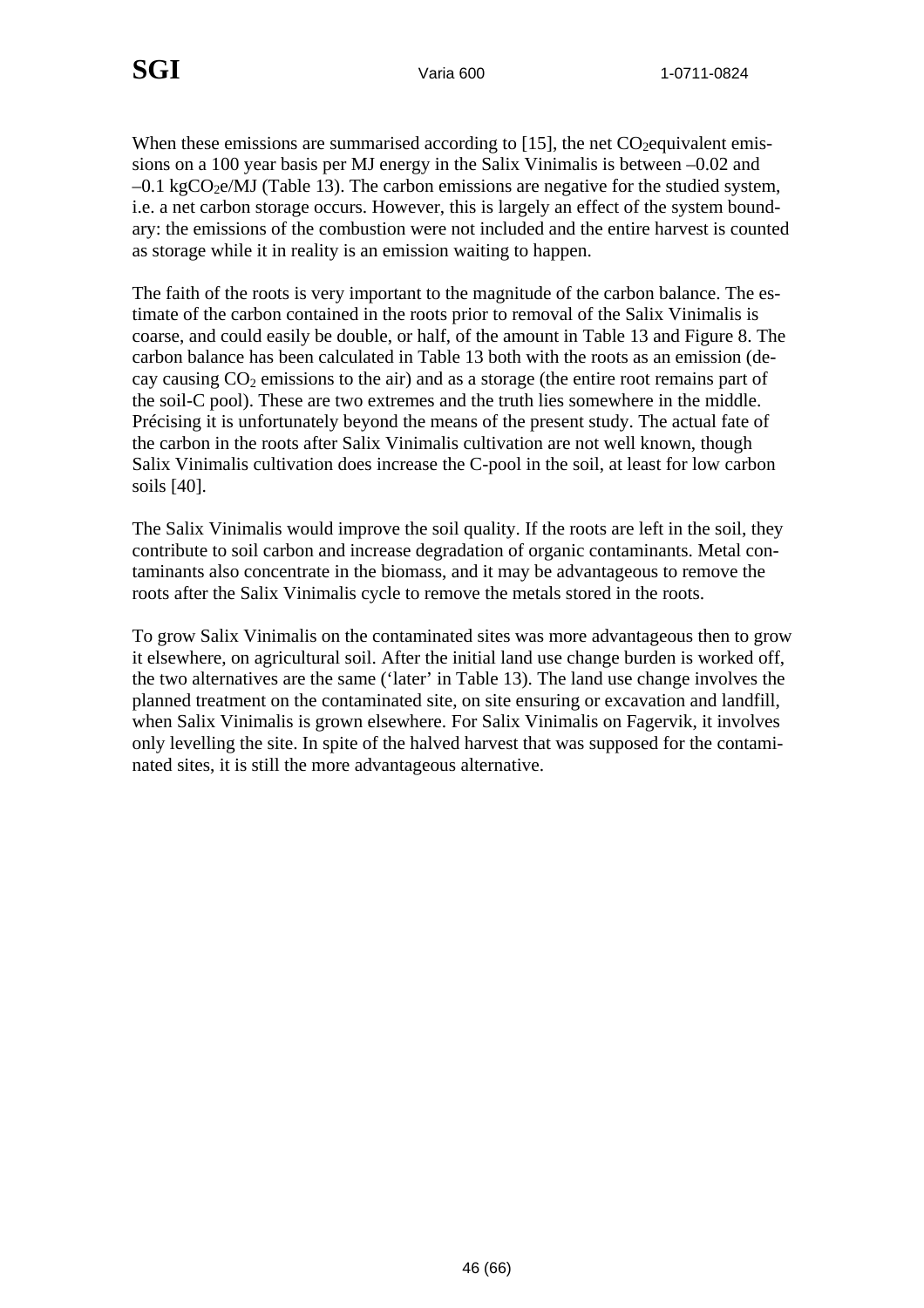#### **12 DISCUSSION AND INTERPRETATION**

The aspects included in the LCA investigations of the two contaminated sites and their treatment include scarce resources such as groundwater, soil and backfull, fossil fuels and metals, energy consumption, green house gas emissions and emissions contributing to photochemical smog formation, acidification, eutrophication and occupation of land area. The carbon footprint included global warming, and accounted for  $CO<sub>2</sub>$  storage in stems and roots that were ignored for the LCA.

At both sites the cultivation of Salix Vinimalis is environmentally favourable based on this investigation than the two serious alternatives, i.e. dig and dump for Karlstad Oil depot and the establishment of a park at Fagervik. The conclusion was similar for the two sites, despite their differences. Fagerwik is large, the alternative is covering, and Salix Vinimalis cultivation machine-run. Karlstad is small, the alternative is excavation, and Salix Vinimalis cultivation has a large manual component.

For Karstad Oil depot every single investigated category is in favour of Salix Vinimalis cultivation instead of excavation. In general the benefit is around 50 times, varying from 40 times less impact regarding the local health aspects and contribution to photochemical smog to infinitive regarding the waste transported from the site and more than 20 000 regarding waste production in general. In this investigation the difference between the two alternatives is of an order of magnitude, so that small deviations in parameters have no impact on the comparison. Since all environmental aspects work in the same direction regarding the most favourable alternative there also are no need of making any priorities among the different environmental aspects. Based on environmental aspects the choice should be cultivation of Salix Vinimalis instead of dig and dump. In the real case the economical aspects were also in favour of the Salix Vinimalis cultivation alternative.

In the Fagervik case the total environmental and most of the individual impacts investigated were in favour of Salix Vinimalis cultivation as well. Here the magnitude in favour varies from being equal (for example the diesel used in equipment) to 80 times higher for truck driving in the on site ensuring case. The distance driven by truck is 3000 million km for on site ensuring and 40 million km for Salix Vinimalis cultivation. All other transport and machines in use are hundreds of magnitudes less than the trucks. The use of trucks, other vehicles and machines leads to air emissions (including greenhouse gases, particles and species contribution to photochemical smog and acidification), use of fossil fuel and occupation of land [41, 42].

#### **12.1 Occupied land surface**

The occupied land area is a critical parameter for the study and is therefore discussed in more detail.

The on-site occupied land area and the total off-site occupied land area are shown in Table 14. The on-site area includes the assumption that biofuel cultivation is considered as occupying the site and not as otherwise useful land use (which is correct for Karlstad but directly misleading in the Fagervik case since the harvest would be utilised).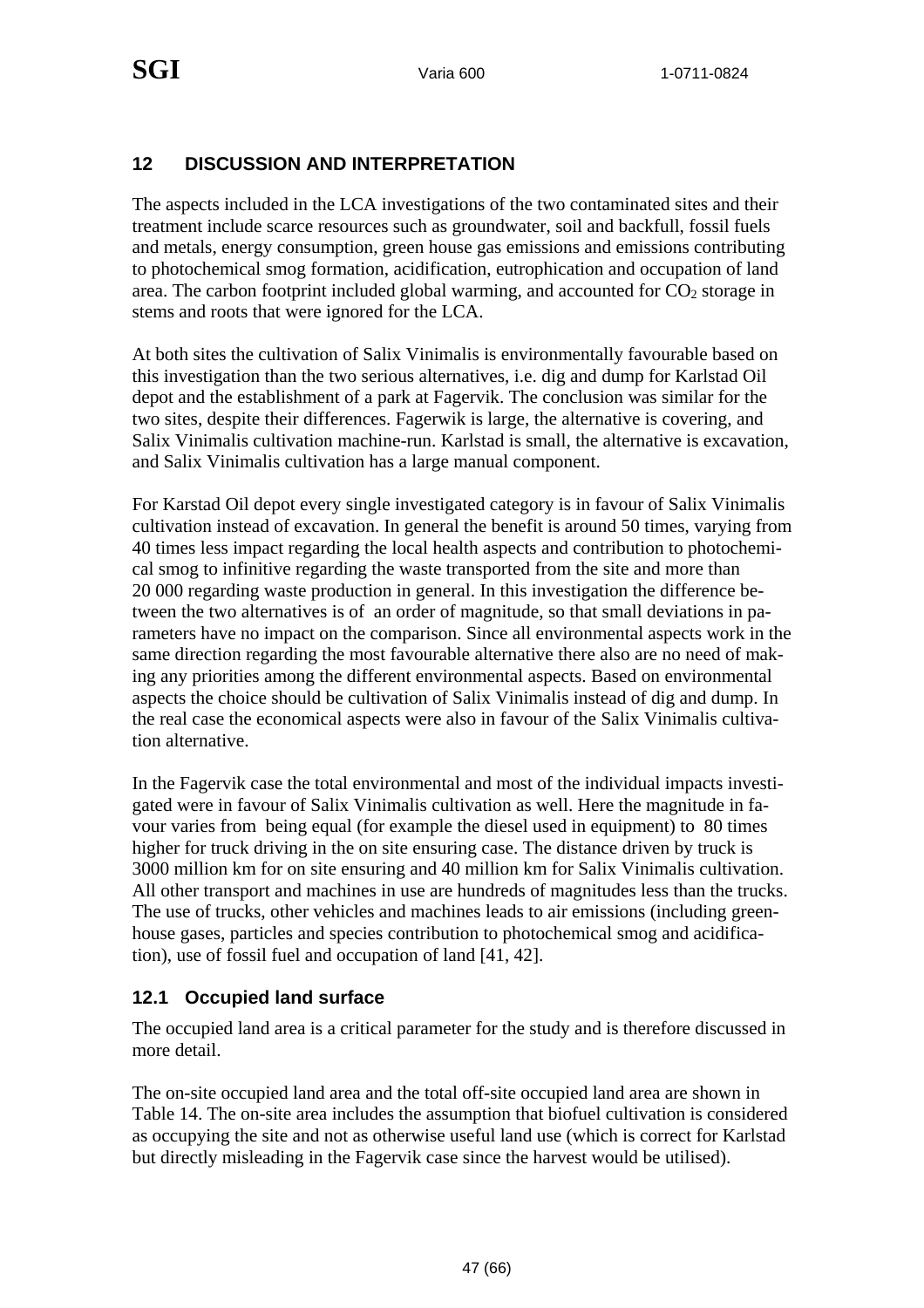|                    | as can manda by the Only program. |                     |                           |                                   |
|--------------------|-----------------------------------|---------------------|---------------------------|-----------------------------------|
|                    | Karlstad phy-<br>toremediation    | Fagervik<br>biofuel | Karlstad dig-<br>and-dump | Fagervik on<br>site ensur-<br>ına |
| On site land area  | 8.5                               | 250                 | 0.55                      | 6.2                               |
| Off-site land area | 0.02                              | 0.45                | 20                        | 140                               |

*Table 14: On and off-site occupied land area in hectares multiplied by years (ha×a) as calculated by the UvA program.* 

The area occupied by the remediation was smaller for the biofuel alternatives than for the others when the site itself was not considered (Figure 9 and Table 14). Most of the area that will be needed is due to the soil. Clean soil corresponded to 70 and 90% of the occupied land area (Figure 10), due mainly to the quarry and sieving areas. The other large contributor is soil to landfill in the Karlstad case: 20%.

The numbers used in this report are the general land occupation from the UvA program, unless otherwise specified. This includes landfilling and soil pits as well as the area occupied for oil production and others. Most of those land demanding activities, apart from the landfill and the area used for the pristine soil, are only temporary. The production of clean soil caused occupation for a higher surface  $\times$  time (21 m<sup>2</sup> anually per m<sup>3</sup> soil) than the same amount of landfilled soil  $(6 \text{ m}^2 \text{ anually per m}^3 \text{ soil})$ . This may be caused by a lower height of the pit: if the occupation time 20 years then the soil quarry is one m high, or by a longer duration: if the soil quarry is 20 m high, then the occupied time is 400 years.

The landfilled masses from dig-and-dump remediation in Karlstad would in reality have been landfilled at the nearest landfill, Djupdalen. Djupdalen will have a height of approximately 20 m when it is filled [43], so that the removed soil volume,  $6560 \text{ m}^3$ , corresponds to 330 m<sup>2</sup> of a 20 m high pillar. The landfilled soil factor from the Uva, 6 m<sup>2</sup> anually per  $m<sup>3</sup>$  soil, corrresponds to a 20 m high pillar for 123 years.

Fertiliser may also be a significant contributor, but accords for less than 10% (Figure10). The UvA program models all fertiliser as sodium nitrate, since this is the major consumer of energy, so that phosphate with accompanying mining is not included. The remainder of the (of-site) occupied land area is likely due to the extraction and refining of fuel.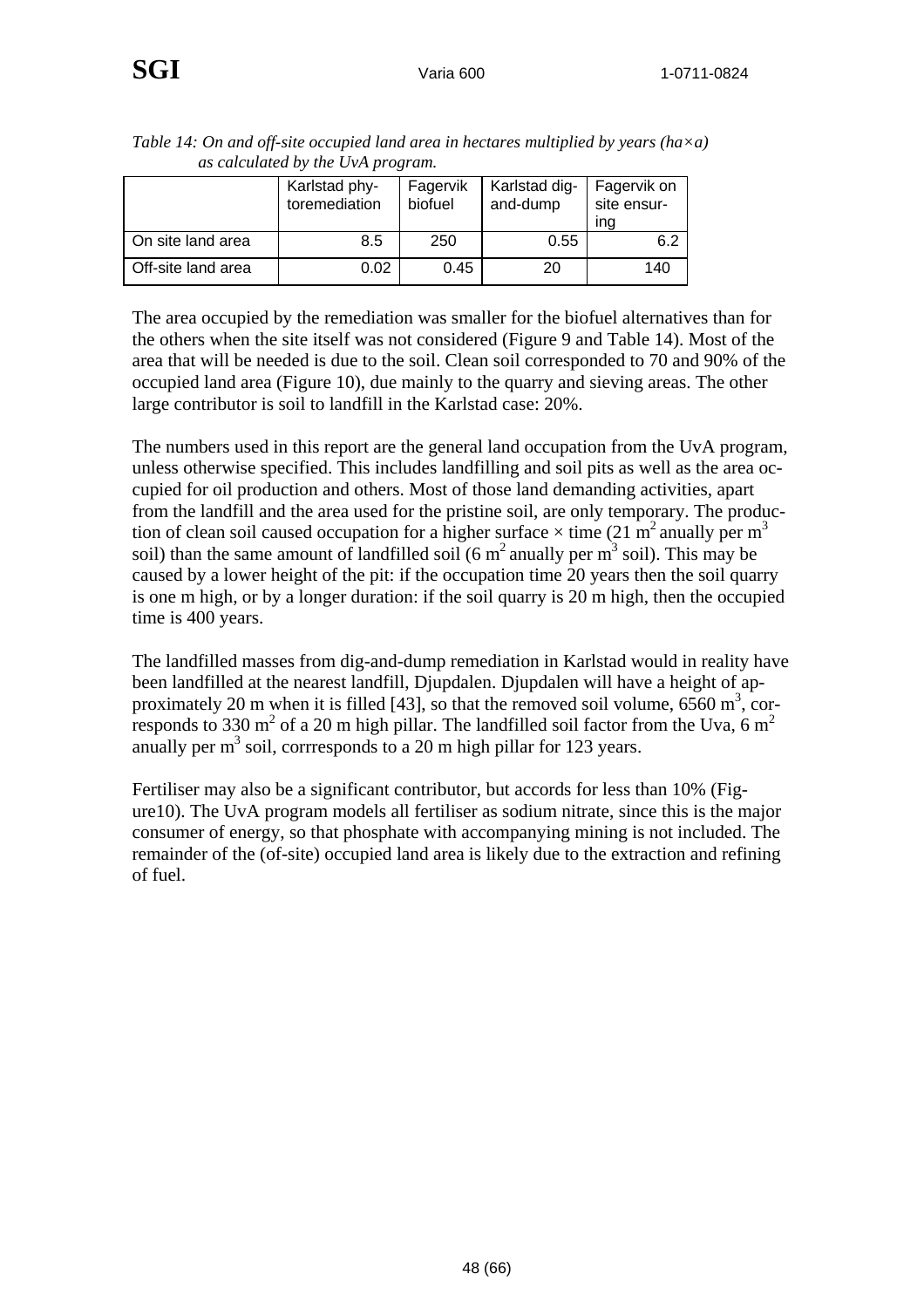

*Figure 9: Total off-site used area of the remediation alternatives. Circle surface corresponds to square meters multiplied by years (m2 a). a) Karlstad dig-and-dump, b) Karlstad phytoremediation, c) Fagervik on site ensuring, , d) Fagervik biofuel. Please note that b) is too small to be seen.* 



*Figure 10: Distribution of off-site occupied land area in area × time. a,b,c and d same as in Figure 9. Total circle size should be as in Figure 9.* 

Cleaning soil by biofuel cultivation is a longer term project, and occupies the site for longer than conventional remediation. Incidentally, biofuel was assumed to clean the soil in approx. 20 years. This has not been included in the study as the time perspective has not been regarded from this point of view.

The land use time perspective, i.e. what is regarded as occupying and useful, depends on local demands and conditions and includes both economical and social aspects. From a LCA based environmental perspective the use of land for biocrops may be beneficial in comparison with other land use alternatives despite the further fate of the crop according to this investigation. Using the biocrop to replace fossil fuel will further contribute to a positive environmental impact, where an additional advantage is that the biocrops need not be grown on forest land or land that can be used for food production.

This aspect of land use is not addressed in the LCA investigation and only partly in the carbon footprint (section 10 and 11). Section 12.4 includes some remarks on a method to include a broader perspective.

#### **12.2 Other important inventory and impact aspects**

Soil transport constituted 60–90% (Fagervik) or 60–75% (Karlstad) of most impact categories for on site ensuring and excavation alternatives (excepting water resources 40%; land use, odour and human toxicity near the site <10%). The biofuel alternative had lower environmental impact for all categories even when soil transport was discounted.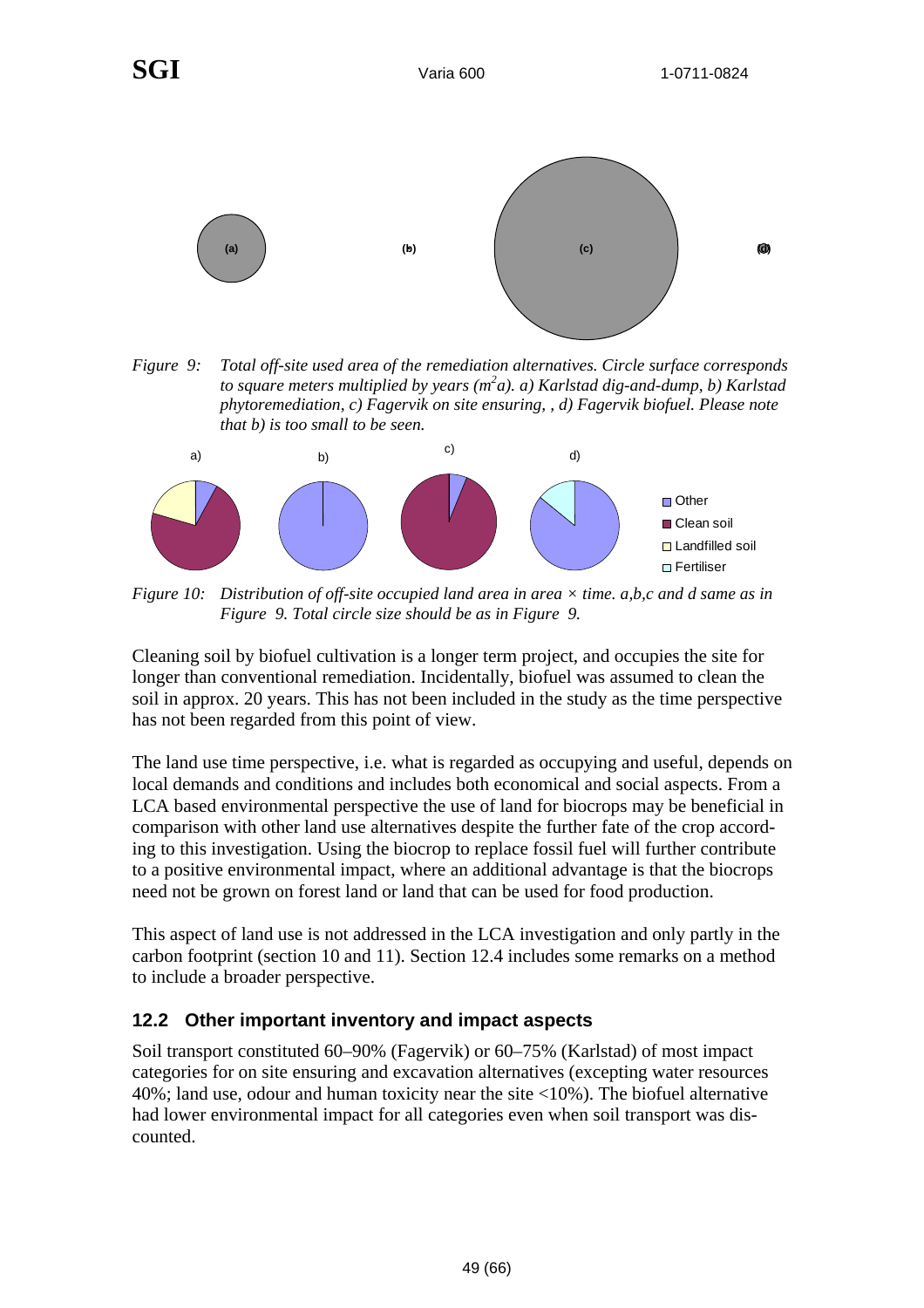The use of fertiliser is the single activity in Salix Vinimalis cultivation that has no corresponding activity in the on site ensuring alternative. The impact, however, is not significant in relation to the other aspects (see Table 10 and Appendix 2).

The local health effects for both sites were in favour of biofuel (effects on workers were not included). Excavation and soil covering emissions are moreover concentrated to a short period of time, which would accentuate the acute toxicity effects on human health. Since the sites did not pose an acute health risk prior to remediation unless the soil was ingested, the net effect of the fast remediations may be to increase the health and environmental risks related to air emissions, definitely globally but even locally.

#### **12.3 Uncertainties and reliability**

It has to be noted that the data base used in the investigations was last updated 1995. Since then there has been a development towards less emissions per km driven from cars. The development of trucks and working machines are, however, not expected to have followed the same development. In the investigations here, the major emissions are due to trucks or working machineries and therefore the emissions used are assumed to be relevant also in this study. During the nearest decade and decades the emission are expected to be both changed and reduced also from those types of vehicles and updates in data basis for environmental assessments shall be done accordingly. Also already in this investigation, the total emissions and use of fossil fuel may be lower than calculated here. But even if the total environmental impacts will be less than calculated here for all alternatives and scenarios, the relative relation between the remediation alternatives will still be in favour of the Salix Vinimalis cultivation alternative.

In theory, there may be sites where the environmental benefits are less pronounced and less clear than in the investigated examples here. In such cases, it is important to find which are the most important factors and to find more certain information about those aspects for the realistic alternatives investigated. Under conditions where the two most favourable alternatives are of equal environmental impact it is also recommended to include the next phase of the products and activities on the site. It can under such conditions also be relevant to use other methods for estimating the environmental impact such as carbon footprint.

#### **12.4 System boundaries: expansion for Fagervik**

#### **12.4.1 Introduction**

The LCA of this study focused on the contaminated site. The system boundaries of the carbon footprint were somewhat wider, since Salix Vinimalis cultivation elsewhere were included. The cleaning effect of biofuel production was simply assumed, and the focus was on the negative environmental and health impacts of the activities on the contaminated site.

But the cultivation of biofuels as a remediation alternative causes a number of other issues. Wether metal contamination is taken up into the harvest depends largely on the choice of crop and clone. Salix Vinimalis clones may be selected for high or low cadmium or zinc uptake [44, 45]. The faith of metals in the stems in the production chain *after* the harvest has environmentally relevant consequences [5]. These have not been included in the study so far, and different system boundaries are necessary to study this issue.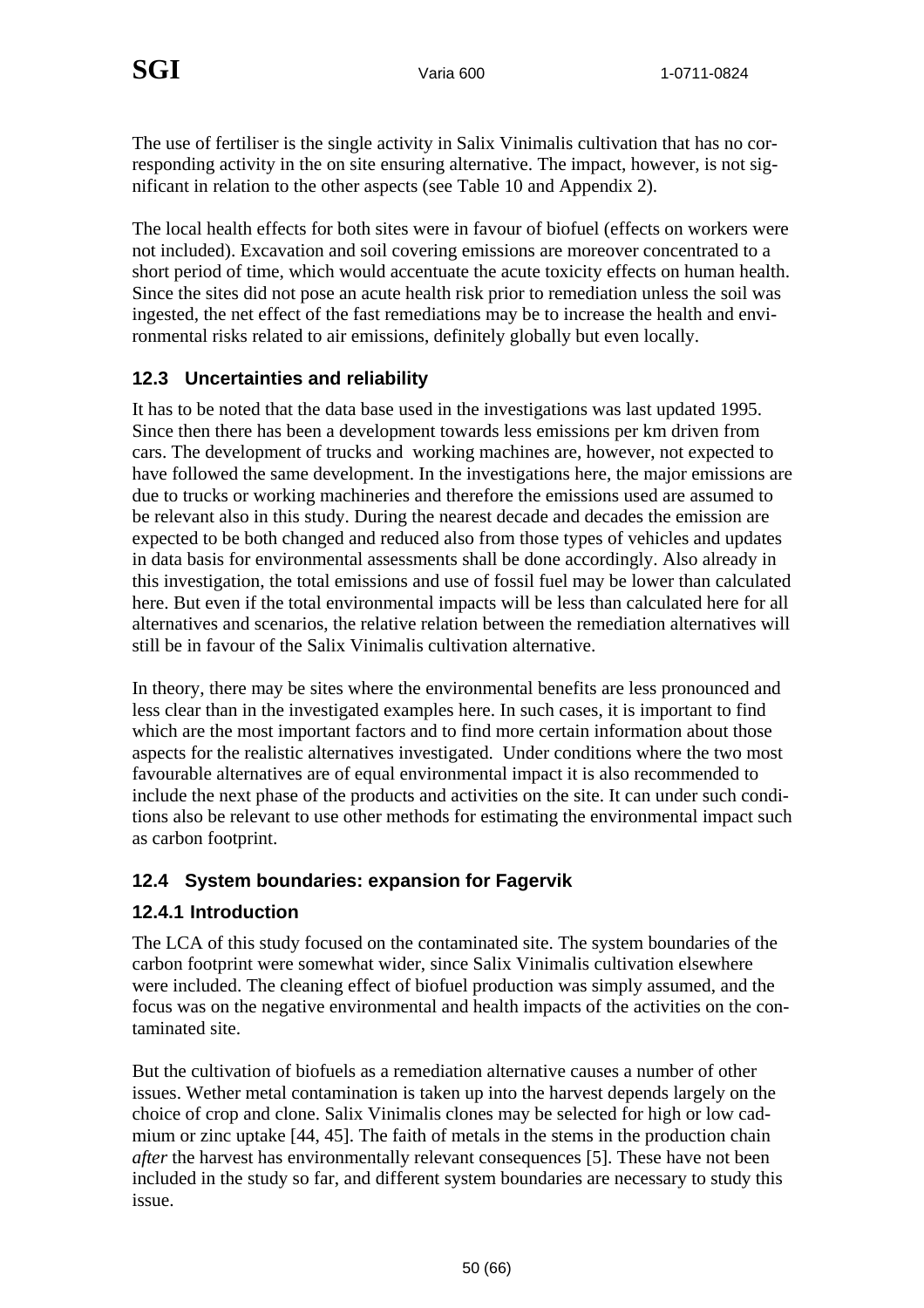#### **12.4.2 Possible alternative cases and system boundaries**

When Salix Vinimalis or ferns are cultivated on Fagervik, land elsewhere is available for agriculture. Arsenic is not taken up to a large extent by Salix Vinimalis [45], so that the soil will not be cleaned effectively. Zinc and cadmium may be taken up, depending on the Salix Vinimalis clone, and found in the by-products. Six alternative cases are shown in and discussed below.

- a) The harvest is converted to DME. Some metals would be found in the sludge from the gasification. The sludge would be suitable for limited recycling, for example back to Fagervik.
- b) In alternative b the Salix Vinimalis is used for combustion and heat production. The resulting ashes with some metals could be useful for road construction. The Salix Vinimalis cultivation will then need some more fertiliser.

The majority of ferns do hyperaccumulate arsenic [23]. Cultivation of ferns has the potential to clean the Fagervik soil completely.

- c) The fern harvest could be used for DME production. The resulting sludge could contain high metal contents and might need to be landfilled.
- d) The fern harvest could alternatively be used for combustion, for example in a district heat system. Arsenic will be concentrated in the bottom and filter ashes [46]. If the metal concentrations are sufficiently high, recovery of the metals could be possible and leave a clean ash and useful metals.

The last alternative, e), corresponds most closely to the present-day situation.

e) Biofuel (Salix Vinimalis) is cultivated elsewhere, and used for either combustion or biofuel production. The by-products (ash or sludge) do not contain threatening concentrations of heavy metals and are recycled to the same or another Salix Vinimalis field. The Fagervik area is covered with a 0.5 m thick layer of clean soil, while the contaminants remain in the soil [22].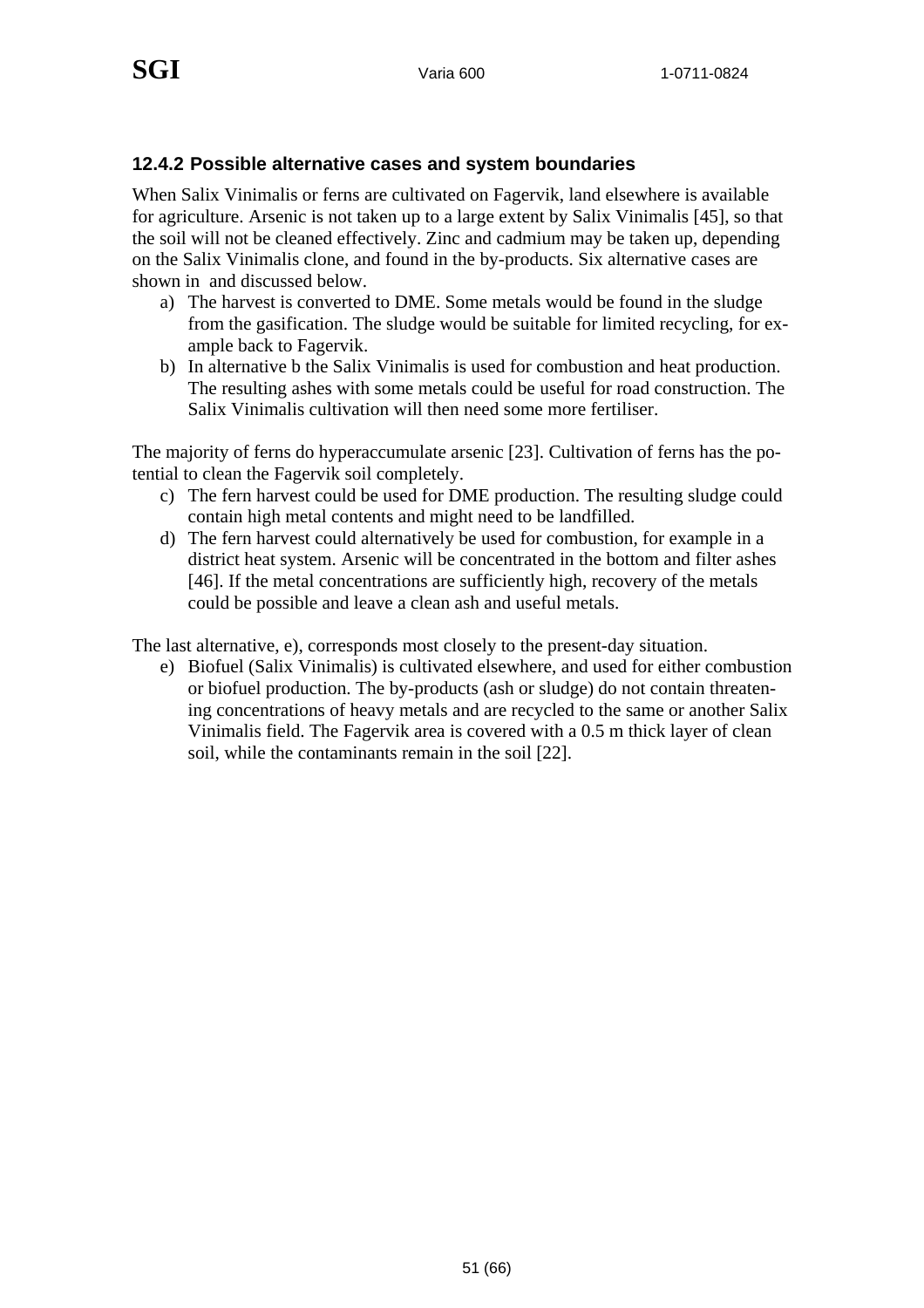

*Figure 11: Possible alternatives for the remediation of Fagervik and the production of bioenergy.*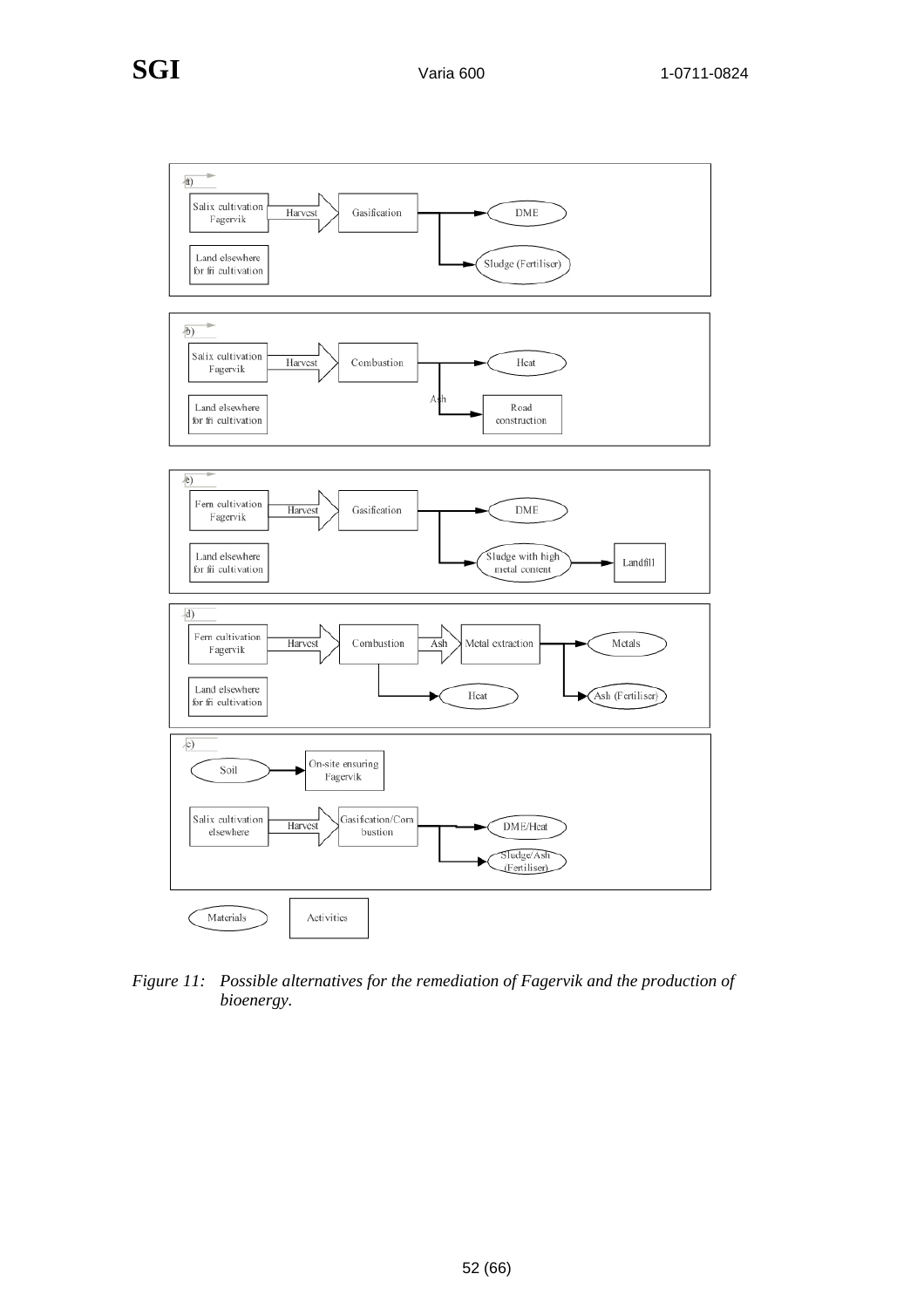#### **Discussion**

The suggested system boundaries in Figure 11 make the assessment of the entire chain of biofuel production possible. The main difference compared to LCA of biofuel production like in [11, 26, 47] is that the energy cost of soil remediation is included. The use of by-products from metal-extracting biofuels is an interesting further issue that may become realistic (Karlfeldt, 2006).

#### **12.5 Outlook: a possible decision support tool**

Building a LCA, even for screening, is a labour-intensive project, and this is usually not convenient prior to a decision. And at the same time an LCA can only answer certain questions. In the present study the LCA included two contaminated sites and their treatment included scarce resources, energy consumption, green house gas emissions, acidification, eutrophication etc. A special effort has been made for the occupation of land area, on and off site. The carbon footprint naturally dealt exclusively with global warming, and accounted for  $CO<sub>2</sub>$  storage in stems and roots that were ignored for the LCA. But other important impacts, such as the improvement of the land or the accessibility for neighbours walking their dogs were not addressed. Introduction of entirely new impacts in an LCA is also a daunting task.

The environmental competence of the deciding people is often fair. But they are not environmental experts and hesitate to take a stand on environmental issues, which consequently are left out of the decision process. (Compare this to economics, where everyone is sufficiently sure of himself to make some judgement). Diamond et al. have suggested a life cycle framework to make a broader assessment of soil remediation alternatives. The life cycle framework is semi-quantitative based on expert judgement of level of concern for all inventory items [48]. A similar, but simplified tool could be helpful also in the case of biofuel on contaminated land.

A matrix of inventory items (rows) and likely impacts (columns) is shown in Table 16. The matrix is three dimensional: the extended system boundaries and alternative treatments of section 12.4 and Figure 11 are considered for every cell. The impacts were selected from [11, 48, 49], grouped into global, local and resources impacts (Table 16). The local/regional impacts are mainly concerned with the quality of the environment, while the resources are concerned with the quantity of renewable resources.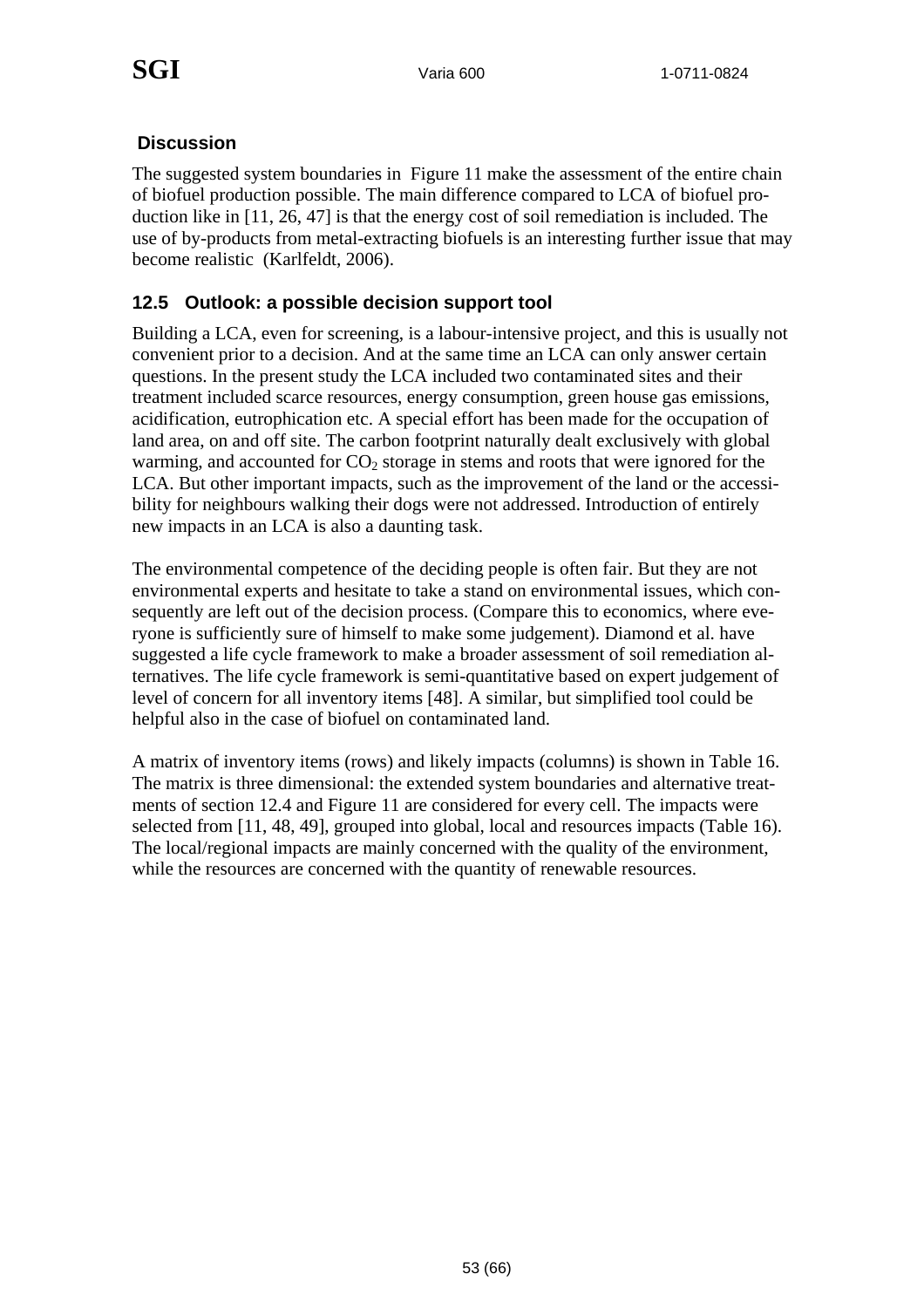| <b>Global/International</b><br>impacts (in meteor-<br>ology referred to<br>semi regional to re-<br>gional and up to |                              |                                                                                                                                                                                                                                     |
|---------------------------------------------------------------------------------------------------------------------|------------------------------|-------------------------------------------------------------------------------------------------------------------------------------------------------------------------------------------------------------------------------------|
| global scale)                                                                                                       | <b>Global</b> warming        |                                                                                                                                                                                                                                     |
|                                                                                                                     | Ozone layer                  |                                                                                                                                                                                                                                     |
|                                                                                                                     | Ground-level ozone           |                                                                                                                                                                                                                                     |
|                                                                                                                     | Acidification                |                                                                                                                                                                                                                                     |
|                                                                                                                     |                              | Long distance transportation of air, water or animal borne primary emissions(e.g.                                                                                                                                                   |
|                                                                                                                     | bio accumulating substances) |                                                                                                                                                                                                                                     |
| <b>Local/Regional (in</b><br>meteorology local to                                                                   |                              |                                                                                                                                                                                                                                     |
| semi regional scale)                                                                                                |                              | Health risks related to gas contaminants, deposition                                                                                                                                                                                |
| impacts                                                                                                             | Air quality                  | toxic airborne substances, particles, eutrophication<br>Contamination of metals, organic species or other non<br>particle bound chemicals through emissions for example<br>through spill or leaching, or local sources of air borne |
|                                                                                                                     | Surface water quality        | deposition, particles, eutrophication<br>Dissolved or dispersed contamination through leaching                                                                                                                                      |
|                                                                                                                     | <i>Groundwater quality</i>   | or spill, particle bound contaminants, eutrophication<br>Contamination of metals, organic compounds, particles,                                                                                                                     |
|                                                                                                                     | Soil quality                 | bioaccumulating compounds, eutrophication                                                                                                                                                                                           |
|                                                                                                                     | Social environment qual-     | Cultural environment, landscape, noise, smell, accessi-                                                                                                                                                                             |
|                                                                                                                     | ity                          | bility, exploitation, recreation                                                                                                                                                                                                    |
| <b>Resources</b>                                                                                                    | Land quantity                | Multifunctionality, biodiversity, compaction, erosion                                                                                                                                                                               |
| (present)                                                                                                           | Water quantity               | Drinking water, recreation, water storage                                                                                                                                                                                           |
| $\langle$ -> alternative                                                                                            | Renewable resources          | Hydroelectric power, forest, wind power, solar power                                                                                                                                                                                |
| $\langle$ -> future use)                                                                                            | Non-renewable resources      | Clean soil, rock, minerals, fossil fuels                                                                                                                                                                                            |

*Table 15: Considered impacts for the life cycle framework.* 

The matrix in Table 16 gives a simplified but comprehensive overview of environmental aspects that should influence the decision on use of the site. The work of constructing the matrix guaranties broader consideration than usual. At this stage, the values presented in Table 16 are first suggestions and have not been tested, communicated or validated. They are only given as examples of what a relevant matrix for changes in land use by bio fuel cultivation can contain and look like. The completion of the matrix shall be done as a process where a group of key stake holders participates. The members and the size of the group depend on the size of the site and other specific demands in the project [14]. Some of the impacts are general and may also be more adequately estimated by experts, for example the environmental impacts of some of the activities on different scales. For those, guiding pre assessed estimates would be convenient to have available, especially for small site stake holder based assessments. To fill the matrix completely is likely overly labour intensive, and implication of this in decision practice needs to be further studied, especially with regard to key stakeholders and participation. This concept is further developed in [50].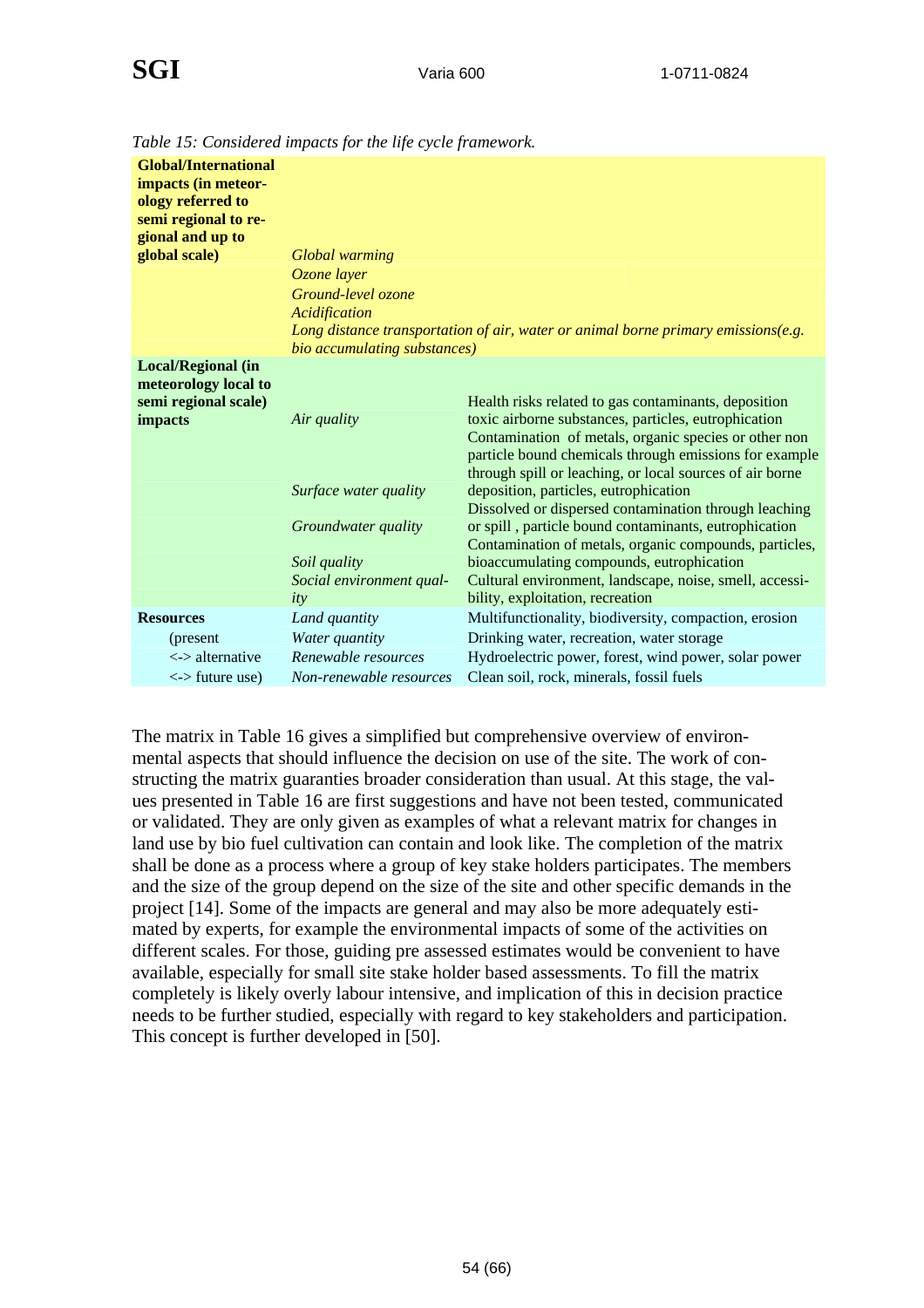|                                                                                                                                                            |                                                                                                                                                                         |                                                                                                                                                                                                       |                                                                                                           | $\mathbf{v}$        | $\circ$                                                              |                                            | $\circ$<br>$\bar{\rm r}$                                                                                         |                 | ÷                                   |                                     |                                                         |                                       |                 |                                    |                         |                            |                      |                   |
|------------------------------------------------------------------------------------------------------------------------------------------------------------|-------------------------------------------------------------------------------------------------------------------------------------------------------------------------|-------------------------------------------------------------------------------------------------------------------------------------------------------------------------------------------------------|-----------------------------------------------------------------------------------------------------------|---------------------|----------------------------------------------------------------------|--------------------------------------------|------------------------------------------------------------------------------------------------------------------|-----------------|-------------------------------------|-------------------------------------|---------------------------------------------------------|---------------------------------------|-----------------|------------------------------------|-------------------------|----------------------------|----------------------|-------------------|
|                                                                                                                                                            |                                                                                                                                                                         |                                                                                                                                                                                                       | Renewable resourc Non-renewable reso<br>Clean soil, rock,<br>minerals, fossil                             | ᆔ<br>o              |                                                                      | ó<br>$\circ$                               | $\epsilon$ , we<br>$\sim$<br>$\mathbf{I}$                                                                        |                 |                                     |                                     |                                                         |                                       | $\ddagger$      | ŧ                                  |                         | Electricity<br>durnd op    |                      |                   |
|                                                                                                                                                            |                                                                                                                                                                         |                                                                                                                                                                                                       | fuels                                                                                                     | م                   | $\circ$                                                              |                                            | $\circ$<br>$\circ$                                                                                               |                 |                                     |                                     |                                                         |                                       |                 | ŧ                                  |                         |                            |                      |                   |
|                                                                                                                                                            |                                                                                                                                                                         |                                                                                                                                                                                                       |                                                                                                           | œ<br>۳              | $\circ$                                                              | $\circ$<br>$\circ$                         | $\overline{\circ}$<br>$\circ$<br>ç.                                                                              | $\blacksquare$  | $\circ$<br>$\circ$                  |                                     |                                                         |                                       | $\circ$         |                                    |                         | $\ddagger$<br>$\ddagger$   |                      | $\circ$           |
|                                                                                                                                                            |                                                                                                                                                                         |                                                                                                                                                                                                       | windpower, solar<br>Resources (present <-> alternative <-> future use)<br>Hydroelectric<br>power, forest, | U                   | $\circ$                                                              | $\circ$ $\circ$<br>$\circ$ $\circ$ $\circ$ |                                                                                                                  |                 | $\circ$<br>$\circ$                  |                                     |                                                         |                                       |                 |                                    |                         | $\ddagger$                 |                      |                   |
|                                                                                                                                                            |                                                                                                                                                                         |                                                                                                                                                                                                       | rewod                                                                                                     | م                   | $\circ$                                                              | $\circ$<br>$\circ$ $\circ$                 | $\circ$                                                                                                          | $\circ$ $\circ$ | $\circ$<br>$\circ$                  |                                     |                                                         |                                       |                 | $\circ$                            |                         |                            |                      | $\circ$           |
|                                                                                                                                                            |                                                                                                                                                                         |                                                                                                                                                                                                       | rekreation, water                                                                                         | ¢<br>ᆔ              | ۰                                                                    | $\circ$                                    | $\circ$                                                                                                          |                 | $\circ$                             |                                     |                                                         |                                       | $\circ$         | $\circ$                            |                         |                            | $\circ$              |                   |
|                                                                                                                                                            |                                                                                                                                                                         |                                                                                                                                                                                                       | Drinking water,<br>Water quantity<br>storage                                                              | U<br>م              |                                                                      | $\circ$ $\circ$<br>$\circ$ $\circ$         | $\circ$<br>$\circ$ $\circ$                                                                                       |                 | $\circ$<br>$\circ$                  |                                     |                                                         |                                       |                 | Ó<br>$\circ$                       |                         |                            |                      |                   |
|                                                                                                                                                            |                                                                                                                                                                         |                                                                                                                                                                                                       |                                                                                                           | œ                   | $\circ$                                                              |                                            | $\circ$ $\circ$ $\circ$<br>$\circ$<br>$\circ$                                                                    |                 | $\circ$<br>$\overline{\phantom{a}}$ |                                     |                                                         |                                       |                 | Ó<br>$\overline{\circ}$            |                         |                            |                      | $\circ$           |
|                                                                                                                                                            |                                                                                                                                                                         |                                                                                                                                                                                                       |                                                                                                           | ᆏ                   |                                                                      | $\circ$                                    | $\circ$ $\circ$ $\circ$<br>$\circ$ $\circ$                                                                       |                 | $\circ$<br>$\circ$                  |                                     |                                                         |                                       | $\circ$         | ÷                                  |                         |                            | $\circ$              |                   |
|                                                                                                                                                            |                                                                                                                                                                         |                                                                                                                                                                                                       | (interensable?),<br>Land quantiy<br>Biodiversity,<br>exploatation<br>compaction,<br>erosion,              | o<br>o              |                                                                      |                                            | $\circ$<br>$\circ$                                                                                               |                 | $\circ$                             |                                     |                                                         |                                       |                 | ÷                                  |                         |                            |                      |                   |
|                                                                                                                                                            |                                                                                                                                                                         |                                                                                                                                                                                                       |                                                                                                           | Φ                   | $\circ$<br>$\circ$                                                   | $\mathbf{r}$                               | $\circ$<br>$\circ$<br>$\overline{\phantom{0}}$<br>$\circ$                                                        | $\circ$         | $\circ$<br>$\circ$                  |                                     |                                                         |                                       |                 | $\ddagger$                         |                         |                            |                      |                   |
|                                                                                                                                                            |                                                                                                                                                                         |                                                                                                                                                                                                       |                                                                                                           | ᆔ<br>o              |                                                                      | $\circ$ $\circ$<br>$\circ$ $\circ$         | $\circ$ $\circ$<br>$\circ$ $\circ$                                                                               |                 | $\circ$<br>$\circ$                  |                                     |                                                         |                                       | $\circ$         |                                    |                         |                            | $\circ$              |                   |
|                                                                                                                                                            |                                                                                                                                                                         |                                                                                                                                                                                                       | Social environmen<br>landscape, noise,<br>environment,<br>accessability<br>Cultural<br>smell,             | م                   | $\circ$<br>$\circ$                                                   |                                            | $\circ$<br>$\circ$<br>$\circ$<br>$\circ$                                                                         |                 | $\circ$<br>$\circ$                  |                                     |                                                         |                                       |                 |                                    |                         |                            |                      |                   |
|                                                                                                                                                            |                                                                                                                                                                         |                                                                                                                                                                                                       |                                                                                                           | $\pmb{\omega}$      |                                                                      | $\circ$ $\circ$<br>$\circ$                 | $\circ$                                                                                                          | $\Box$          | $\overline{\phantom{0}}$<br>$\circ$ |                                     |                                                         |                                       | $\circ$         | $\overline{\circ}$                 |                         |                            | $\circ$              |                   |
|                                                                                                                                                            |                                                                                                                                                                         |                                                                                                                                                                                                       |                                                                                                           | ۳<br>U              |                                                                      | $\circ$                                    | $\circ$ $\circ$<br>$\circ$ $\circ$                                                                               |                 | $\circ$                             |                                     |                                                         |                                       |                 | $\ddagger$<br>$\ddagger$           |                         |                            |                      |                   |
|                                                                                                                                                            |                                                                                                                                                                         |                                                                                                                                                                                                       | overfertilisation<br>Contamination,<br>acidification,<br>Groundwater quali Soil quality<br>particles,     | م                   | $\ddot{}$<br>$\circ$                                                 | $\circ$<br>$\circ$ $\circ$                 | $\circ$                                                                                                          |                 | $\circ$<br>$\circ$                  |                                     |                                                         |                                       |                 |                                    |                         | Salix hinders view         |                      |                   |
|                                                                                                                                                            |                                                                                                                                                                         |                                                                                                                                                                                                       |                                                                                                           | œ                   | $\circ$<br>$\circ$                                                   | $\circ$                                    | $\circ$<br>$\circ$                                                                                               | $\circ$         | $\circ$<br>$\circ$                  |                                     |                                                         |                                       | $\circ$         | î,                                 |                         |                            | ŏ                    |                   |
|                                                                                                                                                            |                                                                                                                                                                         |                                                                                                                                                                                                       | overfertilisation<br>Contamination,<br>acidification,                                                     | ᆔ<br>o              | $\circ$                                                              | $\circ$                                    | $\sim$<br>$\circ$<br>$\sim$                                                                                      |                 | $\circ$                             |                                     |                                                         |                                       |                 |                                    |                         |                            |                      |                   |
|                                                                                                                                                            |                                                                                                                                                                         |                                                                                                                                                                                                       | particles,                                                                                                | م                   | $\circ$<br>$\circ$                                                   |                                            | $\circ$<br>ŧ                                                                                                     |                 | $\circ$<br>$\circ$                  |                                     |                                                         |                                       |                 |                                    |                         |                            |                      |                   |
|                                                                                                                                                            |                                                                                                                                                                         |                                                                                                                                                                                                       | Surface water qual                                                                                        | $\pmb{\omega}$<br>٣ |                                                                      | $\circ$                                    | $0$ 0 0<br>$\sim$                                                                                                | $\circ$         | $\circ$<br>$\circ$                  |                                     |                                                         |                                       | $\circ$         |                                    |                         |                            | $\circ$              | 0                 |
|                                                                                                                                                            |                                                                                                                                                                         |                                                                                                                                                                                                       | overfertilisation<br>Contamination,<br>acidification,                                                     | Ù                   |                                                                      | $\circ$                                    | $\circ$<br>$\sim$<br>$\circ$                                                                                     |                 | $\circ$<br>$\circ$                  |                                     |                                                         |                                       |                 |                                    |                         |                            |                      |                   |
|                                                                                                                                                            |                                                                                                                                                                         |                                                                                                                                                                                                       | particles,<br>impacts                                                                                     |                     |                                                                      |                                            | $\circ$                                                                                                          |                 | $\circ$                             |                                     |                                                         |                                       |                 |                                    |                         |                            |                      |                   |
|                                                                                                                                                            |                                                                                                                                                                         |                                                                                                                                                                                                       |                                                                                                           | ¢<br>٣              | $\circ$                                                              | á                                          | $\overline{\circ}$<br>$\circ$<br>$\circ$ $\circ$                                                                 |                 | $\circ$                             |                                     |                                                         |                                       | $\circ$         |                                    |                         |                            |                      |                   |
|                                                                                                                                                            |                                                                                                                                                                         |                                                                                                                                                                                                       | Local/Regional<br>overfertilisation<br>Contamination,<br>acidification,<br>Air quality<br>particles,      | p                   |                                                                      | $\circ$                                    | $\circ$ $\circ$<br>$\circ$<br>$\circ$                                                                            |                 | $\circ$                             |                                     |                                                         |                                       |                 |                                    |                         |                            |                      |                   |
|                                                                                                                                                            |                                                                                                                                                                         |                                                                                                                                                                                                       |                                                                                                           | م                   | $\circ$<br>$\circ$                                                   |                                            | $\circ$<br>$\circ$<br>$\circ$                                                                                    |                 |                                     |                                     |                                                         |                                       |                 |                                    |                         |                            |                      |                   |
|                                                                                                                                                            |                                                                                                                                                                         |                                                                                                                                                                                                       |                                                                                                           | $\omega$            | $\circ$                                                              | $\qquad \qquad \circ$                      | P<br>$\circ$ $\circ$                                                                                             | ÷               | $\circ$                             |                                     |                                                         |                                       | $\circ$         |                                    |                         |                            |                      |                   |
|                                                                                                                                                            |                                                                                                                                                                         |                                                                                                                                                                                                       |                                                                                                           | $\mathbf{u}$        | $\circ$<br>ö                                                         | $\circ$                                    | $\circ$<br>$\circ$<br>ö<br>$\circ$                                                                               |                 | $\circ$                             |                                     |                                                         |                                       |                 |                                    |                         |                            |                      |                   |
|                                                                                                                                                            |                                                                                                                                                                         |                                                                                                                                                                                                       | Ground-level ozon Acidification                                                                           | a<br>a              | $\circ$<br>$\circ$                                                   |                                            | $\hskip1.6pt\hskip1.5pt\hskip1.5pt\hskip1.5pt\hskip1.5pt\hskip1.5pt\hskip1.5pt$<br>$\circ$<br>$\circ$<br>$\circ$ |                 |                                     |                                     |                                                         |                                       |                 |                                    |                         |                            |                      |                   |
|                                                                                                                                                            |                                                                                                                                                                         |                                                                                                                                                                                                       |                                                                                                           | $\pmb{\omega}$<br>۳ |                                                                      | o                                          | $\circ$                                                                                                          | ÷               | ó<br>ö                              |                                     |                                                         |                                       | 0               |                                    |                         |                            |                      |                   |
|                                                                                                                                                            |                                                                                                                                                                         |                                                                                                                                                                                                       |                                                                                                           | $\mathbf{o}$<br>م   |                                                                      | 0                                          | ∘                                                                                                                |                 |                                     |                                     |                                                         |                                       |                 |                                    |                         |                            |                      |                   |
|                                                                                                                                                            |                                                                                                                                                                         |                                                                                                                                                                                                       |                                                                                                           |                     | ö<br>$\overline{\bullet}$                                            |                                            | ö<br>$\circ$<br>$\overline{\circ}$<br>$\circ$                                                                    |                 |                                     |                                     |                                                         |                                       |                 |                                    |                         |                            |                      |                   |
|                                                                                                                                                            |                                                                                                                                                                         |                                                                                                                                                                                                       |                                                                                                           | $\pmb{\omega}$<br>۳ |                                                                      | ó<br>ö                                     | $\frac{1}{2}$                                                                                                    |                 | ö<br>ö                              |                                     |                                                         |                                       | $\circ$         |                                    |                         |                            |                      |                   |
|                                                                                                                                                            |                                                                                                                                                                         |                                                                                                                                                                                                       | Czone layer                                                                                               | ¢                   |                                                                      |                                            | ó<br>$\ddot{\phantom{0}}$                                                                                        |                 |                                     |                                     |                                                         |                                       |                 |                                    |                         |                            |                      |                   |
|                                                                                                                                                            |                                                                                                                                                                         |                                                                                                                                                                                                       | <b>Global/International impacts</b>                                                                       | ø                   | o<br>o                                                               |                                            | ö<br>$\circ$<br>$\circ$<br>$\circ$                                                                               |                 |                                     |                                     |                                                         |                                       |                 |                                    |                         |                            |                      |                   |
|                                                                                                                                                            |                                                                                                                                                                         |                                                                                                                                                                                                       | Global warning                                                                                            | ᆏ                   |                                                                      | ó<br>$\circ$                               | $\circ$                                                                                                          |                 | $\circ$<br>ö                        |                                     |                                                         |                                       | 0 <sub>na</sub> |                                    |                         |                            | na na na - na        | na na na na --    |
|                                                                                                                                                            |                                                                                                                                                                         |                                                                                                                                                                                                       |                                                                                                           | م                   | ⊿                                                                    |                                            | $\frac{1}{2}$<br>$\circ$<br>$\overline{\phantom{0}}$<br>$\circ$                                                  | na na na na     |                                     |                                     |                                                         |                                       | na na na        |                                    |                         |                            |                      |                   |
|                                                                                                                                                            |                                                                                                                                                                         |                                                                                                                                                                                                       |                                                                                                           |                     |                                                                      |                                            |                                                                                                                  |                 |                                     |                                     |                                                         |                                       |                 |                                    |                         |                            |                      |                   |
|                                                                                                                                                            |                                                                                                                                                                         |                                                                                                                                                                                                       |                                                                                                           |                     |                                                                      |                                            |                                                                                                                  |                 |                                     |                                     |                                                         |                                       |                 |                                    |                         |                            |                      |                   |
|                                                                                                                                                            |                                                                                                                                                                         |                                                                                                                                                                                                       |                                                                                                           |                     |                                                                      | long transport                             |                                                                                                                  |                 |                                     |                                     |                                                         | Shidge (to byproduct use or landfill) |                 |                                    |                         |                            |                      |                   |
|                                                                                                                                                            |                                                                                                                                                                         |                                                                                                                                                                                                       |                                                                                                           |                     |                                                                      |                                            |                                                                                                                  |                 |                                     |                                     |                                                         |                                       |                 |                                    |                         |                            | Metal extraction (d) | Soil movement (e) |
|                                                                                                                                                            |                                                                                                                                                                         |                                                                                                                                                                                                       |                                                                                                           |                     |                                                                      | Salix/fem shoots                           | Imigation water                                                                                                  |                 |                                     | Shidge (to reuse)<br>Ash (to reuse) |                                                         |                                       |                 |                                    | Inigation               | Gasification<br>Combustion |                      |                   |
|                                                                                                                                                            |                                                                                                                                                                         |                                                                                                                                                                                                       |                                                                                                           | Case:               |                                                                      |                                            | Herbicides                                                                                                       | 3               |                                     |                                     |                                                         |                                       | Metals          |                                    |                         |                            |                      |                   |
| Table 16: Life cycle framwork for Fagervik. The table is partly filled in, to illustrate the procedure. This is not intended as an actual LCF of Fagervik. | -- medium concern++ medium positiv impact<br>-- great concern +++ great positiv impact<br>- small concern + small positiv impact<br>0 of negligeable concern<br>Legend: | d) Ferns on Fagervik, combustion and ash-metal extraction<br>a) Salix Vinimalis on Fagervik, DME<br>b) Salix Vinimalis on Fagervik, heat<br>e) Salix Vinimalis elsewhere<br>c) Ferns on Fagervik, DME |                                                                                                           |                     | Inventory categories Inventory list<br>Materials input (NB Nutrients |                                            |                                                                                                                  |                 | Materials distributi Harvest        |                                     | Materials output (Ol Ash (to byproduct use or landfill) |                                       |                 | Processes (Obs ev. tr. Cultivation | Incl transport of equip |                            |                      |                   |
|                                                                                                                                                            |                                                                                                                                                                         |                                                                                                                                                                                                       |                                                                                                           |                     |                                                                      |                                            |                                                                                                                  |                 |                                     |                                     |                                                         |                                       |                 |                                    |                         |                            |                      |                   |
|                                                                                                                                                            |                                                                                                                                                                         |                                                                                                                                                                                                       |                                                                                                           |                     |                                                                      | Incl transport                             |                                                                                                                  |                 |                                     | =transport                          |                                                         | Incl transport                        |                 |                                    |                         |                            |                      |                   |
|                                                                                                                                                            |                                                                                                                                                                         |                                                                                                                                                                                                       |                                                                                                           |                     |                                                                      |                                            |                                                                                                                  |                 |                                     |                                     |                                                         |                                       |                 |                                    |                         |                            |                      |                   |
|                                                                                                                                                            |                                                                                                                                                                         |                                                                                                                                                                                                       | 55 (66)                                                                                                   |                     |                                                                      |                                            |                                                                                                                  |                 |                                     |                                     |                                                         |                                       |                 |                                    |                         |                            |                      |                   |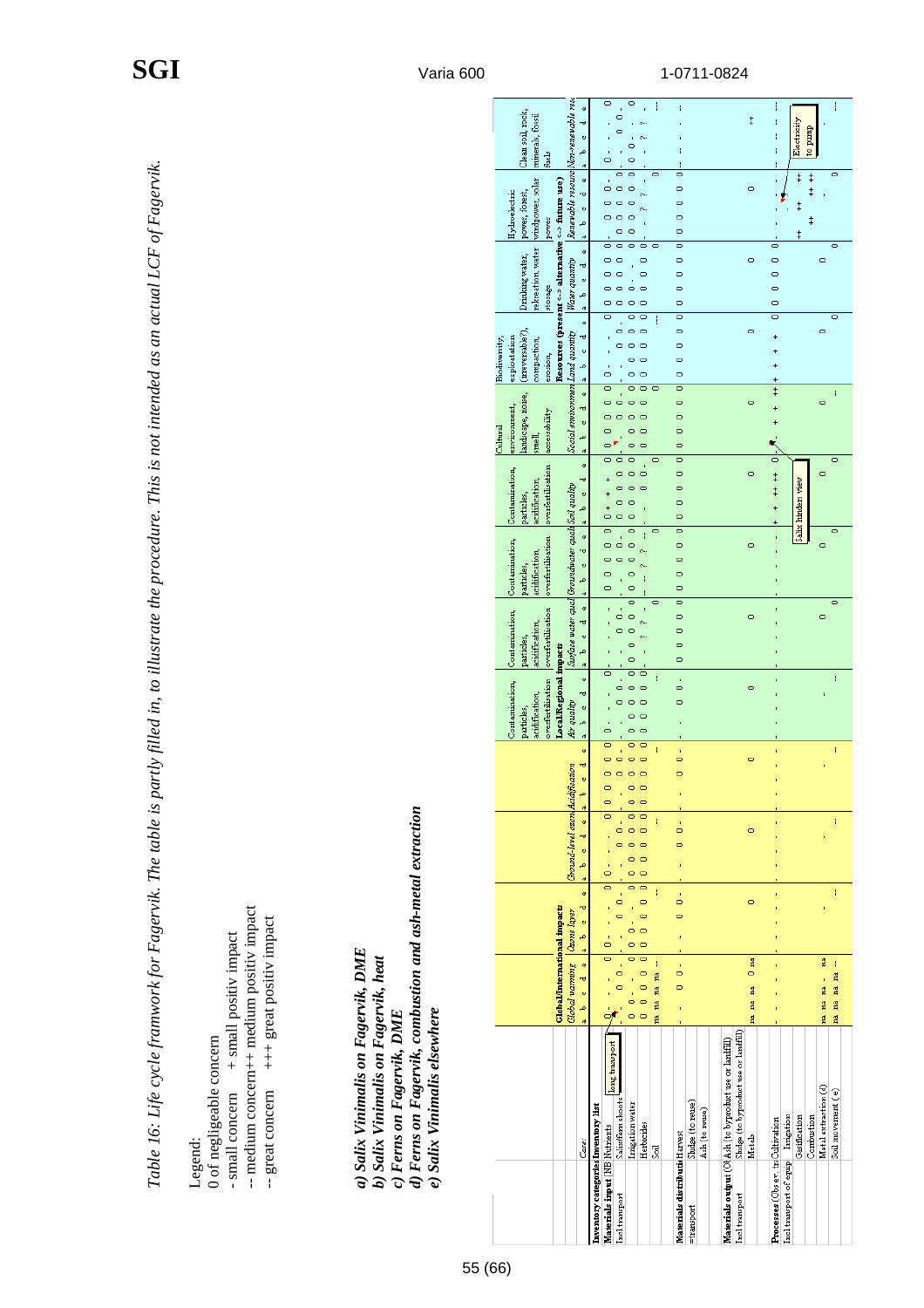#### **13 CONCLUSIONS**

The cultivation of Salix Vinimalis, instead of dig and dump or establishing a park, is environmentally favourable despite the need for transport for further treatment. The study does not include the subsequent use of the Salix Vinimalis. The subsequent use can be as an alternative to fossil fuel for energy, e.g. district heating by combustion or biofuel production. It could also be as reuse on the site, to increase the carbon content, or production of other biomaterials. Other biomaterials can for example be plastics where otherwise fossil fuel would have been used or fibre materials where cotton would have been used. The environmental benefits would then be even higher than estimated here. To what degree, however, depend on the subsequent use combined with local specific conditions.

This investigation indicates that the cultivation of biomaterial can be environmentally favourable in relation to more traditional remediation methods. It has to be noted, however, that under some conditions this may still not be the most optimal treatment or use of the site:

- The risks at the site have to be assessed prior decision, i.e. the risks during the cultivation or remediation period must be acceptable otherwise faster remediation methods are to be used.
- The choice of crop and its subsequent use depend on site specific conditions. At most locations in Sweden there are facilities where the materials can be used, such as waste treatment facilities (producing district heat and energy, sometimes combined with biofuel production) and pulp- and paper industries. At such sites the cultivation of Salix Vinimalis for bioenergy production is likely among the most environmentally beneficial alternatives. When such facilities are not available within reasonable transport distance it is important to start with an overview analysis of the most sustainable site treatments and the potential customers for non food crops. For such an environmental analysis, the method (LCF) described in section 12 in this report can be used. If also social and economic aspects are to be included, the decision matrix presented in the main report of the project Rejuvenate [20] can be the basis for the analysis. These two methods are of relevance for all contaminated sites prior to decision of treatment. The results from such analysis may show that more thorough environmental investigations, such as life cycle assessment or carbon footprint, are necessary.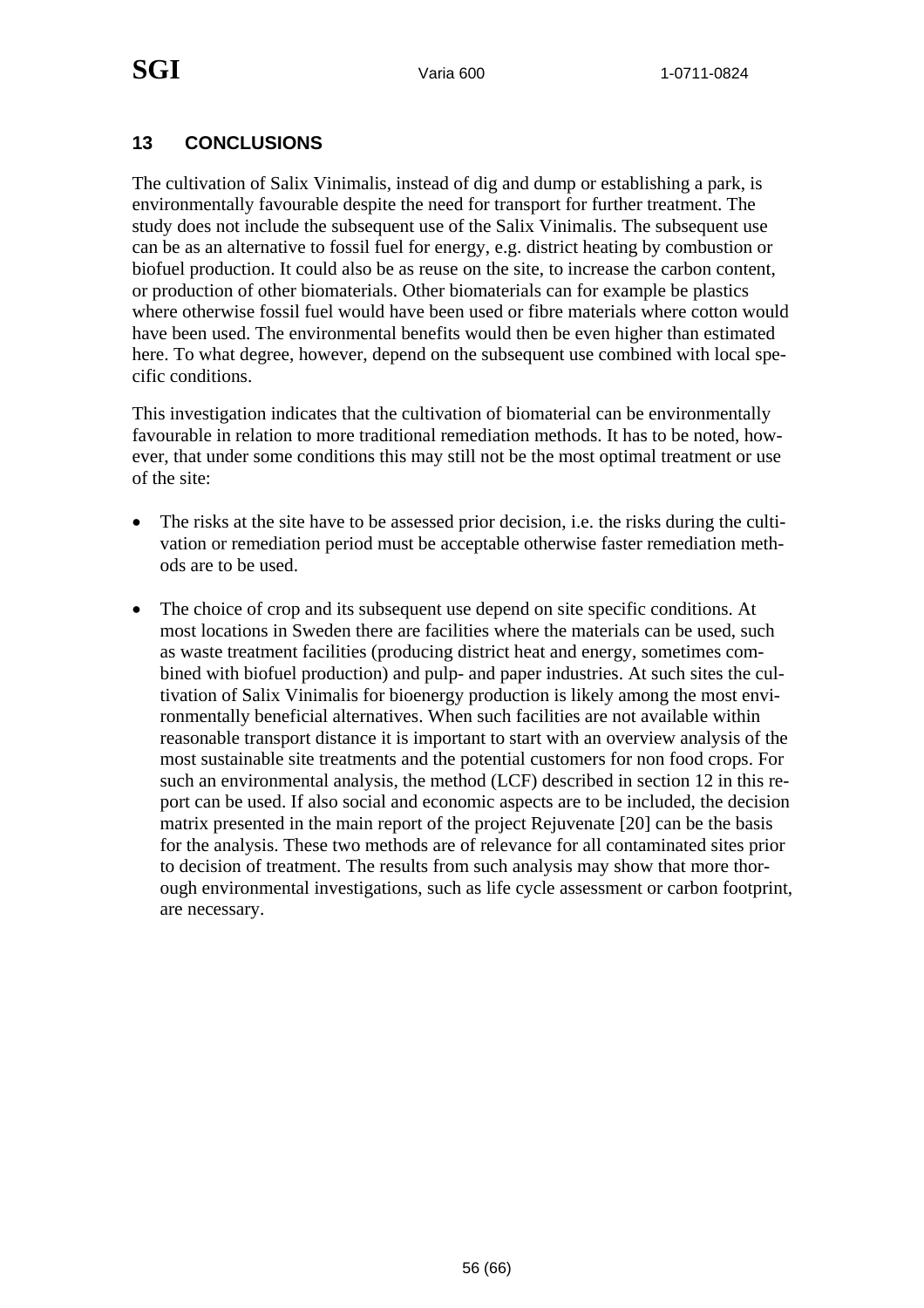#### **14 REFERENCES**

- 1. Commission of the European communities, *Impact assessment. Document accompanying the package of implementation measures for the EU's objectives on climate change and renewable energy for 2020. Proposals for Directive of the European parliament and of the council amending Directive 2003/87/EC so as to improve and extend the EU greenhouse gas emission allowance trading system*. 2008, Commission staff. Available from: http://ec.europa.eu/energy/climate\_actions/doc/2008\_res\_ia\_en.pdf.
- 2. Rydberg, T., *Dagens analysmetoder skapar övertro på bioenergi (in Swedish).* Formas fokuserar, 2008: p. 137-154.
- 3. Semelsberger, T.A., R.L. Borup and H.L. Greene, *Dimethyl ether (DME) as an alternative fuel.* Journal of Power Sources, 2006. 156(2): p. 497-511.
- 4. Bardos, P., Y. Andersson-Sköld, S. Keuning, Pachon, T. Track, Wagelmans, Cundy, P. McDaniel and Mahoney. *Special session 1: Brownfields, Bioenergy and Biofeedstocks & Special session 2: Green Remediation*. in *ConSoil 2008*. 2008. Milano, Italy: F&U confirm.
- 5. Andersson-Sköld, Y., S. Blom, T. Rihm, A. Angelbratt, P. Bardos, T. Track, S. Keuning and O. Wik, *Biofuel and other biomass based products from contaminated sites - Potentials and barriers from Swedish perspectives*. 2009.
- 6. Enell, A., O. Wik and Y. Andersson-Sköld, *Arable area of potential contaminated sites in Sweden*. 2009, Swedish Geotechnical Institute.
- 7. EEA, E.E.A. *Progress in management of contaminated sites (CSI 015) Assessment published Aug 2007*. 2007 [cited 2008 November]; Available from: http://themes.eea.europa.eu/IMS/IMS/ISpecs/ISpecification20041007131746/IAssessm ent1152619898983/view\_content.
- 8. McCutcheon, S.C. and J.L. Schnoor, eds. *Phytoremediation: transformation and control of contaminants*. 2003, Wiley-Interscience.
- 9. Aronsson, P., M. Weih and I. Åhmna, *Salix Vinimalisodling ger mervärden förutom energi. In: Bioenergi - till vad och hur mycket? (In Swedish).* Formas fokuserar, 2007: p. 247-260.
- 10. von Blottnitz, H. and M.A. Curran, *A review of assessments conducted on bio-ethanol as a transportation fuel from a net energy, greenhouse gas, and environmental life cycle perspective.* Journal of Cleaner Production, 2007. 15(7): p. 607-619.
- 11. Zah, R., H. Böni, M. Gauch, R. Hischier, M. Lehmann and P. Wäger, *Life Cycle Assessment of Energy Products: Environmental Impact Assessment of Biofuels Executive Summary of Ökobalanz von Energiprodukten: Ökologishe Bewertung von Biotriebstoffe*. 2007, Empa: Bern. Available from: http://www.bfe.admin.ch/themen/00490/00496/index.html?%20lang=en&dossier\_id=01 273 http://www.bfe.admin.ch/dokumentation/energieforschung/index.html?lang=en&project =100653#suchergebnisse.
- 12. ISO 14040, *Environmental management -- Life cycle assessment -- Principles and framework*. 2006.
- 13. Frischknecht, R., *Notions on the design and use of an ideal regional or global LCA database.* International Journal of Life Cycle Assessment, 2006. 11: p. 40-48.
- 14. Andersson-Sköld, Y., J. Norrman and K. Kockum, *Survey of risk assessment methodologies for sustainable remediation*, in *VALDOR (Values in decisions on risk)*. 2006: Stockholm, Sweden. p. 135-142.
- 15. PAS 2050:2008, *Specification for the assessment of the life cycle greenhouse gas emissions of goods and services*, in *Publicly Available Specification*, BSI.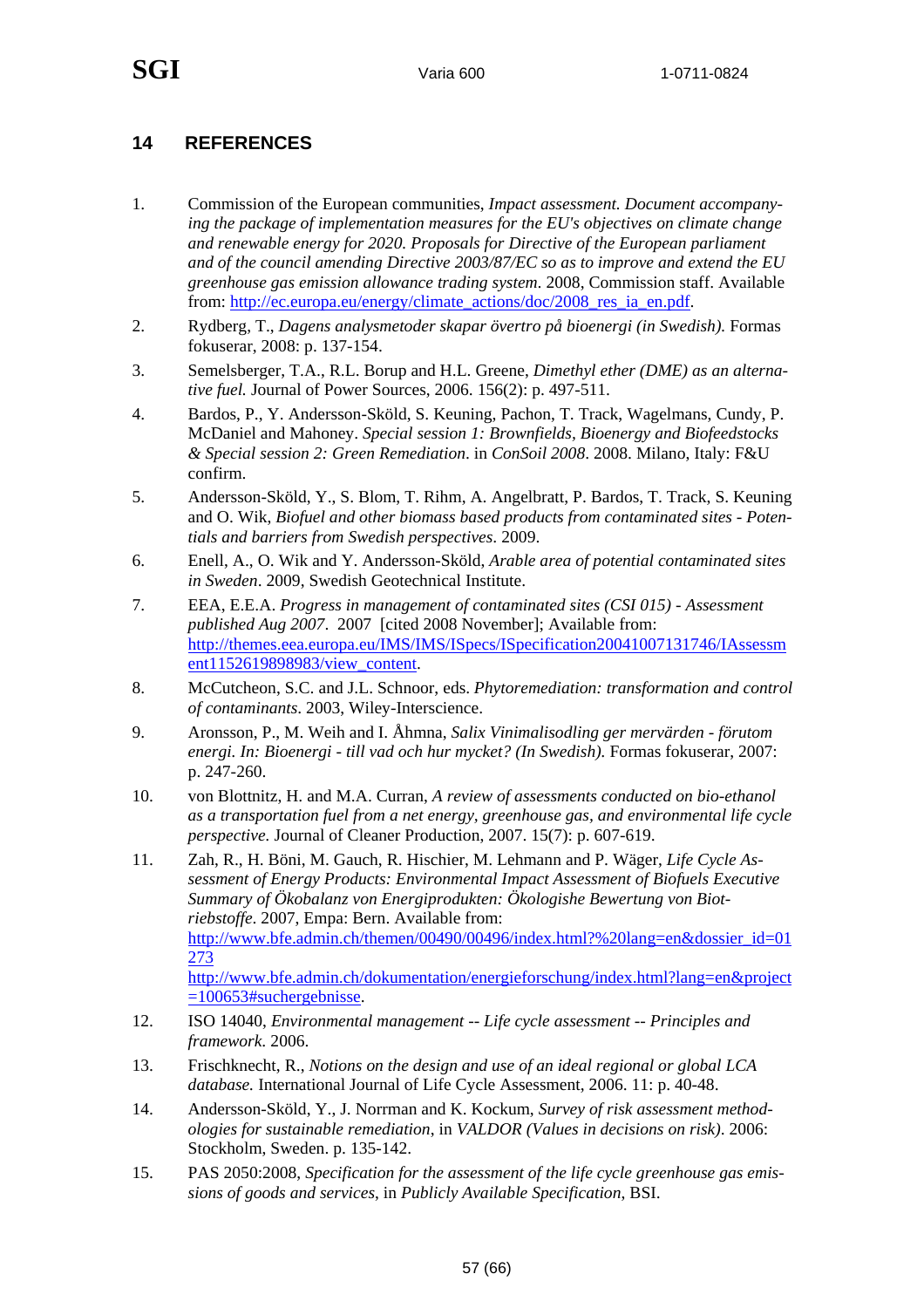- 16. BSI, *Guide to PAS 2050 How to assess the carbon footprint of goods and services*, in *Publicly Available Specification*. 2008, BSI.
- 17. Lantmännen, J. Gustafsson, S. Larsson and N.-E. Nordh, *Manual för Salix Vinimalisodlare*. 2007, Örebro: Lantmännen Agroenergi AB/Salix Vinimalis.
- 18. Lindblad, G., *Personal communication.* 2008-10-09 and 2008-12-15
- 19. Andersson, Å. and M. Persson, *Fytoremediering Att rena mark och vatten med växter*, in *Ecosystemtechnology*. 2007, Lund University.
- 20. P. Bardos, Y. Andersson-Sköld, S., Keunig, M. Polland, P. Suer, T. Track, *Preliminary title: Decision matrix for non-food crop cultivation on marginal contaminated land.* In preparation, 2009.
- 21. Börjesson, E., *Lägesbeskrivning av efterbehandlingsarbetet i landet 2007*, Swedish Environmental Protection Agency, Editor. 2008-02-21, Naturvårdsverket: Stockholm. p. Appendix 8. Available from: http://www.naturvardsverket.se/sv/Nedremeny/Nyheter/Laget-for-fororenade-omraden/.
- 22. Envipro, P. Östlund and M. Pyyny, *Fagerviks industriområde Kompletteringar och kostnadsrevidering av åtgärder*. 2006. Available from: http://www.timra.se/templates/Page.aspx?id=4502.
- 23. Meharg, A.A., *Variation in arsenic accumulation hyperaccumulation in ferns and their allies.* New Phytologist, 2003. 157(1): p. 25-31.
- 24. Jacks, G., *Personal communication.* 2008-10-17
- 25. Envipro, P. Östlund and M. Pyyny, *Fagerviks industriområde Ramberättelse genomförda undersökningar och värderingar samt reviderat åtgärdsförslag*. 2005, Envipro Miljöteknik. Available from: http://www.timra.se/templates/Page.aspx?id=4502&epslanguage=EN.
- 26. Börjesson, P., *Livscykelanalys av Salix Vinimalisproduktion*, in *IMES/EESS*. 2006, Dept of Environmental and Energy System Studies, Lund University: Lund.
- 27. Volkwein, S., H.-W. Hurtig and W. Klöpffer, *Life cycle assessment of contaminated sites remediation.* Int. J. LCA, 1999. 4(5): p. 263-274.
- 28. Landesanstalt für Umweltschutz Baden-Württemberg, *Umweltbilanzierung von Altlastensanierungsverfahren*. 1999, Landesanstalt für Umweltschutz Baden-Württemberg.
- 29. Frischknecht, R., P. Hofstetter, I. Knoepfel, R. Dones and E. Zollinger, *Ökoinventare für Energiesysteme.*, B.f. Energiewirtschaft, Editor. 1995, Bundesamt für Energiewirtschaft: Bern.
- 30. Spriggs, T., M.K. Banks and P. Schwab, *Phytoremediation of polycyclic aromatic hydrocarbons in manufactured gas plant-impacted soil.* Journal of Environmental Quality, 2005. 34(5): p. 1755-1762.
- 31. SMP, *Jämförande emissionsmätningar av tvåtaktsbränslen*. 2005, Svensk Maskingprovning AB.
- 32. Blom, S., *Personal communication.*
- 33. Lantmännen Agroenergi. *Plantering av Salix Vinimalis*. 2006 [cited 2008 2008-09- 16]; Available from: http://www.agrobransle.se/Salix Vinimalis/odla/plantering.
- 34. Lantmännen Agroenergi. *Skörderekommendationer*. 2006 [cited 2008 2008-12-12]; Available from: http://www.agrobransle.se/Salix Vinimalis/skorda/rekommendationer.
- 35. Karp, A. and I. Shield, *Bioenergy from plants and the sustainable yield challenge.* New Phytologist, 2008. 179(1): p. 15-32.
- 36. Lantmännen Agroenergi. *Att skörda Salix Vinimalis*. 2006 [cited 2008 2008-09-16]; Available from: http://www.agrobransle.se/Salix Vinimalis/skorda.
- 37. Lantmännen Agroenergi. *Att elda Salix Vinimalis*. 2006 [cited 2008 2008-12-12]; Available from: http://www.agrobransle.se/Salix Vinimalis/elda/effektivt.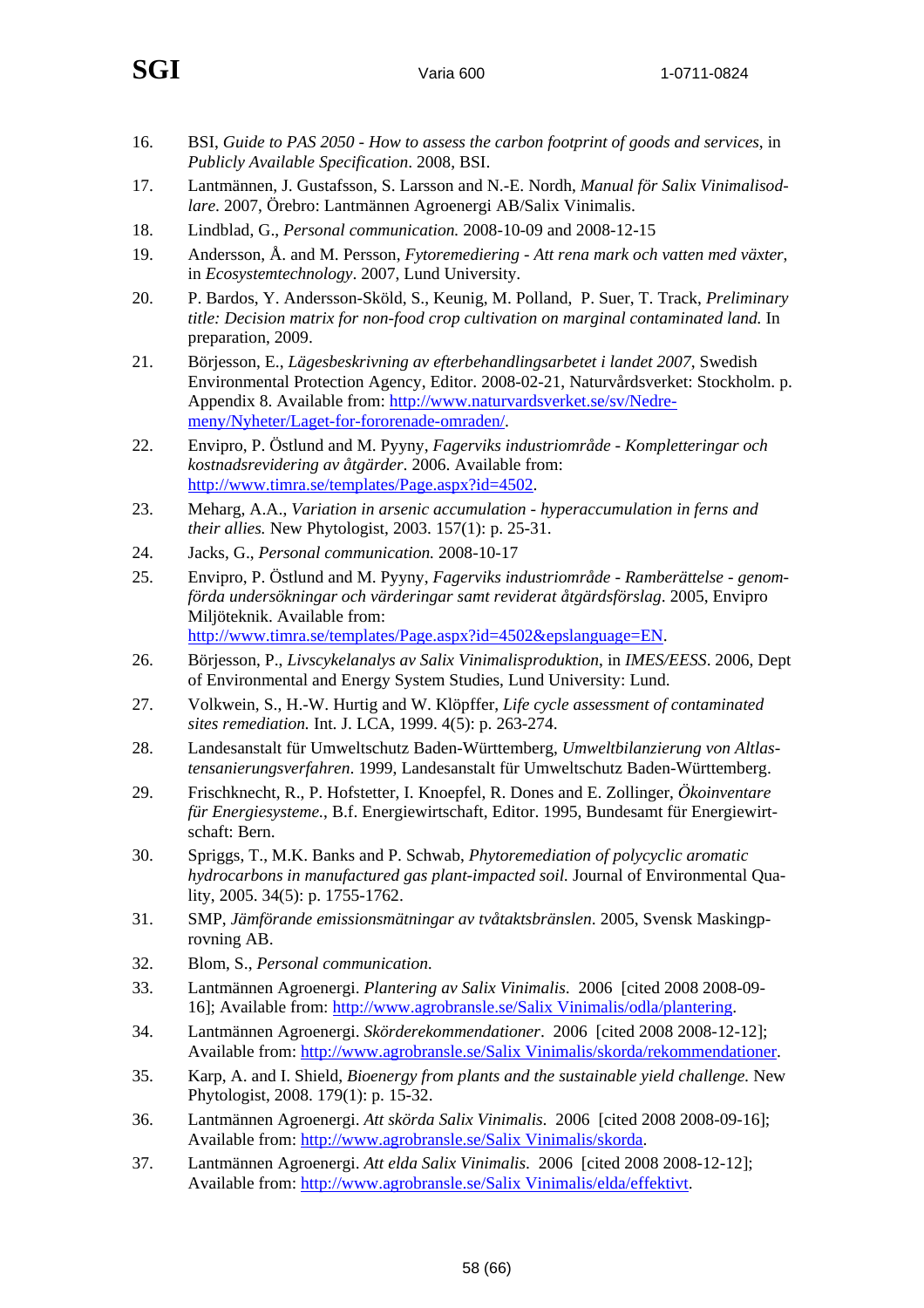- 38. Ragland, K.W., D.J. Aerts and A.J. Baker, *Properties of wood for combustion analysis.* Bioresource Technology, 1991. 37(2): p. 161-168.
- 39. Rytter, R.M., *Biomass production and allocation, including fine-root turnover, and annual N uptake in lysimeter-grown basket willows.* Forest Ecology and Management, 2001. 140(2-3): p. 177-192.
- 40. de Neergaard, A., J.R. Porter and A. Gorissen, *Distribution of assimilated carbon in plants and rhizosphere soil of basket willow (Salix Vinimalis viminalis L.).* Plant and Soil, 2002. 245(2): p. 307-314.
- 41. Suer, P., Y. Andersson-Sköld and J. Andersson, *Local gain, global loss the environmental cost of action*, in *Advances in applied bioremediation (in print)*, Ajay Singh, Editor. 2009, Springer.
- 42. Suer, P., S. Nilsson-Påledal and J. Norrman, *LCA for site remediation: A literature review.* Soil and Sediment Contamination: an International Journal, 2004. 13(4): p. 415- 425.
- 43. Månsson, A., *Personal communication.* 2008-10-09
- 44. Padmavathiamma, P.K. and L.Y. Li, *Phytoremediation technology: Hyperaccumulation metals in plants.* Water Air and Soil Pollution, 2007. 184(1-4): p. 105- 126.
- 45. Tlustos, P., J. Szakova, M. Vyslouzilova, D. Pavlikova, J. Weger and H. Javorska, *Variation in the uptake of Arsenic, Cadmium, Lead, and Zinc by different species of willows Salix Vinimalis spp. grown in contaminated soils.* Central European Journal of Biology, 2007. 2(2): p. 254-275.
- 46. Chandler, A.J., T.T. Eighmy, J. Hartlén, O. Hjelmar, D.S. Kosson, S.E. Sawell, H.A.v.d. Sloot and J. Vehlow, *Municipal solid waste incinerator residues*. Studies in Environmental Science 67. 1997: Elsevier.
- 47. Jungbluth, N., S. Büsser, R. Frischknecht and M. Tuchschmid, *Ökobilanz von Energiprodukten: Life Cycle Assessment of bio-mass to liquid fuels, Final Report*. 2008, Bundesamt für Energie BFE, ESU-Services Ltd: Uster, Switzerland. Available from: http://www.bfe.admin.ch/dokumentation/energieforschung/index.html?lang=en&project =100653#suchergebnisse.
- 48. Diamond, M.L., C.A. Page, M. Campbell, S. McKenna and R. Lall, *Life-cycle framework for assessment of site remediation options: Method and generic survey.* Environmental Toxicology and Chemistry, 1999. 18(4): p. 788-800.
- 49. Miljömålsrådet, *Miljömålen i korthet ... och en sammanfattning av miljömålsrådets utvärdering*. 2008, Miljömålsrådet.
- 50. Andersson-Sköld, Y., P. Suer and H. Helgesson, *Preliminary title: Holistic sustainable decisions on the agenda - a tool structure.* Manuscript, 2009.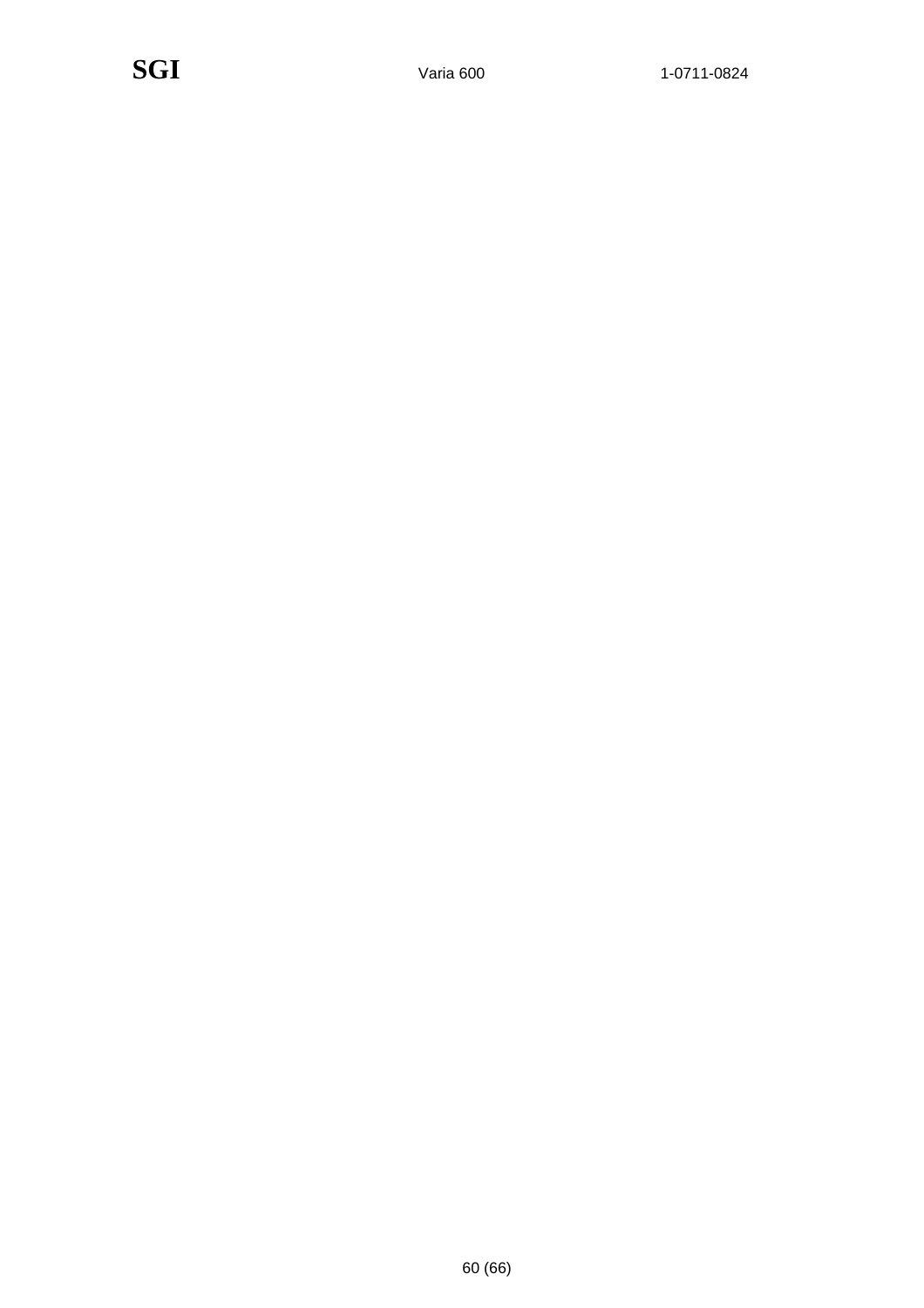#### **APPENDIX 1: DETAILED INVENTORY FOR KARLSTAD OIL DEPOT**

# Sachbilanzen Umweltbilanz von Altlastensanierungsverfahren

V1.0 Rev.16 / Datenversion 1.03

natural

dig and

#### Projekt: Rejuvenate

#### **Nah-und Fernbereich**

|                    |                                      |                  | phytoremediation | dump         | attenuation  |
|--------------------|--------------------------------------|------------------|------------------|--------------|--------------|
| Sachbilanzposition |                                      | Einheit          | Wert             | Wert         | Wert         |
| Energie            | E erneuerbar                         | TJ               | 5,01E-04         | 7,66E-02     | 7,97E-05     |
| Energie            | E nuklear                            | TJ               | 2,68E-03         | 3,87E-01     | 4,44E-04     |
| Energie            | E fossil                             | TJ               | 5,09E-02         | 3,07E+00     | 8,24E-03     |
| Energie            | E gesamt                             | TJ               | 5,41E-02         | 3,53E+00     | 8,76E-03     |
| Abfall             | Inertabfall                          | kg               | 4,93E+02         | 5,48E+04     | 5,77E+01     |
| Abfall             | Hausmüllähnlicher Abfall             | kg               | 1,02E+00         | 1,43E+02     | 1,82E-01     |
| Abfall             | Abfall zur Verwertung vom Standort   | kg               | $0,00E + 00$     | $0,00E + 00$ | $0.00E + 00$ |
| Abfall             | Abfall zur Beseitung vom Standort    | kg               | $0,00E + 00$     | 1,18E+07     | $0,00E + 00$ |
| Abfall             | Sonderabfall                         | kg               | 8,53E+01         | 1,18E+07     | 1,33E+01     |
| Abfall             | Abfall gesamt                        | kg               | 5,79E+02         | 1,19E+07     | 7,12E+01     |
| Transport          | <b>LKW Massentransport Straße</b>    | tkm              | 3,19E+02         | 6,26E+05     | 7,58E+01     |
| Transport          | Zug Massentransport Schiene          | tkm              | 3,38E+02         | 2,47E+04     | 5,44E+01     |
| Transport          | Schiff Massentransport Binnenschiff  | tkm              | 2,47E+02         | 1,38E+04     | 3,85E+01     |
| Transport          | PKW Personentransport Straße         | km               | $9,93E+03$       | 4,31E+04     | 1,00E+03     |
| Ressourcen         | Erdöl                                | kg               | 9,60E+02         | 5,28E+04     | 1,56E+02     |
| Ressourcen         | Erdgas                               | kg               | 3,51E+01         | 2,40E+03     | 4,96E+00     |
| Ressourcen         | Rohfördersteinkohle vor Aufbereitung | kg               | 1,39E+02         | 1,63E+04     | 2,18E+01     |
| Ressourcen         | Rohbraunkohle vor Förderung          | kg               | 9,13E+01         | 1,30E+04     | 1,70E+01     |
| Ressourcen         | Erdölgas                             | kg               | 4,06E+01         | 2,23E+03     | 6,58E+00     |
| Ressourcen         | Grubengas (Methan)                   | kg               | 1,06E+00         | 1,13E+02     | 1,67E-01     |
| Ressourcen         | Uran ab Erz                          | kg               | 6,23E-03         | 9,00E-01     | 1,03E-03     |
| Ressourcen         | Holz                                 | kg               | 3,70E+00         | 7,99E+02     | 6,33E-01     |
| Ressourcen         | Grundwasser                          | m <sup>3</sup>   | $0,00E + 00$     | 0,00E+00     | $0,00E + 00$ |
| Ressourcen         | Wasser                               | m <sup>3</sup>   | 2,72E+01         | 2,58E+03     | 4,52E+00     |
| Abwasser           | Abwasser                             | m <sup>3</sup>   | $0,00E + 00$     | $0,00E + 00$ | $0,00E+00$   |
| Fläche             | Flächeninanspruchnahme kultiviert    | m <sup>2</sup> a | 1,09E+02         | 1,42E+05     | 1,68E+01     |
| Fläche             | Flächeninanspruchnahme bebaut        | m <sup>2</sup> a | 8,48E+01         | 5,35E+04     | 9,94E+00     |
| Fläche             | Flächeninanspruchnahme gesamt        | m <sup>2</sup> a | 1,93E+02         | 1,96E+05     | 2,67E+01     |
| Luft               | CO2 Kohlendioxid                     | kg               | $3,31E+03$       | 2,19E+05     | 5,17E+02     |
| Luft               | CO Kohlenmonoxid                     | kg               | 8,63E+01         | 8,04E+02     | 7,08E+00     |
| Luft               | CN Cyanide                           | kg               | 2,86E-06         | 1,50E-04     | 4,11E-07     |
| Luft               | NOx Stickoxide                       | kg               | 1,72E+01         | 2,66E+03     | 4,52E+00     |
| Luft               | NH <sub>3</sub> Ammoniak             | kg               | 6,46E-03         | 1,51E-01     | 2,29E-04     |
| Luft               | N2O Distickstoffoxid                 | kg               | 9,54E-02         | 5,28E+00     | 1,42E-02     |
| Luft               | P und Phosphate als P                | kg               | 8,40E-04         | 3,05E+00     | 2,56E-04     |
| Luft               | SO2 Schwefeldioxid                   | kg               | 1,24E+01         | 4,93E+02     | 1,63E+00     |
| Luft               | H2S Sulfan                           | kg               | 2,11E-03         | 1,21E-01     | 3,01E-04     |
| Luft               | HF Fluorwasserstoff                  | kg               | 6,71E-03         | 4,92E-01     | 9,95E-04     |
| Luft               | <b>HCI Chlorwasserstoff</b>          | kg               | 1,23E-01         | 2,96E+02     | 3,17E-02     |
| Luft               | <b>Brom</b>                          | kg               | 3,83E-03         | 1,51E+01     | 1,22E-03     |
| Luft               | I lod                                | kg               | 2,25E-04         | 5,12E-01     | 5,72E-05     |
| Luft               | CH4 Methan                           | kg               | 5,42E+00         | 4,30E+02     | 8,52E-01     |
| Luft               | Alkane                               | kg               | 2,19E+00         | 2,15E+01     | 2,41E-01     |
| Luft               | Alkene                               | kg               | 2,36E-01         | 8,14E-01     | 2,45E-02     |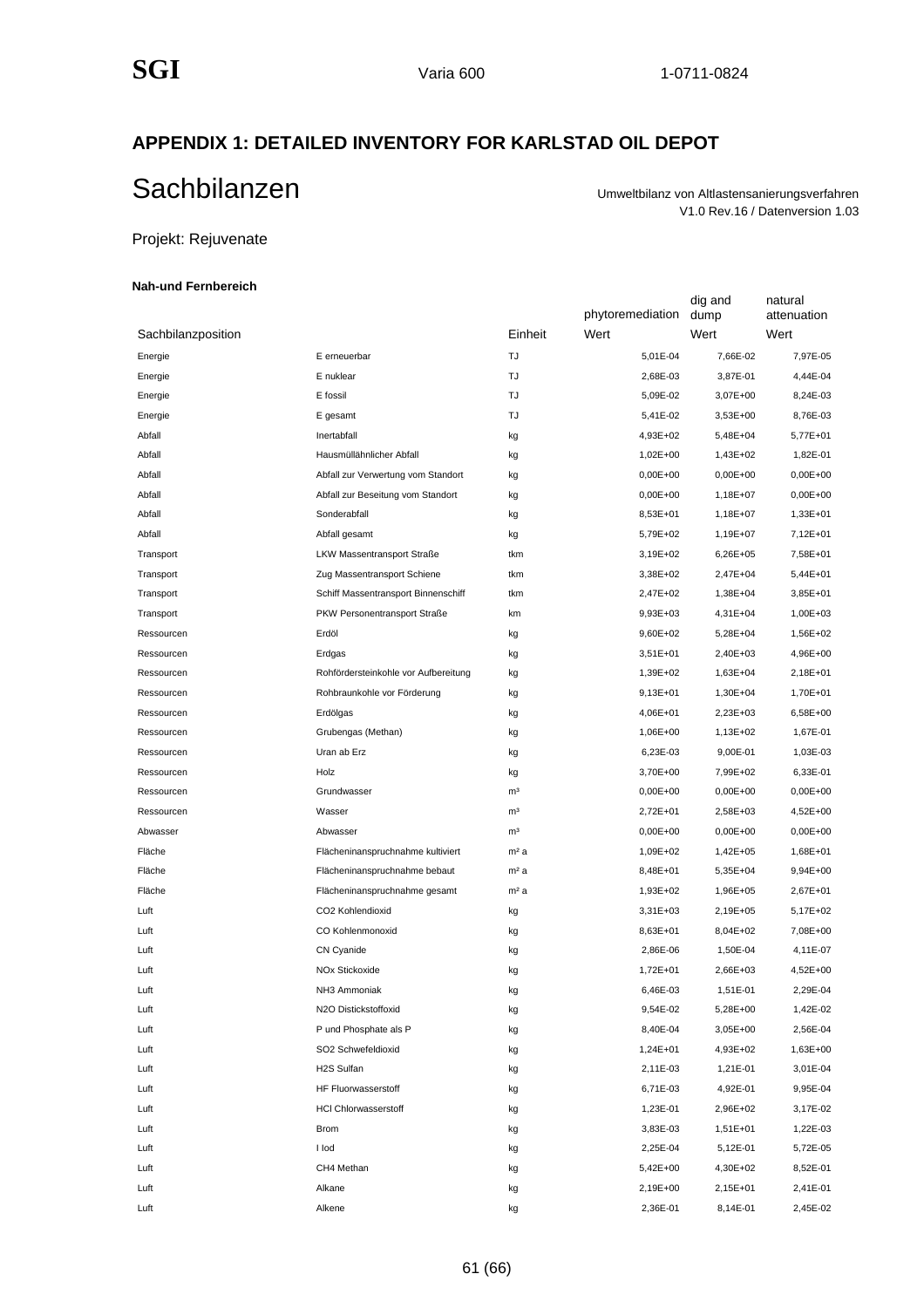### $\textbf{SGI}$  Varia 600 1-0711-0824

|                    |                                                                |         | phytoremediation | dig and<br>dump        | natural<br>attenuation |
|--------------------|----------------------------------------------------------------|---------|------------------|------------------------|------------------------|
| Sachbilanzposition |                                                                | Einheit | Wert             | Wert                   | Wert                   |
| Luft               | Alkanole                                                       | kg      | 8,38E-04         | 9,09E-02               | 1,28E-04               |
| Luft               | Alkanal (Methanal)                                             | kg      | 3,26E-03         | 3,44E-01               | 4,20E-04               |
| Luft               | Alkansäuren                                                    | kg      | 9,30E-04         | 1,04E-01               | 1,45E-04               |
| Luft               | C6H6 Benzol                                                    | kg      | 6,59E-01         | 9,03E-01               | 6,76E-02               |
| Luft               | <b>BTX Aromaten</b>                                            | kg      | 6,76E-02         | 2,29E+00               | 8,20E-03               |
| Luft               | C20H12 Benzo[def]chrysen Benzo(a)pyren                         | kg      | 3,41E-05         | 3,26E-04               | 3,70E-06               |
| Luft               | PAK Polycyclische aromatische Kohlenst-<br>offe                | kg      | 1,80E-05         | 1,95E-03               | 2,90E-06               |
| Luft               | Aromaten                                                       | kg      | 2,27E-02         | 2,31E-02               | 2,29E-03               |
| Luft               | C6H6O Phenol                                                   | kg      | 1,29E-06         | 1,11E-04               | 2,01E-07               |
| Luft               | NMVOC Nichtmethankohlenstoffe                                  | kg      | 2,03E+01         | 9,51E+02               | 2,32E+00               |
| Luft               | C2CIH3 Chlorethen (Vinylchlorid)                               | kg      | 3,40E-05         | 3,08E-03               | 6,14E-06               |
| Luft               | PCDD/F chlorierte Dibenzodioxine und -<br>furane               | kg      | 1,39E-11         | 1,74E-09               | 2,28E-12               |
| Luft               | Cancerogene Chlororganika ((CCIH2)2)                           | kg      | 5,96E-05         | 5,40E-03               | 1,07E-05               |
| Luft               | Chlororganika []                                               | kg      | $0,00E + 00$     | $0,00E + 00$           | $0.00E + 00$           |
| Luft               | CF4 Tetrafluormethan                                           | kg      | 4,72E-03         | 1,81E-01               | 5,06E-04               |
| Luft               | C2F6 Hexafluorethan                                            | kg      | 5,89E-04         | 2,27E-02               | 6,33E-05               |
| Luft               | BrCF3 Bromtrifluormethan 1301                                  | kg      | 2,29E-04         | 1,26E-02               | 3,72E-05               |
| Luft               | Organika (Aldehyde, Ketone, Alkine, Ether)                     |         | 6,25E-02         | 8,91E-02               | 6,33E-03               |
| Luft               | Ruß, Dieselruß                                                 | kg      | 4,04E-01         | $3,83E+01$             | 9,33E-02               |
| Luft               | Partikel                                                       | kg      | $6,11E+00$       |                        |                        |
| Luft               | As Arsen                                                       | kg      | 2,71E-04         | $3,12E+03$<br>8,85E-03 | 8,39E-01<br>3,04E-05   |
|                    |                                                                | kg      |                  |                        |                        |
| Luft               | Be Beryllium                                                   | kg      | 8,23E-07         | 9,38E-05               | 1,22E-07               |
| Luft               | Cd Cadmium                                                     | kg      | 1,62E-04         | 6,55E-03               | 2,04E-05               |
| Luft               | Cr Chrom                                                       | kg      | 1,91E-04         | 1,40E-02               | 2,73E-05               |
| Luft               | Cu Kupfer                                                      | kg      | 2,21E-03         | 1,90E-01               | 2,71E-04               |
| Luft               | <b>Hg Quecksilber</b>                                          | kg      | 2,18E-05         | 2,43E-03               | 3,11E-06               |
| Luft               | Pb Blei                                                        | kg      | 8,17E-02         | 1,47E-01               | 8,28E-03               |
| Luft               | U Uran                                                         | kg      | 1,89E-06         | 2,53E-04               | 2,90E-07               |
| Luft               | Zn Zink                                                        | kg      | 1,08E-01         | 4,08E+00               | 1,12E-02               |
| Luft               | Radioaktive Strahlung                                          | kBq     | 5,42E+05         | 7,83E+07               | 8,98E+04               |
| Wasser             | Mineralöl (Alkane)                                             | kg      | 6,24E-03         | 3,44E-01               | 1,01E-03               |
| Wasser             | C6H6 Benzol                                                    | kg      | 6,34E-03         | 3,48E-01               | 1,03E-03               |
| Wasser             | <b>BTX Aromaten</b><br>PAK Polycyclische aromatische Kohlenst- | kg      | 1,14E-02         | 6,27E-01               | 1,85E-03               |
| Wasser             | offe                                                           | kg      | 6,27E-04         | 3,45E-02               | 1,02E-04               |
| Wasser             | Aromatische Kohlenstoffe                                       | kg      | 2,89E-02         | 1,59E+00               | 4,69E-03               |
| Wasser             | Phenole                                                        | kg      | 7,10E-03         | 3,84E-01               | 1,15E-03               |
| Wasser             | Cancerogene Chlororganika ((CCIH2)2)                           | kg      | 2,98E-05         | 2,70E-03               | 5,38E-06               |
| Wasser             | Chlororganika (CCl2H2, C2Cl3H, C6ClH5,                         | kg      | 1,19E-04         | 5,59E-03               | 1,71E-05               |
| Wasser             | AOX Adsorbierbare Halogenorganika                              | kg      | 1,79E-04         | 9,95E-03               | 2,92E-05               |
| Wasser             | BSB5 Biologischer Sauerstoffbedarf                             | kg      | 6,39E-03         | 3,12E-01               | 9,06E-04               |
| Wasser             | COD Chemischer Sauerstoffbedarf                                | kg      | 3,77E-01         | 1,75E+01               | 4,83E-02               |
| Wasser             | Tributylzinn<br>Organika (Fette, Säuren, Alkene, Ether,        | kg      | 7,73E-05         | 4,58E-03               | 1,23E-05               |
| Wasser             | KWS,                                                           | kg      | 1,15E+00         | $6,33E+01$             | 1,87E-01               |
| Wasser             | Al Aluminium                                                   | kg      | 2,24E-01         | 2,63E+01               | 3,54E-02               |
| Wasser             | As Arsen                                                       | kg      | 4,88E-04         | 5,47E-02               | 7,69E-05               |
| Wasser             | Cd Cadmium                                                     | kg      | 6,83E-05         | 4,52E-03               | 1,10E-05               |
| Wasser             | Cr(VI) Chrom(VI)                                               | kg      | 4,59E-07         | 4,47E-05               | 6,56E-08               |
| Wasser             | Cr Chrom                                                       | kg      | 2,92E-03         | 2,97E-01               | 4,56E-04               |
| Wasser             | Cu Kupfer                                                      | kg      | 1,24E-03         | 1,38E-01               | 1,96E-04               |
| Wasser             | Hg Quecksilber                                                 | kg      | 7,72E-07         | 6,39E-05               | 1,49E-07               |
| Wasser             | Ni Nickel                                                      | kg      | 1,37E-03         | 1,45E-01               | 2,15E-04               |
| Wasser             | Pb Blei                                                        | kg      | 2,86E-03         | 2,33E-01               | 4,34E-04               |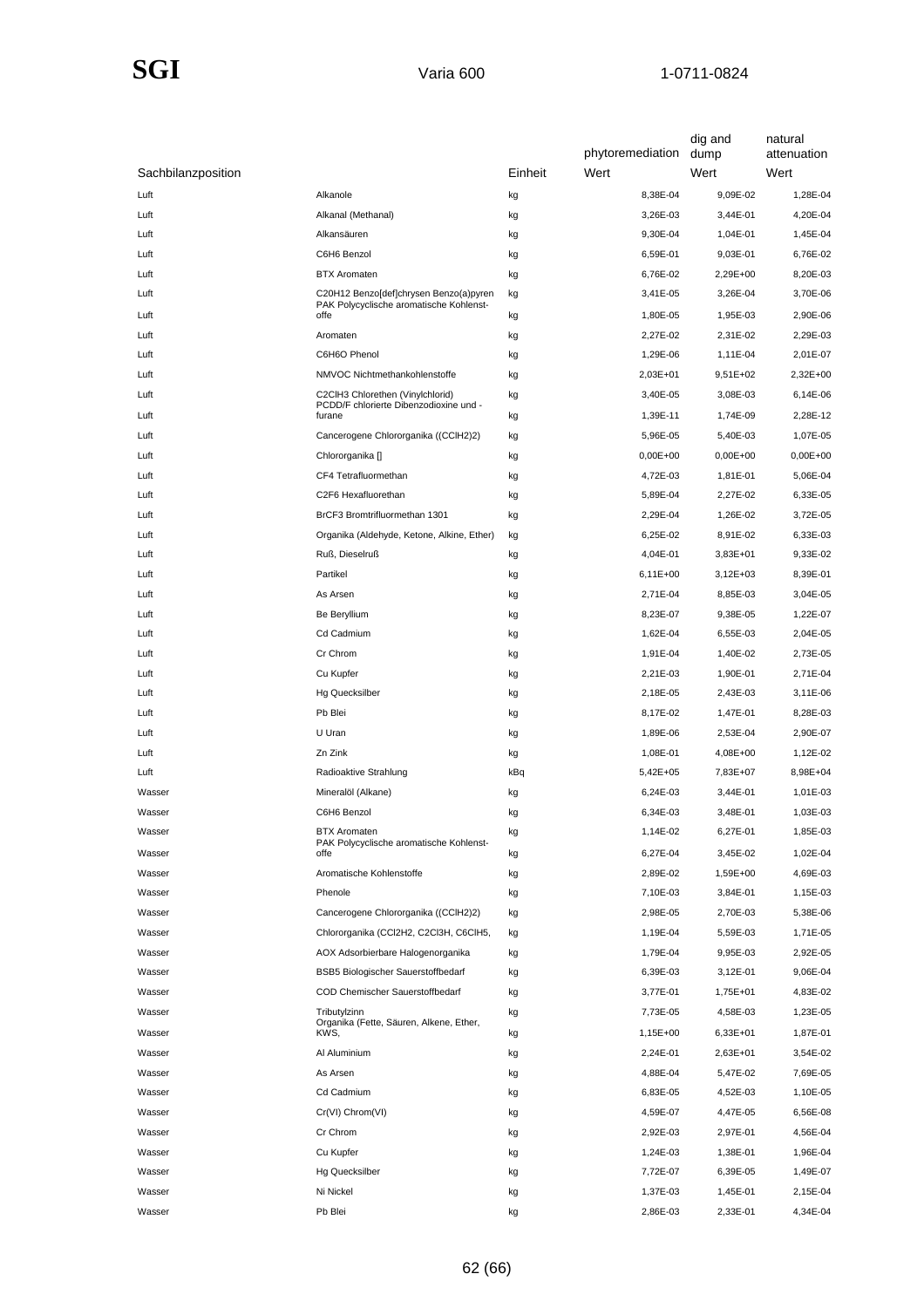|                      |                                |         | phytoremediation | dig and<br>dump | natural<br>attenuation |
|----------------------|--------------------------------|---------|------------------|-----------------|------------------------|
| Sachbilanzposition   |                                | Einheit | Wert             | Wert            | Wert                   |
| Wasser               | Se Selen                       | kg      | 1,16E-03         | 1,34E-01        | 1,83E-04               |
| Wasser               | Sn Zinn                        | kg      | 1,55E-06         | 2,19E-04        | 2,97E-07               |
| Wasser               | Zn Zink                        | kg      | 3,56E-03         | 3,31E-01        | 5,52E-04               |
| Wasser               | Säuren als H+                  | kg      | 4,10E-04         | 2,14E-02        | 5,88E-05               |
| Wasser               | NH3 Ammoniak als N             | kg      | 7,95E-02         | 4,35E+00        | 1,28E-02               |
| Wasser               | NO3- Nitrat                    | kg      | 3,28E-02         | 2,06E+00        | 5,41E-03               |
| Wasser               | F- Fluoride                    | kg      | 6,93E-03         | 3,76E-01        | 1,01E-03               |
| Wasser               | CN-Cyanide                     | kg      | 6,42E-04         | 3,30E-02        | 9,57E-05               |
| Wasser               | Rakioaktive Strahlung          | kBq     | $5,01E+03$       | 7,21E+05        | 8,30E+02               |
| Boden                | Mineralöl                      | kg      | 2,30E-03         | 1,39E-01        | 3,73E-04               |
| Schall               | Schallemissionsdauer 80 dB(A)  | h       | $0,00E + 00$     | $0.00E + 00$    | $0,00E+00$             |
| Schall               | Schallemissionsdauer 108 dB(A) | h       | $3,24E+00$       | 5,90E+02        | 3,24E+00               |
| Schall               | Schallemissionsdauer 114 dB(A) | h       | $0,00E+00$       | $0.00E + 00$    | $0,00E+00$             |
| den 16 december 2008 |                                |         |                  |                 |                        |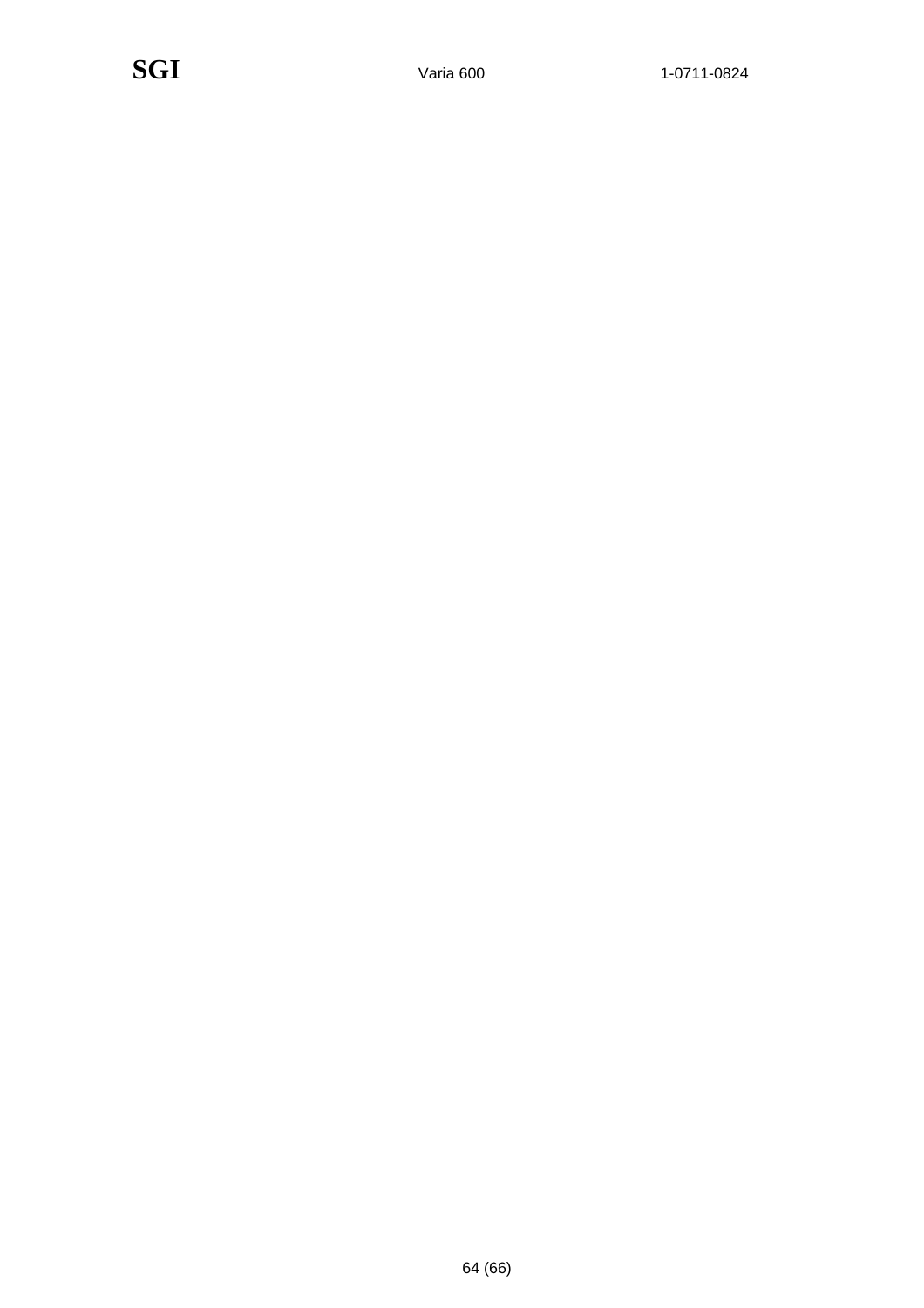#### **APPENDIX 2: DETAILED INVENTORY FOR FAGERVIK**

# Sachbilanzen Umweltbilanz von Altlastensanierungsverfahren

V1.0 Rev.16 / Datenversion 1.03

#### Projekt: Rejuvenate

#### **Nah-und Fernbereich**

|                          |                                                           |                                  | Biofuel - Salix Vinimalis | On site ensuring       |
|--------------------------|-----------------------------------------------------------|----------------------------------|---------------------------|------------------------|
| Sachbilanzposition       |                                                           | Einheit                          | Wert                      | Wert                   |
| Energie                  | E erneuerbar                                              | TJ                               | 1,58E-02                  | 4,06E-01               |
| Energie                  | E nuklear                                                 | TJ                               | 8,87E-02                  | 2,06E+00               |
| Energie                  | E fossil                                                  | TJ                               | 1,27E+00                  | 1,65E+01               |
| Energie                  | E gesamt                                                  | TJ                               | 1,38E+00                  | 1,90E+01               |
| Abfall                   | Inertabfall                                               | kg                               | 6,54E+03                  | 2,95E+05               |
| Abfall                   | Hausmüllähnlicher Abfall                                  | kg                               | 2,01E+01                  | 7,61E+02               |
| Abfall                   | Abfall zur Verwertung vom Standort                        | kg                               | $0,00E+00$                | $0,00E+00$             |
| Abfall<br>Abfall         | Abfall zur Beseitung vom Standort<br>Sonderabfall         | kg                               | $0,00E+00$                | $0,00E+00$             |
| Abfall                   | Abfall gesamt                                             | kg<br>kg                         | 2,04E+03<br>8,60E+03      | 3,94E+04<br>$3,35E+05$ |
| Transport                | <b>LKW Massentransport Straße</b>                         | tkm                              | 4,95E+04                  | 3,41E+06               |
| Transport                | Zug Massentransport Schiene                               | tkm                              | 9,75E+03                  | 1,18E+05               |
| Transport                | Schiff Massentransport Binnenschiff                       | tkm                              | 5,79E+03                  | 7,66E+04               |
| Transport                | PKW Personentransport Straße                              | km                               | 5,52E+03                  | 2,11E+05               |
| Ressourcen               | Erdöl                                                     | kg                               | 2,09E+04                  | 2,91E+05               |
| Ressourcen               | Erdgas                                                    | kg                               | 3,96E+03                  | 1,26E+04               |
| Ressourcen               | Rohfördersteinkohle vor Aufbereitung                      | kg                               | $3,55E+03$                | 7,13E+04               |
| Ressourcen               | Rohbraunkohle vor Förderung                               | kg                               | $3,01E+03$                | 6,93E+04               |
| Ressourcen               | Erdölgas                                                  | kg                               | 8,85E+02                  | 1,23E+04               |
| Ressourcen               | Grubengas (Methan)                                        | kg                               | 2,65E+01                  | 5,24E+02               |
| Ressourcen               | Uran ab Erz                                               | kg                               | 2,06E-01                  | 4,79E+00               |
| Ressourcen               | Holz                                                      | kg                               | 1,13E+02                  | 4,18E+03               |
| Ressourcen<br>Ressourcen | Grundwasser<br>Wasser                                     | m <sup>3</sup>                   | $0,00E+00$                | $0,00E+00$<br>1,37E+04 |
| Abwasser                 | Abwasser                                                  | m <sup>3</sup><br>m <sup>3</sup> | 8,40E+02<br>$0,00E+00$    | $0,00E+00$             |
| Fläche                   | Flächeninanspruchnahme kultiviert                         | m <sup>2</sup> a                 | 2,50E+03                  | 1,05E+06               |
| Fläche                   | Flächeninanspruchnahme bebaut                             | m <sup>2</sup> a                 | $1,04E+03$                | 3,53E+05               |
| Fläche                   | Flächeninanspruchnahme gesamt                             | m <sup>2</sup> a                 | $3,53E+03$                | 1,41E+06               |
| Luft                     | CO2 Kohlendioxid                                          | kg                               | 8,22E+04                  | 1,10E+06               |
| Luft                     | CO Kohlenmonoxid                                          | kg                               | 3,92E+02                  | 4,37E+03               |
| Luft                     | CN Cyanide                                                | kg                               | 5,41E-05                  | 8,23E-04               |
| Luft                     | <b>NOx Stickoxide</b>                                     | kg                               | 1,19E+03                  | 1,47E+04               |
| Luft                     | NH3 Ammoniak                                              | kg                               | 8,47E+00                  | 7,91E-01               |
| Luft                     | N <sub>2</sub> O Distickstoffoxid                         | kg                               | 2,00E+00                  | 2,90E+01               |
| Luft                     | P und Phosphate als P                                     | kg                               | 2,26E-01                  | 1,67E+01               |
| Luft                     | SO2 Schwefeldioxid                                        | kg                               | 1,64E+02                  | 2,57E+03               |
| Luft                     | H <sub>2</sub> S Sulfan                                   | kg                               | 1,03E-01                  | 6,52E-01               |
| Luft<br>Luft             | <b>HF Fluorwasserstoff</b><br><b>HCI Chlorwasserstoff</b> | kg                               | 1,54E-01<br>2,29E+01      | 2,58E+00<br>1,62E+03   |
| Luft                     | <b>Brom</b>                                               | kg<br>kg                         | $1,12E+00$                | 8,26E+01               |
| Luft                     | I lod                                                     | kg                               | 4,04E-02                  | 2,79E+00               |
| Luft                     | CH4 Methan                                                | kg                               | 1,41E+02                  | 2,26E+03               |
| Luft                     | Alkane                                                    | kg                               | 8,77E+00                  | 1,13E+02               |
| Luft                     | Alkene                                                    | kg                               | 3,04E-01                  | 3,90E+00               |
| Luft                     | Alkanole                                                  | kg                               | 2,53E-02                  | 4,85E-01               |
| Luft                     | Alkanal (Methanal)                                        | kg                               | 5,85E-02                  | 1,85E+00               |
| Luft                     | Alkansäuren                                               | kg                               | 3,34E-02                  | 5,55E-01               |
| Luft                     | C6H6 Benzol                                               | kg                               | 3,86E-01                  | 3,36E+00               |
| Luft                     | <b>BTX Aromaten</b>                                       | kg                               | 5,83E-01                  | 1,23E+01               |
| Luft                     | C20H12 Benzo[def]chrysen Benzo(a)pyren                    | kg                               | 1,22E-04                  | 1,60E-03               |
| Luft                     | PAK Polycyclische aromatische Kohlenstoffe                | kg                               | 7,87E-04                  | 1,04E-02               |
| Luft<br>Luft             | Aromaten<br>C6H6O Phenol                                  | kg                               | 8,50E-03                  | 7,02E-02               |
| Luft                     | NMVOC Nichtmethankohlenstoffe                             | kg<br>kg                         | 3,21E-05<br>4,19E+02      | 5,83E-04<br>5,30E+03   |
| Luft                     | C2CIH3 Chlorethen (Vinylchlorid)                          | kg                               | 6,66E-04                  | 1,64E-02               |
| Luft                     | PCDD/F chlorierte Dibenzodioxine und -furane kg           |                                  | 4,02E-10                  | 9,28E-09               |
| Luft                     | Cancerogene Chlororganika ((CCIH2)2)                      | kg                               | 1,16E-03                  | 2,86E-02               |
| Luft                     | Chlororganika []                                          | kg                               | $0,00E+00$                | 0,00E+00               |
| Luft                     | CF4 Tetrafluormethan                                      | kg                               | 2,18E-02                  | 9,75E-01               |
| Luft                     | C2F6 Hexafluorethan                                       | kg                               | 2,73E-03                  | 1,22E-01               |
| Luft                     | BrCF3 Bromtrifluormethan 1301                             | kg                               | 5,00E-03                  | 6,96E-02               |
| Luft                     | Organika (Aldehyde, Ketone, Alkine, Ether)                | kg                               | 3,18E-02                  | 3,27E-01               |
| Luft                     | Ruß, Dieselruß                                            | kg                               | 2,19E+01                  | 2,09E+02               |

den 16 december 2008 **Seite 1 von 2** den 16 december 2008 **Seite 1 von 2**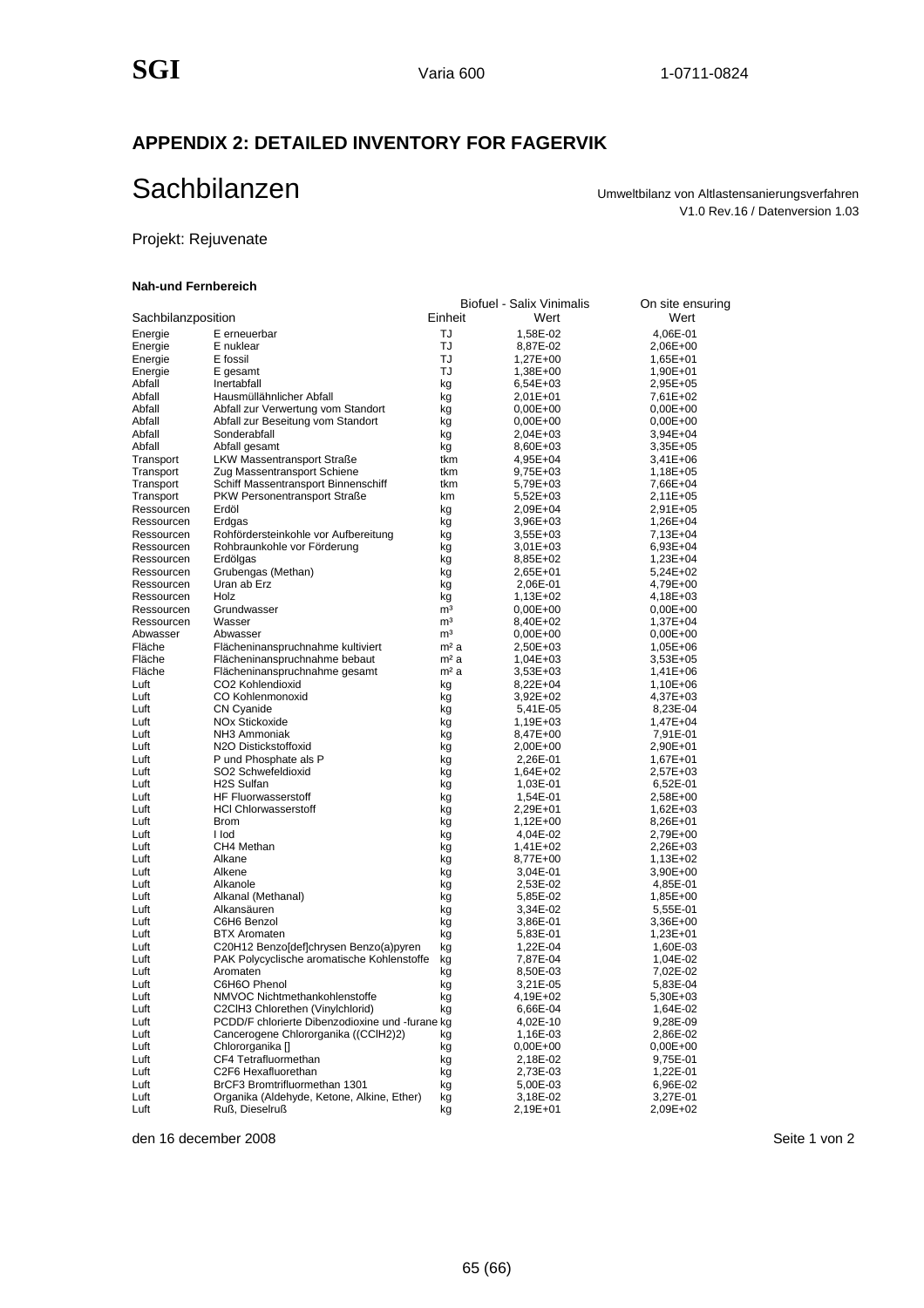V1.0 Rev.16 / Datenversion 1.03

## Sachbilanzen Umweltbilanz von Altlastensanierungsverfahren

#### Projekt: Rejuvenate

#### **Nah-und Fernbereich**

|                    |                                              |         | <b>Biofuel - Salix Vinimalis</b> | On site ensuring |
|--------------------|----------------------------------------------|---------|----------------------------------|------------------|
| Sachbilanzposition |                                              | Einheit | Wert                             | Wert             |
| Luft               | Partikel                                     | kg      | 1,11E+02                         | 2.70E+03         |
| Luft               | As Arsen                                     | kg      | 1,50E-03                         | 4,56E-02         |
| Luft               | Be Beryllium                                 | kg      | 2,42E-05                         | 4,98E-04         |
| Luft               | Cd Cadmium                                   | kg      | 1,30E-03                         | 2,57E-02         |
| Luft               | Cr Chrom                                     | kg      | 3,55E-03                         | 6,29E-02         |
| Luft               | Cu Kupfer                                    | kg      | 2,91E-02                         | 1,01E+00         |
| Luft               | <b>Hg Quecksilber</b>                        | kg      | 4,10E-04                         | 8,33E-03         |
| Luft               | Pb Blei                                      | kg      | 4,29E-02                         | 5,75E-01         |
| Luft               | U Uran                                       | kg      | 6,08E-05                         | 1,34E-03         |
| Luft               | Zn Zink                                      | kg      | 3,60E-01                         | 2,19E+01         |
| Luft               | Radioaktive Strahlung                        | kBq     | 1,79E+07                         | 4,17E+08         |
| Wasser             | Mineralöl (Alkane)                           | kg      | 1,37E-01                         | 1,89E+00         |
| Wasser             | C6H6 Benzol                                  | kg      | 1,39E-01                         | 1,92E+00         |
| Wasser             | <b>BTX Aromaten</b>                          | kg      | 2,49E-01                         | 3,46E+00         |
| Wasser             | PAK Polycyclische aromatische Kohlenstoffe   | kg      | 1,37E-02                         | 1,90E-01         |
| Wasser             | Aromatische Kohlenstoffe                     | kg      | 6,37E-01                         | 8,78E+00         |
| Wasser             | Phenole                                      | kg      | 1,52E-01                         | 2,12E+00         |
| Wasser             | Cancerogene Chlororganika ((CCIH2)2)         | kg      | 5,83E-04                         | 1,43E-02         |
| Wasser             | Chlororganika (CCl2H2, C2Cl3H, C6ClH5,       | kg      | 1,71E-03                         | 3,02E-02         |
| Wasser             | AOX Adsorbierbare Halogenorganika            | kg      | 4,06E-03                         | 5,50E-02         |
| Wasser             | <b>BSB5 Biologischer Sauerstoffbedarf</b>    | kg      | 1,18E-01                         | 1,71E+00         |
| Wasser             | COD Chemischer Sauerstoffbedarf              | kg      | 4,51E+00                         | $9,63E+01$       |
| Wasser             | Tributylzinn                                 | kg      | 1,65E-03                         | 2,40E-02         |
| Wasser             | Organika (Fette, Säuren, Alkene, Ether, KWS, | kg      | 2,53E+01                         | 3,49E+02         |
| Wasser             | Al Aluminium                                 | kg      | 5,74E+00                         | 1,15E+02         |
| Wasser             | As Arsen                                     | kg      | 1,24E-02                         | 2,43E-01         |
| Wasser             | Cd Cadmium                                   | kg      | 1,56E-03                         | 2,34E-02         |
| Wasser             | Cr(VI) Chrom(VI)                             | kg      | 1,09E-05                         | 2,37E-04         |
| Wasser             | Cr Chrom                                     | kg      | 7,12E-02                         | 1,34E+00         |
| Wasser             | Cu Kupfer                                    | kg      | 3,15E-02                         | 6,10E-01         |
| Wasser             | <b>Hg Quecksilber</b>                        | kg      | 3,79E-05                         | 3,40E-04         |
| Wasser             | Ni Nickel                                    | kg      | 3,40E-02                         | 6,50E-01         |
| Wasser             | Pb Blei                                      | kg      | 1,12E-01                         | 1,13E+00         |
| Wasser             | Se Selen                                     | kg      | 2,96E-02                         | 5,89E-01         |
| Wasser             | Sn Zinn                                      | kg      | 5,06E-05                         | 1,16E-03         |
| Wasser             | Zn Zink                                      | kg      | 8,42E-02                         | 1,53E+00         |
| Wasser             | Säuren als H+                                | kg      | 7,73E-03                         | 1,18E-01         |
| Wasser             | NH3 Ammoniak als N                           | kg      | 1,79E+00                         | 2,41E+01         |
| Wasser             | NO <sub>3</sub> - Nitrat                     | kg      | 7,67E-01                         | 1,13E+01         |
| Wasser             | F- Fluoride                                  | kg      | 1,36E-01                         | 2,04E+00         |
| Wasser             | CN- Cyanide                                  | kg      | 1,28E-02                         | 1,82E-01         |
| Wasser             | Rakioaktive Strahlung                        | kBq     | 1,66E+05                         | 3,84E+06         |
| Boden              | Mineralöl                                    | kg      | 5,08E-02                         | 7,63E-01         |
| Schall             | Schallemissionsdauer 80 dB(A)                | h       | $0,00E+00$                       | $0,00E+00$       |
| Schall             | Schallemissionsdauer 108 dB(A)               | h       | 6,20E+02                         | 1,86E+03         |
| Schall             | Schallemissionsdauer 114 dB(A)               | h       | 0,00E+00                         | $0,00E+00$       |
|                    |                                              |         |                                  |                  |

den 16 december 2008 auch den 16 december 2008 auch dem Este 2 von 2